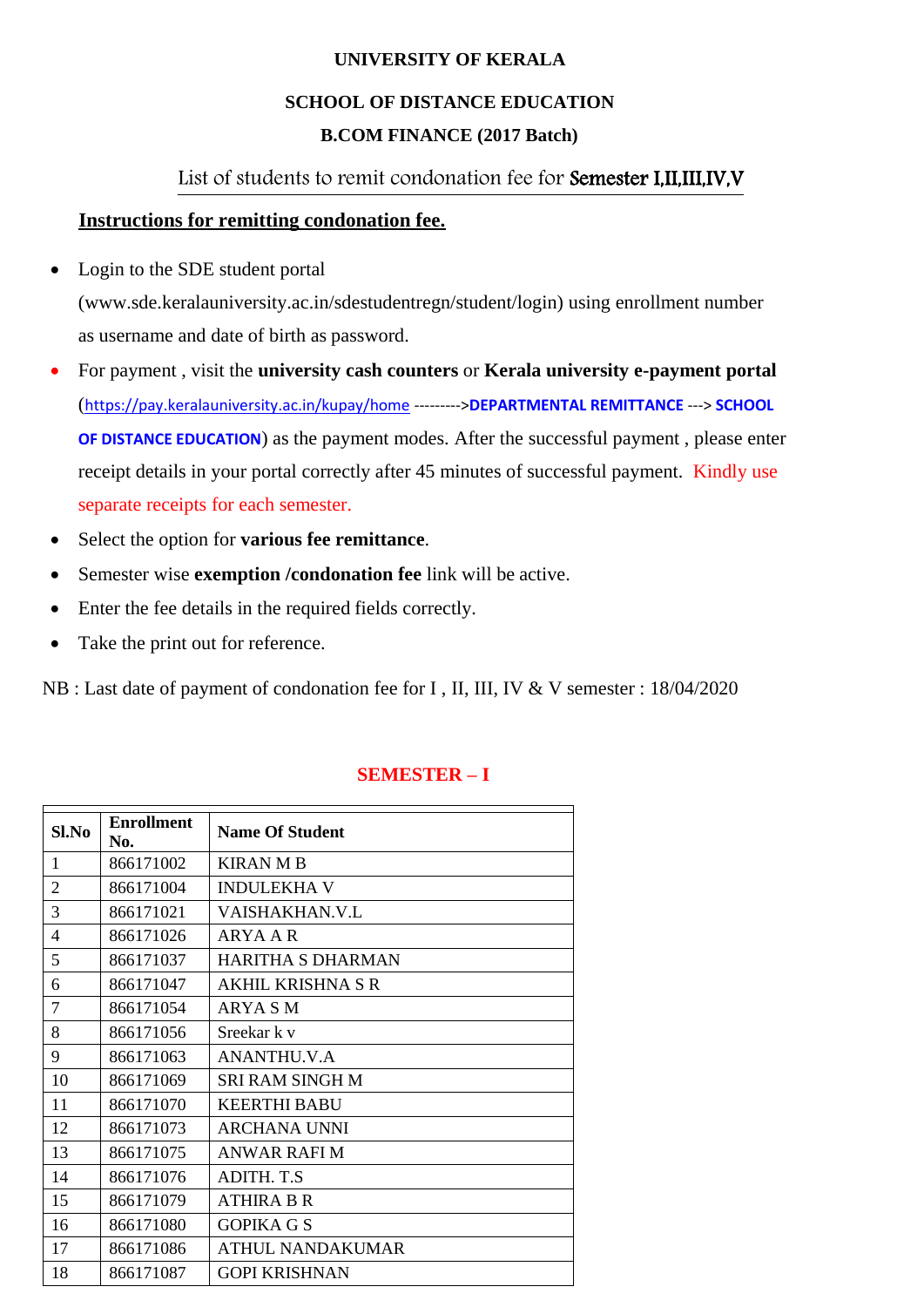| 19 | 866171088 | <b>DILJITH R</b>            |
|----|-----------|-----------------------------|
| 20 | 866171090 | <b>ANANDHUS</b>             |
| 21 | 866171092 | P HARI SANKAR               |
| 22 | 866171093 | <b>MALAVIKAN</b>            |
| 23 | 866171096 | <b>OSCAR DARWIN</b>         |
| 24 | 866171106 | <b>SALMANUL FARIZI</b>      |
| 25 | 866171107 | <b>AKHIL RAJ J</b>          |
| 26 | 866171109 | M S Adharsh                 |
| 27 | 866171110 | <b>JOMON JACOB</b>          |
| 28 | 866171111 | <b>UTHARA MA</b>            |
| 29 | 866171112 | <b>ANAS N</b>               |
| 30 | 866171114 | ANJANA R                    |
| 31 | 866171136 | PRITHESHWAR NAIR V          |
| 32 | 866171138 | <b>ANEESH A</b>             |
| 33 | 866171143 | <b>NEERAJKUMAR P</b>        |
| 34 | 866171148 | <b>MIDHUN S KUMAR</b>       |
| 35 | 866171191 | RAHULRAJ.R.K                |
| 36 | 866171198 | <b>ARAVIND M</b>            |
| 37 | 866171203 | <b>PUSHPAJAN B</b>          |
| 38 | 866171204 | <b>ABHISHEK R S</b>         |
| 39 | 866171205 | <b>TREESA JACOB</b>         |
| 40 | 866171207 | <b>DEVIKAL</b>              |
| 41 | 866171224 | <b>AASIYA S</b>             |
| 42 | 866171232 | <b>NEETHUMS</b>             |
| 43 | 866171241 | <b>ANNIE JOSEPH</b>         |
| 44 | 866171248 | S ANANTHA KRISHNAN          |
| 45 | 866171251 | <b>SHIBINA .S</b>           |
| 46 | 866171253 | <b>SUBIN S</b>              |
| 47 | 866171257 | <b>ABRAHAM THOMAS</b>       |
| 48 | 866171310 | SREEKUTTY C P               |
| 49 | 866171313 | <b>SIGMA METTILAS</b>       |
| 50 | 866171316 | <b>SHABNA FATHIMA S</b>     |
| 51 | 866171320 | <b>AHALYA B S</b>           |
| 52 | 866171337 | <b>KARTHI S. RAJEEV</b>     |
| 53 | 866171340 | <b>SARATH CLETUS</b>        |
| 54 | 866171341 | VANDANAN GOPI               |
| 55 | 866171345 | <b>GOKUL G J</b>            |
| 56 | 866171347 | <b>AKSHAY CHANDRAN B</b>    |
| 57 | 866171359 | <b>GOKUL S</b>              |
| 58 | 866171360 | S. NADIRSHA                 |
| 59 | 866171365 | ADITHYA JAYAN               |
|    |           |                             |
| 60 | 866171368 | <b>BHARATH CHANDRAN.V.B</b> |
| 61 | 866171381 | Vishal M Nair               |
| 62 | 866171382 | <b>KARTHIK N NAIR</b>       |
| 63 | 866171388 | BOAZ.A.S                    |
| 64 | 866171390 | <b>SUMAYYAN</b>             |
| 65 | 866171394 | SREEKUTTAN J                |
| 66 | 866171395 | <b>ASWANY M</b>             |
| 67 | 866171396 | NEEBHA A                    |
| 68 | 866171398 | <b>SARANYA S R</b>          |
| 69 | 866171407 | <b>SANJAY S KISHAN</b>      |
| 70 | 866171415 | <b>ABU THOHIR N R</b>       |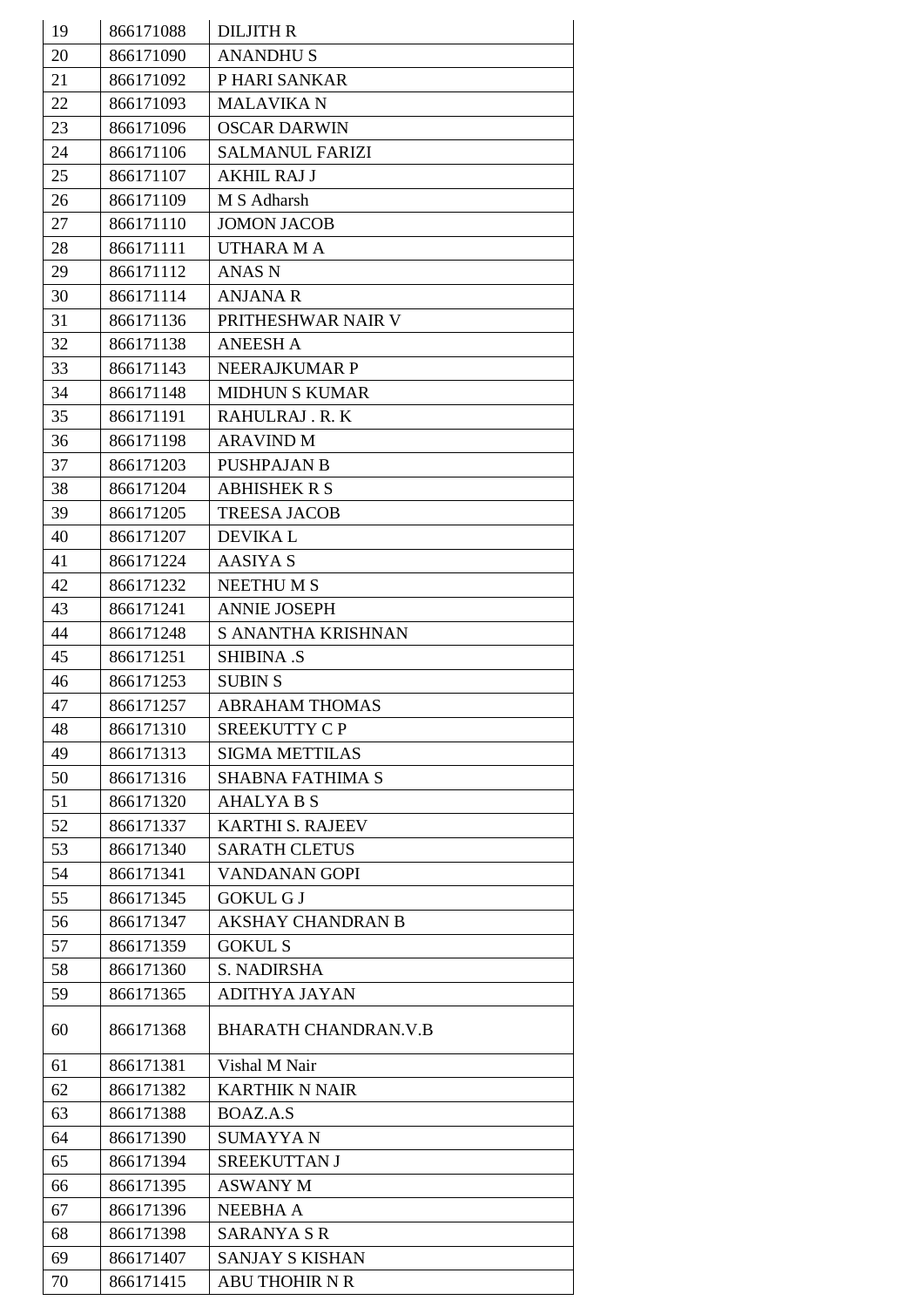| 71  | 866171422 | <b>ADARSH.A</b>         |
|-----|-----------|-------------------------|
| 72  | 866171437 | <b>SUJITH V M</b>       |
| 73  | 866171442 | <b>DHARVESH S</b>       |
| 74  | 866171456 | <b>S V HARIKRISHNAN</b> |
| 75  | 866171458 | <b>VISAKH G</b>         |
| 76  | 866171459 | <b>ARYASR</b>           |
| 77  | 866171465 | <b>ANAND P SHENOY</b>   |
| 78  | 866171467 | NANDHITHA K DILEEP      |
| 79  | 866171468 | <b>AMEENA S</b>         |
| 80  | 866171470 | <b>LEKSHMI M S</b>      |
| 81  | 866171476 | <b>MALAVIKA N</b>       |
| 82  | 866171478 | ANAND A                 |
| 83  | 866171479 | <b>VIGNESH S</b>        |
| 84  | 866171481 | <b>APARNAT</b>          |
| 85  | 866171484 | <b>SHARON GEORGE</b>    |
| 86  | 866171494 | <b>ASWATHY S NAIR</b>   |
| 87  | 866171502 | <b>ASWINKS</b>          |
| 88  | 866171508 | <b>LINCY SIMON</b>      |
| 89  | 866171510 | <b>MAHESH M R NAIR</b>  |
| 90  | 866171511 | <b>AISWARYA DEVI</b>    |
| 91  | 866171512 | <b>ABHIJITH P</b>       |
| 92  | 866171514 | <b>DIVYA RAJ S</b>      |
| 93  | 866171516 | <b>VIVEK H NAIR</b>     |
| 94  | 866171518 | <b>GEETHU MOHAN A</b>   |
| 95  | 866171523 | <b>RAHUL MOHANAN</b>    |
| 96  | 866171529 | <b>KIRAN J</b>          |
| 97  | 866171530 | <b>ANWARPR</b>          |
| 98  | 866171535 | <b>VYSAKHSJ</b>         |
| 99  | 866171537 | <b>HASHIK</b>           |
| 100 | 866171543 | <b>RAHUL CS</b>         |
| 101 | 866171546 | Ahsan jebbar            |
| 102 | 866171552 | <b>ASHIK H</b>          |
| 103 | 866171553 | VAISHNU VENU.P          |
| 104 | 866171554 | <b>LAKSHMISS</b>        |
| 105 | 866171562 | YADHU AJIKUMAR          |
| 106 | 866171564 | SREEJITH. M.S           |
| 107 | 866171569 | <b>SANDRA SURESH</b>    |
| 108 | 866171571 | <b>ARYA S RAJEEV</b>    |
| 109 | 866171579 | <b>RAVEENA ROBERT</b>   |
| 110 | 866171580 | <b>ANOOPS</b>           |
| 111 | 866171583 | <b>VISAKH V</b>         |
| 112 | 866171586 | <b>VIPINLAL.V.S</b>     |
| 113 | 866171591 | <b>GAYATHRI.S</b>       |
| 114 | 866171592 | FIEROOSNIZA M.S         |
| 115 | 866171593 | <b>APARNA B.R</b>       |
| 116 | 866171595 | Mahesh M                |
| 117 | 866171600 | <b>VAISAKH G S</b>      |
| 118 | 866171602 | <b>SANJITH S NAIR</b>   |
| 119 | 866171603 | <b>ARCHANA A</b>        |
| 120 | 866171604 | <b>RAHUL RAJ N</b>      |
| 121 | 866171605 | VISHNU V                |
| 122 | 866171606 | <b>HARISH A S</b>       |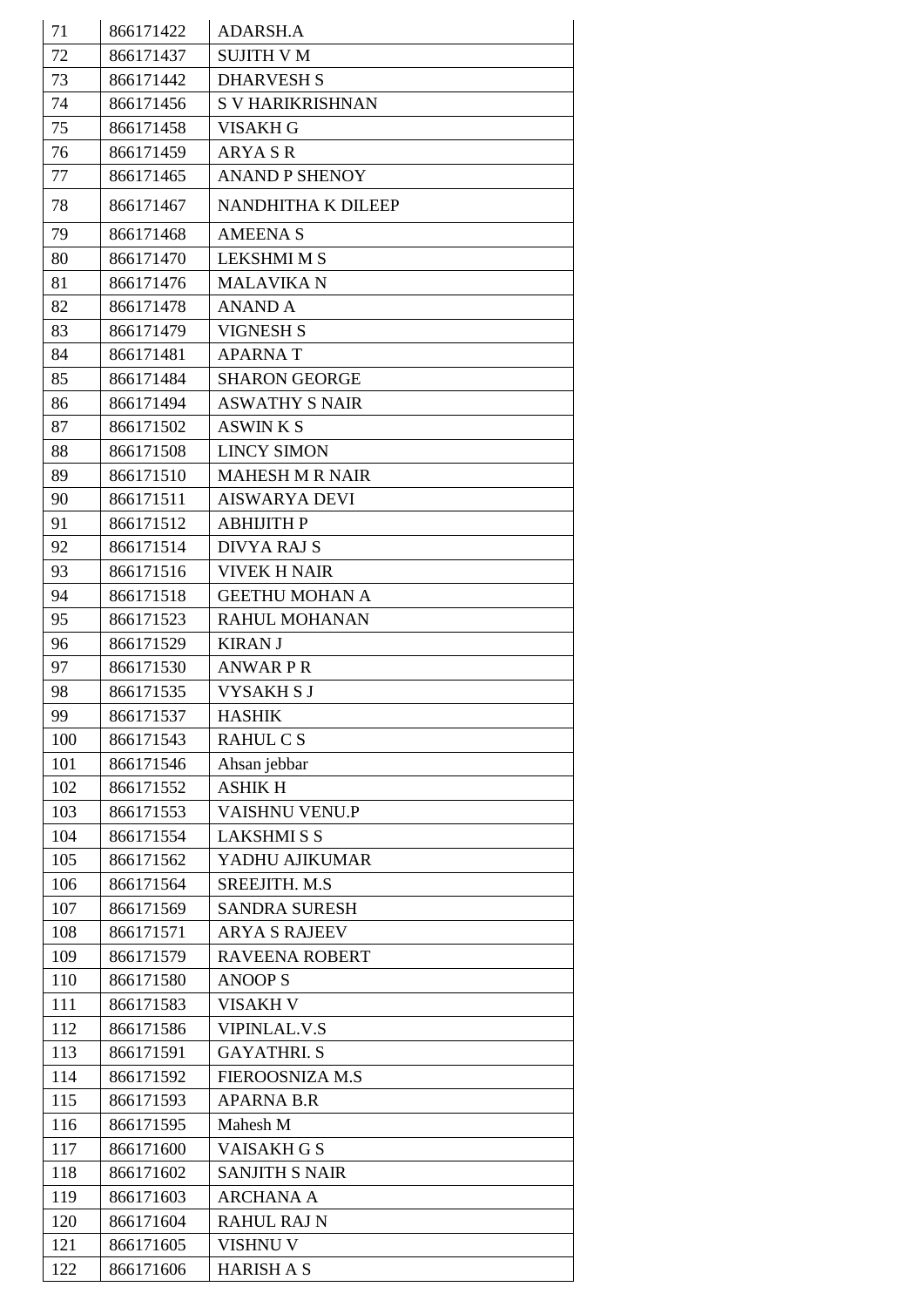| 123 | 866171607 | <b>ABHIRAM BS</b>          |
|-----|-----------|----------------------------|
| 124 | 866171608 | <b>SHINCY CLIPTON</b>      |
| 125 | 866171610 | MEKHA MURALI ML            |
| 126 | 866171614 | <b>ARCHALEKSHMI M</b>      |
| 127 | 866171615 | <b>SHIJIN S</b>            |
| 128 | 866171620 | Subhash B J                |
| 129 | 866171621 | <b>GOKUL KRISHNA K</b>     |
| 130 | 866171622 | AAKHIL MEERAN. H           |
| 131 | 866171627 | PARVATHY SANKAR            |
| 132 | 866171628 | <b>MONITH M</b>            |
| 133 | 866171631 | ANANDHAKRISHNAN A          |
| 134 | 866171632 | <b>SAMEER MOHAMMED S</b>   |
| 135 | 866171633 | <b>KEVIN JOSEPH</b>        |
| 136 | 866171634 | AKSHAY S                   |
| 137 | 866171636 | <b>VISHNU.S</b>            |
| 138 | 866171637 | <b>REVANTH RAJENDRAN</b>   |
| 139 | 866171638 | <b>BISMIYA</b>             |
| 140 | 866171639 | SUNEESHKUMAR.S             |
| 141 | 866171642 | <b>KEERTHANA S.R</b>       |
| 142 | 866171643 | <b>MEGHA PRADEEP</b>       |
| 143 | 866171644 | <b>AKHIL MR</b>            |
| 144 | 866171647 | <b>ARIYA.S</b>             |
| 145 | 866171650 | ARJUN BHUVANENDRAN NAIR    |
| 146 | 866171651 | ABHIRAM. A.G               |
| 147 | 866171652 | ANOOP KRISHNAN H           |
| 148 | 866171655 | <b>GAUTAM VINOD</b>        |
| 149 | 866171657 | <b>MEENU.L.S</b>           |
| 150 | 866171658 | PAVITHRA.N.S               |
| 151 | 866171661 | <b>VAISHAKD</b>            |
| 152 | 866171662 | <b>SHUFAIB M</b>           |
| 153 | 866171663 | <b>VISHNU MAHARSHI S S</b> |
| 154 | 866171664 | <b>RAHUL K C</b>           |
| 155 | 866171665 | <b>VIGHNESH H</b>          |
| 156 | 866171668 | <b>GOURIAK</b>             |
| 157 | 866171683 | M.S. GOKUL                 |
| 158 | 866171684 | <b>GOKUL G.S</b>           |
| 159 | 866171685 | <b>SUJAN .S</b>            |
| 160 | 866171688 | <b>DHANYA S. NAIR</b>      |
| 161 | 866171689 | <b>AKHIL .S</b>            |
| 162 | 866171690 | SHAROOKHAN .K .RAMLA       |
| 163 | 866171691 | YADU KRISHNAN              |
| 164 | 866171692 | <b>SHIBIN S S</b>          |
| 165 | 866171695 | <b>VYSAKH.K</b>            |
| 166 | 866171708 | <b>SONY MOHAN</b>          |
| 167 | 866171709 | <b>GOKUL S.S</b>           |
| 168 | 866171724 | AMAL.S.J                   |
| 169 | 866171725 | <b>ADARSH M J</b>          |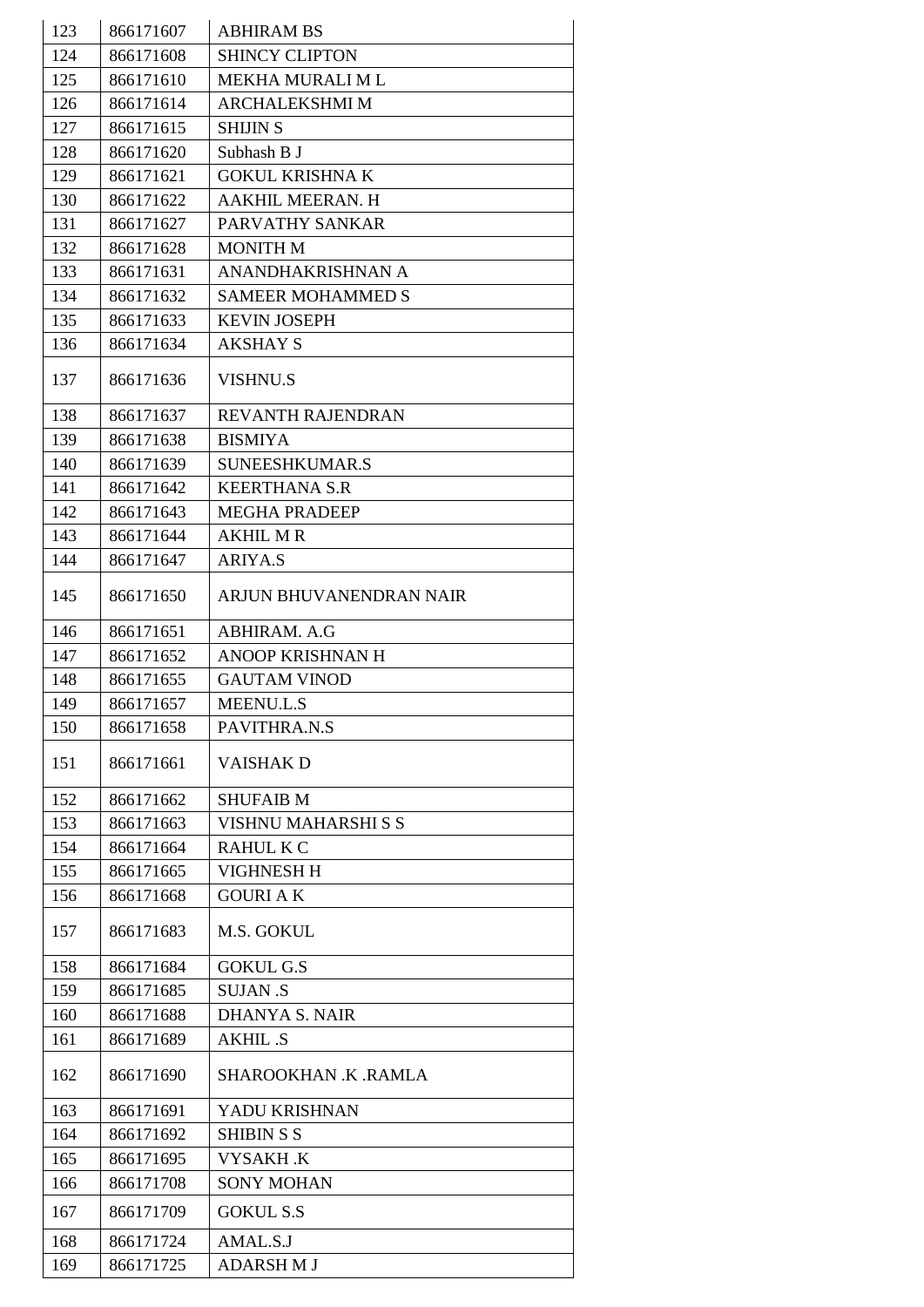| 170 | 866171728 | <b>RESHMA B</b>              |
|-----|-----------|------------------------------|
| 171 | 866171736 | <b>NISHAN N</b>              |
| 172 | 866171760 | MUHAMMAD YEHIA SIDEEKH       |
| 173 | 866171763 | <b>SAGAR SURESH</b>          |
| 174 | 866171774 | <b>ANIL T</b>                |
| 175 | 866171794 | Anjana R S                   |
| 176 | 866171796 | <b>SHERIN THOMAS</b>         |
| 177 | 866171803 | <b>ABHIJITH .V</b>           |
| 178 | 866171806 | <b>ARJUNSP</b>               |
| 179 | 866171808 | <b>SANG S SURESH</b>         |
| 180 | 866171812 | <b>MEFIN SIMON</b>           |
| 181 | 866171819 | MOHAMMED IBRAHIM A           |
| 182 | 866171822 | DELIN JACOB THARAKAN         |
| 183 | 866171823 | MUHAMMED AFSAL KHAN.M        |
| 184 | 866171824 | <b>TANIA CHRISTINA EDWIN</b> |
| 185 | 866171846 | <b>SABNAS</b>                |
| 186 | 866171898 | <b>AISWARYA SANTHOSH</b>     |
| 187 | 866171900 | <b>RAHUL R</b>               |
| 188 | 866171904 | <b>ALFINA H R</b>            |
| 189 | 866171907 | <b>GOPIKA GL</b>             |
| 190 | 866171908 | SARATH.M.G                   |
| 191 | 866171909 | AKHILA B M                   |
| 192 | 866171910 | <b>ANEESH.U</b>              |
| 193 | 866171911 | <b>FATHIMA J</b>             |
| 194 | 866171921 | <b>ASHBY JOHN</b>            |
| 195 | 866171924 | <b>MINNU.S</b>               |
| 196 | 866171926 | <b>ASWIN RL</b>              |
| 197 | 866171929 | <b>NOUFAL. S</b>             |
| 198 | 866171931 | <b>SREEJITH S</b>            |
| 199 | 866171932 | VIGNESH J                    |
| 200 | 866171933 | <b>BHARATH S A</b>           |
| 201 | 866171934 | <b>JASMI J S</b>             |
| 202 | 866171935 | ANEES MUHAMMAD A             |
| 203 | 866171936 | <b>NANDHU PRASAD</b>         |
| 204 | 866171941 | <b>SHERIN SARAH MICHAEL</b>  |
| 205 | 866171942 | <b>ANANDHU PRASAD S R</b>    |
| 206 | 866171943 | <b>ANEESH THOMAS</b>         |
| 207 | 866171944 | <b>SAURAV A</b>              |
| 208 | 866171945 | <b>NIRANJ J M</b>            |
| 209 | 866171947 | NITHIN SREEKUMAR             |
| 210 | 866171949 | Hamyl Benny                  |
| 211 | 866171954 | <b>MERLIN M R</b>            |
| 212 | 866171955 | <b>AKASH V NAIR</b>          |
| 213 | 866171956 | <b>ARUNMS</b>                |
| 214 | 866171958 | <b>RAHUL B</b>               |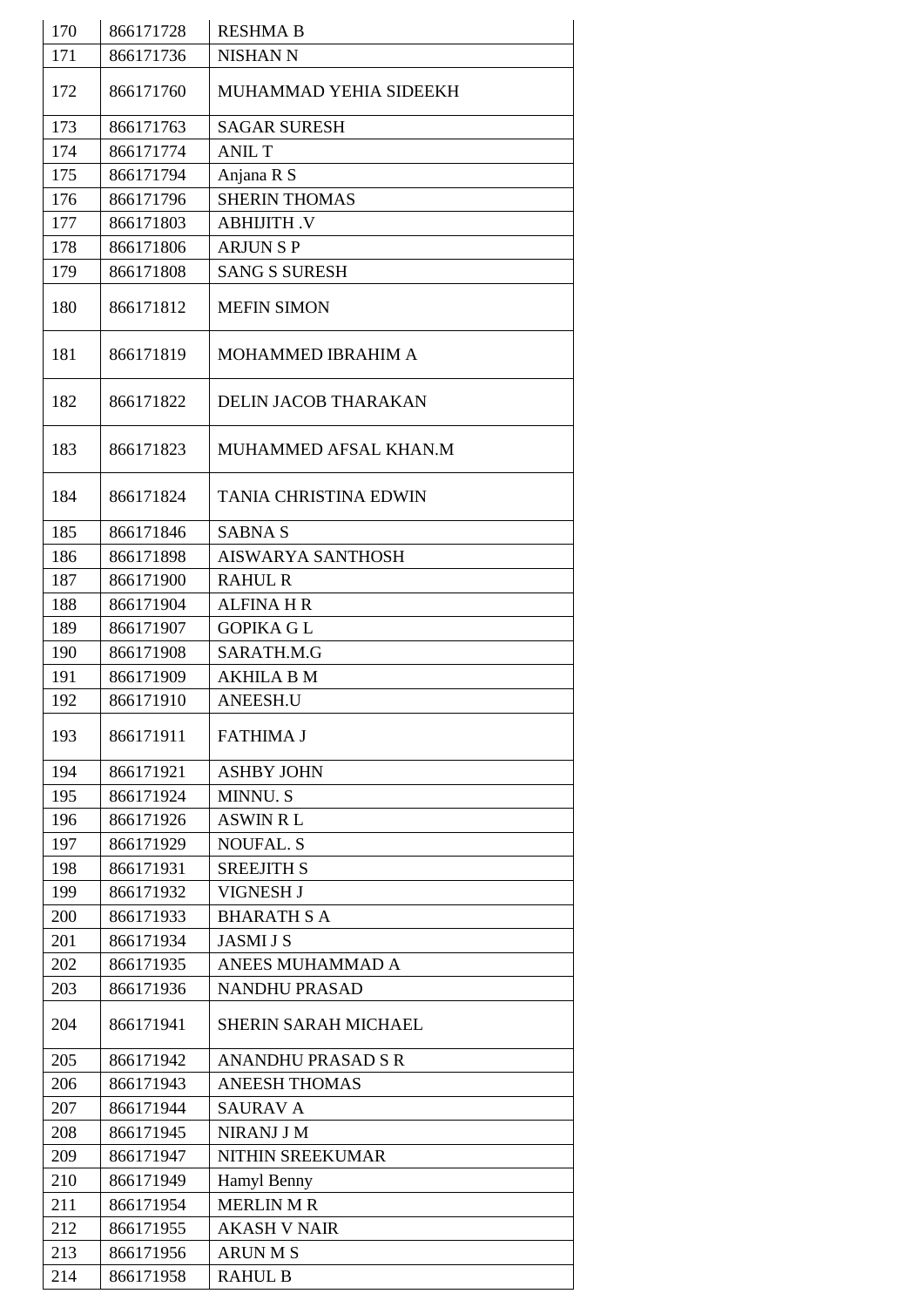| 215 | 866171959 | <b>MAZNAS</b>              |
|-----|-----------|----------------------------|
| 216 | 866171961 | <b>ANILAJ M S</b>          |
| 217 | 866171963 | <b>VISHNU S</b>            |
| 218 | 866171964 | <b>SANDEEP S M</b>         |
| 219 | 866171965 | <b>Vivek Mohan</b>         |
| 220 | 866171972 | <b>LAKSHMI R.P</b>         |
| 221 | 866171975 | <b>SIMI S</b>              |
| 222 | 866171976 | <b>ARUN KUMAR J A</b>      |
| 223 | 866171977 | <b>MUBEEN S J</b>          |
| 224 | 866171978 | SARANYA B M                |
| 225 | 866171979 | <b>SHAHANAS N</b>          |
| 226 | 866171980 | ALBIN.G                    |
| 227 | 866171981 | <b>NEETHU A.S</b>          |
| 228 | 866171996 | MOHAMMED ABDUL AHAD P M    |
|     |           |                            |
| 229 | 866171997 | <b>MANEESH .M</b>          |
| 230 | 866171998 | <b>SABITH S SATHEESAN</b>  |
| 231 | 866171999 | MUHAMMED JAZEEM.A          |
| 232 | 866172003 | <b>AJMILA M</b>            |
| 233 | 866172005 | SREELEKSHMI.T.S            |
| 234 | 866172006 | <b>NOUFAL N S</b>          |
| 235 | 866172008 | DEVIKA K ANIL              |
| 236 | 866172009 | <b>SIDHARTH S.S</b>        |
| 237 | 866172010 | <b>RADHIKA .R</b>          |
| 238 | 866172011 | ROHIT MOHAN SALUNKHE       |
| 239 | 866172013 | <b>ATHIRA S S</b>          |
| 240 | 866172014 | ZIYAN.S                    |
| 241 | 866172021 | <b>SREERAGSS</b>           |
| 242 | 866172029 | <b>GOPIKA S MONI</b>       |
| 243 | 866172030 | <b>GREESHMA.P</b>          |
| 244 | 866172032 | Varsha Suresh D            |
| 245 | 866172034 | <b>MOHAMMED BILAL L</b>    |
| 246 | 866172047 | <b>SUHANA N M</b>          |
| 247 | 866172050 | <b>ARAVIND.V</b>           |
| 248 | 866172052 | <b>GEETHU B.K</b>          |
| 249 | 866172054 | <b>AZEEN HUSSAIN.S</b>     |
| 250 | 866172056 | <b>KRISHNA PRIYA. R. S</b> |
| 251 | 866172059 | <b>ANOOP S NAIR</b>        |
| 252 | 866172072 | Uvaisul Karnaini I M       |
| 253 | 866172085 | <b>AKHIL KRISHNAN R</b>    |
| 254 | 866172087 | H MUHAMMADH SHARAFATH      |
| 255 | 866172102 | <b>ANUPAMA.S</b>           |
| 256 | 866172109 | SOUMYA.S                   |
| 257 | 866172110 | <b>ANANDHU.A.S</b>         |
| 258 | 866172113 | PRIYAN J.P                 |
| 259 | 866172115 | <b>SILJA RAJU</b>          |
| 260 | 866172116 | <b>MOHAMMED RISWAN N</b>   |
| 261 | 866172130 | <b>ABHIRAM S S</b>         |
| 262 | 866172145 | <b>GOKUL S</b>             |
| 263 | 866172147 | Neethu Jacob               |
| 264 | 866172149 | <b>AHMED ALI.A</b>         |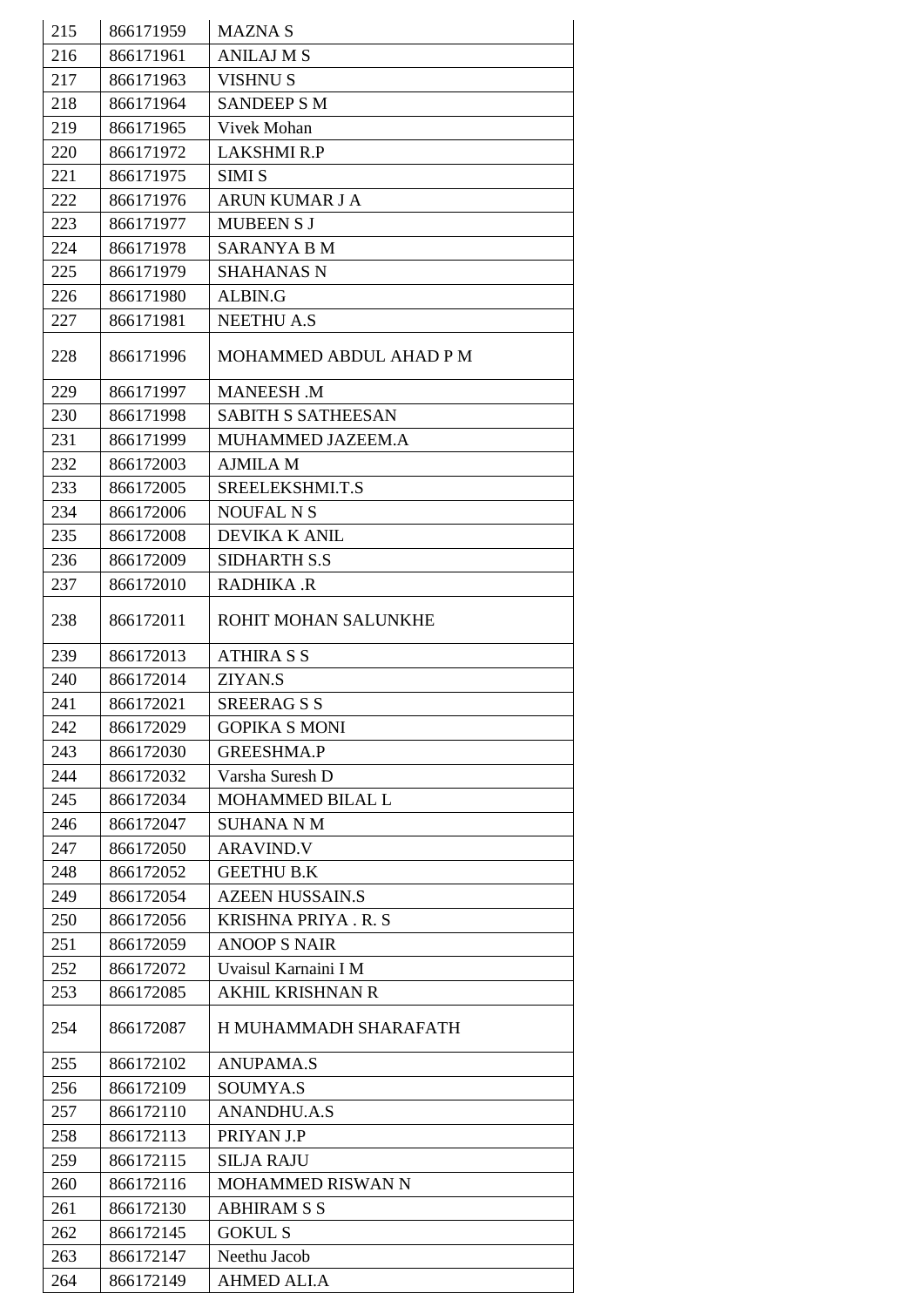| 265 | 866172150 | <b>JANAKI.M.N</b>       |
|-----|-----------|-------------------------|
| 266 | 866172151 | <b>BHAVYA</b>           |
| 267 | 866172152 | <b>POORNNALAL</b>       |
| 268 | 866172154 | J.V. JUHI               |
| 269 | 866172159 | <b>ABIJITH A B</b>      |
| 270 | 866172160 | <b>SANGEETHA S</b>      |
| 271 | 866172169 | <b>VISHAL V</b>         |
| 272 | 866172170 | <b>BIJU B J</b>         |
| 273 | 866172172 | <b>RAHUL N RAJAN</b>    |
| 274 | 866172175 | <b>RATHEESH S</b>       |
| 275 | 866172182 | <b>KEERTHIR</b>         |
| 276 | 866172183 | <b>ANAKHA SAJITH</b>    |
| 277 | 866172184 | <b>RESHMA VENU</b>      |
| 278 | 866172185 | <b>ANVAR J SALEEM</b>   |
| 279 | 866172186 | <b>AJAY SUNIL</b>       |
| 280 | 866172187 | <b>ANOOP K S</b>        |
| 281 | 866172191 | <b>BINITHA B</b>        |
| 282 | 866172192 | PRINCE SANU             |
| 283 | 866172198 | <b>SARANYA S.S</b>      |
| 284 | 866172199 | <b>SAVITHA B</b>        |
| 285 | 866172203 | <b>GOKUL.G</b>          |
| 286 | 866172204 | AL AHAMAD T.S           |
| 287 | 866172205 | <b>RAHUL S</b>          |
| 288 | 866172214 | <b>DEVU PRAKASH</b>     |
| 289 | 866172215 | AROMAL.A.R              |
| 290 | 866172217 | <b>SUMESH S B</b>       |
| 291 | 866172218 | <b>ANOOPS</b>           |
| 292 | 866172224 | <b>AKHIL S</b>          |
| 293 | 866172225 | <b>DHANYADL</b>         |
| 294 | 866172226 | YADU KRISHNAN V         |
| 295 | 866172227 | <b>NANDAN P</b>         |
| 296 | 866172231 | <b>SHERMEEN I</b>       |
| 297 | 866172232 | PRAVEEN S KUMAR         |
| 298 | 866172235 | <b>DHANYA.M</b>         |
| 299 | 866172238 | <b>HARIKRISHNAN K S</b> |
| 300 | 866172241 | <b>AKSHAY V J</b>       |
| 301 | 866172243 | SHABNA S S              |
| 302 | 866172246 | <b>ABHIJITH PM</b>      |
| 303 | 866172247 | <b>SAMBATH S</b>        |
| 304 | 866172248 | <b>AKHIL G.U</b>        |
| 305 | 866172295 | <b>RATHEESH R.S</b>     |
| 306 | 866172315 | <b>JIJO ROJERS.V.G</b>  |
| 307 | 866172316 | <b>KRISHNAKUMAR A.R</b> |
| 308 | 866172318 | VIGNESH.K               |
| 309 | 866172331 | ALFA A S                |
|     |           |                         |
| 310 | 866172334 | KARTHIKA KRISHNAN S R   |
| 311 | 866172336 | <b>SUDHARSH S</b>       |
| 312 | 866172369 | <b>ANDRIA JERALD</b>    |
| 313 | 866172371 | <b>ASWATHY B</b>        |
| 314 | 866172372 | <b>MUHAMMED SHAN S</b>  |
| 315 | 866172375 | <b>VISMAYA V S</b>      |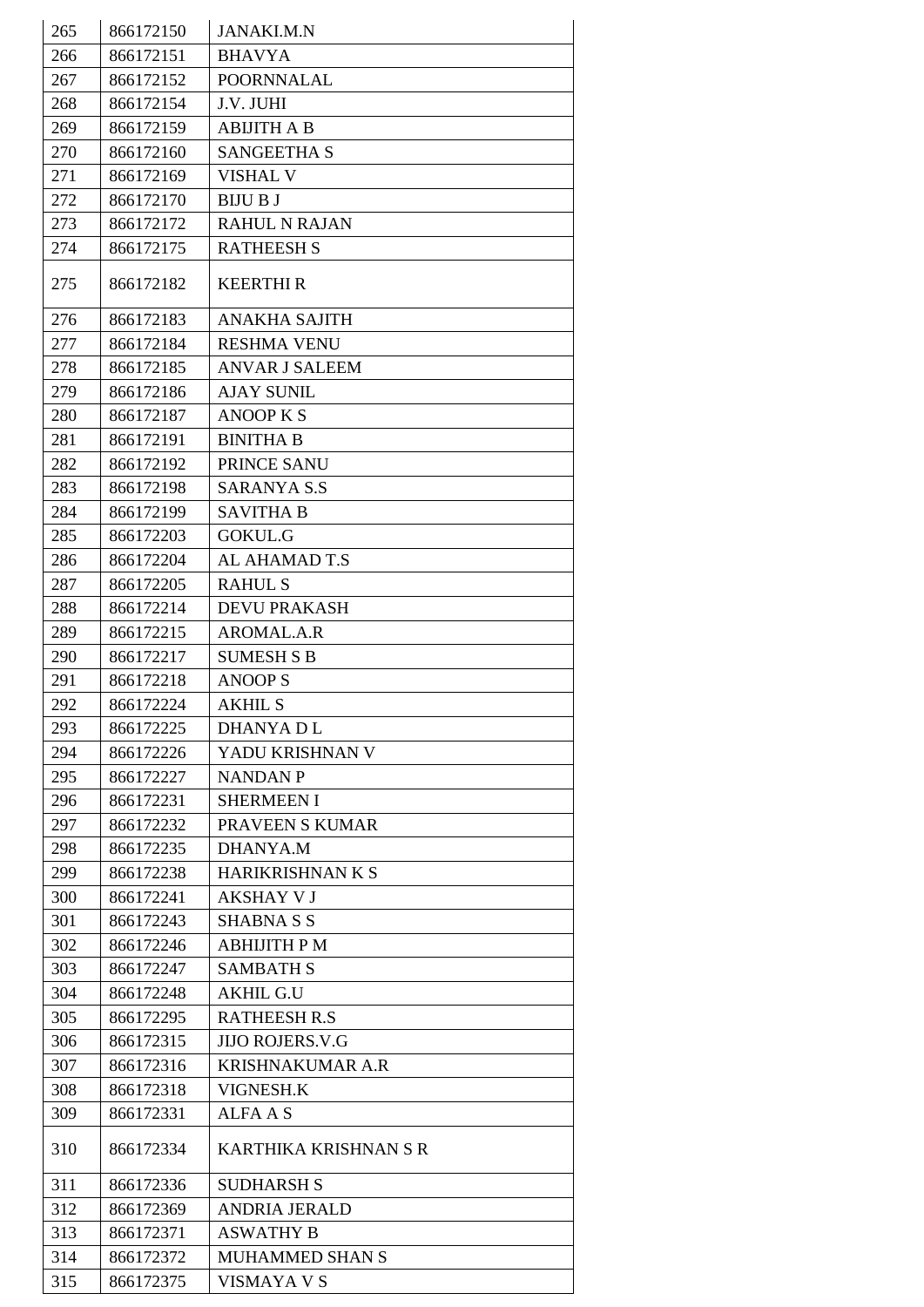| 316 | 866172377 | <b>ARJUNKRISHNA B S</b>      |
|-----|-----------|------------------------------|
| 317 | 866172379 | <b>BHARETH R RAJ</b>         |
| 318 | 866172380 | SARATH MURALI M              |
| 319 | 866172382 | Ajith V S                    |
| 320 | 866172383 | <b>ASWATHY A</b>             |
| 321 | 866172385 | Anandhu S V                  |
| 322 | 866172388 | MUHAMMED ASHKAR N            |
| 323 | 866172392 | <b>SARANYA B S</b>           |
| 324 | 866172393 | <b>AMAL A G</b>              |
| 325 | 866172396 | <b>RAHUL R</b>               |
| 326 | 866172397 | <b>VISHNU VENU</b>           |
| 327 | 866172398 | <b>ANJITHA S S</b>           |
| 328 | 866172400 | <b>JITHIN KAFOOR</b>         |
| 329 | 866172401 | <b>DONA M R DAS</b>          |
| 330 | 866172404 | <b>RAHUL B</b>               |
| 331 | 866172405 | <b>ARJUN M B</b>             |
| 332 | 866172407 | <b>AMAL SUDHAKARAN</b>       |
| 333 | 866172408 | <b>RAHUL RAJESH R</b>        |
| 334 | 866172409 | Amal Varghese                |
| 335 | 866172412 | <b>ASHISH MONCY VARGHESE</b> |
| 336 | 866172418 | Nithin R J                   |
| 337 | 866172425 | <b>SHAMEENA SL</b>           |
| 338 | 866172427 | <b>ANAKHA S</b>              |
| 339 | 866172429 | <b>KRISHNAPRIYA A</b>        |
| 340 | 866172431 | <b>LAKSHMI B S</b>           |
| 341 | 866172435 | ADITHYA.S.SUBHASH            |
| 342 | 866172436 | <b>NEETHUK</b>               |
| 343 | 866172437 | <b>SRUTHY ANIL L</b>         |
| 344 | 866172438 | <b>SREEJA SREEKUMAR</b>      |
| 345 | 866172441 | <b>FATHIMA NAZRIN.N.S</b>    |
| 346 | 866172443 | <b>NITHEESH N</b>            |
| 347 | 866172447 | <b>VISHNU V</b>              |
| 348 | 866172449 | <b>ANOOJ A</b>               |
| 349 | 866172451 | <b>THASNIN</b>               |
| 350 | 866172452 | <b>SHIBIN S B</b>            |
| 351 | 866172458 | <b>ANAND A R</b>             |
| 352 | 866172460 | <b>KARTHIK S</b>             |
| 353 | 866172461 | THASNEEM A                   |
| 354 | 866172464 | <b>AKASH P R</b>             |
| 355 | 866172465 | <b>JITH UPENDRAN</b>         |
| 356 | 866172466 | <b>SAMJITH SL</b>            |
| 357 | 866172467 | <b>MIDHUL M</b>              |
| 358 | 866172468 | <b>CHARUS</b>                |
| 359 | 866172470 | <b>NIKHIL A R</b>            |
| 360 | 866172474 | <b>ALAK MURUKAN.K</b>        |
| 361 | 866172475 | <b>AKHIL MOHAN B</b>         |
| 362 | 866172476 | Joemol Johnson               |
| 363 | 866172477 | ANAGHA SUDHARSAN             |
| 364 | 866172481 | <b>M ARJUN</b>               |
| 365 | 866172482 | <b>ARAVIND S M</b>           |
| 366 | 866172483 | <b>KIRAN ROY S</b>           |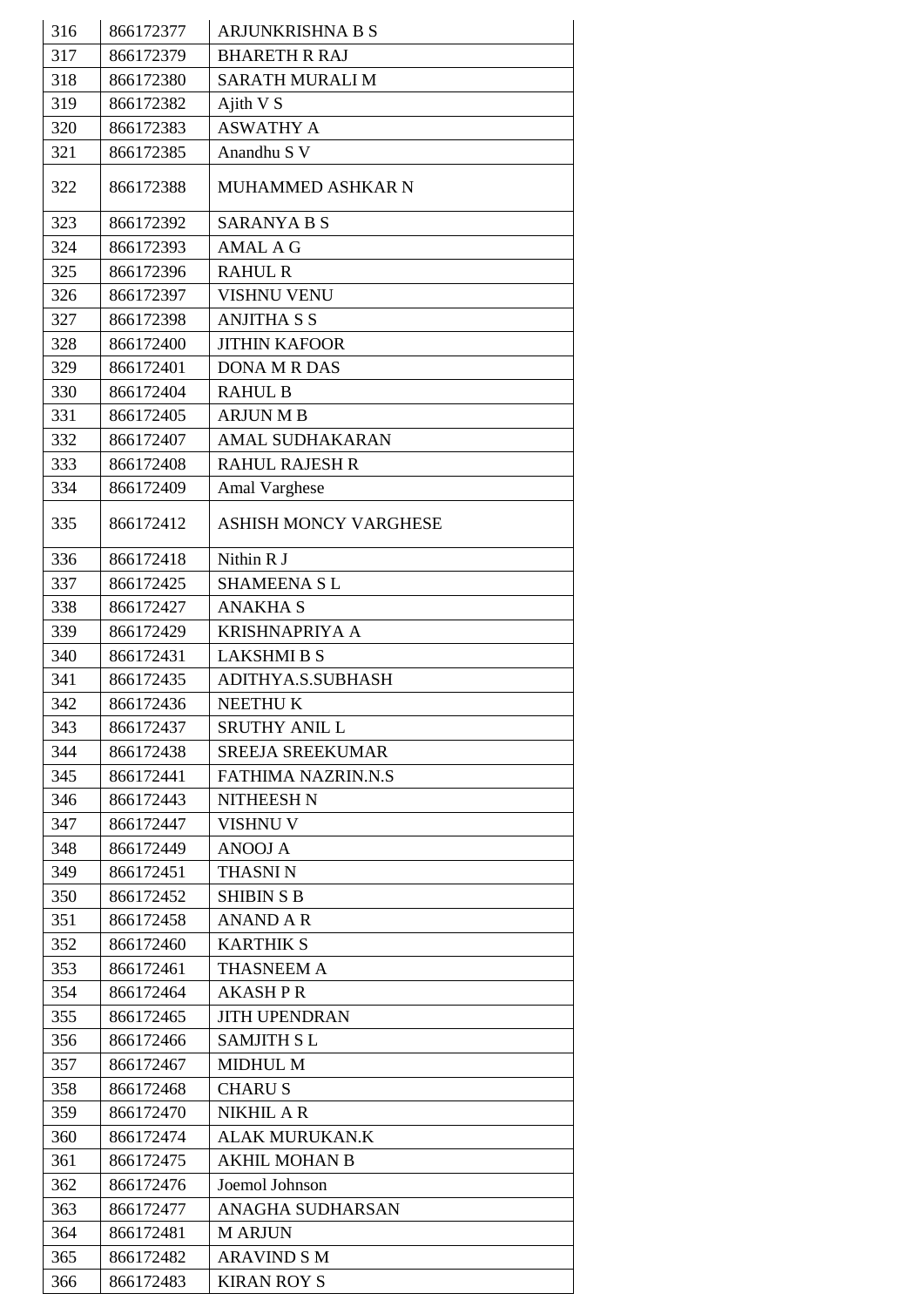| 367 | 866172491 | Ashik c.s                |
|-----|-----------|--------------------------|
| 368 | 866172497 | <b>ABHIJITH</b>          |
| 369 | 866172498 | <b>AFSANA A S</b>        |
| 370 | 866172499 | SOORYA CHANDRAN.J.S      |
| 371 | 866172500 | <b>ARCHANA DEVI B</b>    |
| 372 | 866172502 | <b>SAGAR RAO A</b>       |
| 373 | 866172505 | SOORAJ KRISHNAN P R      |
| 374 | 866172506 | VAISHAKH P CHANDRAN      |
| 375 | 866172507 | <b>SONU J SURESH</b>     |
| 376 | 866172508 | <b>ARAVIND M S</b>       |
| 377 | 866172510 | <b>MOHAMED FAZIL .K</b>  |
| 378 | 866172512 | <b>SHABEEN .F</b>        |
| 379 | 866172513 | <b>SREEKUTTAN</b>        |
| 380 | 866172514 | RAJALEKSHMI .S.B         |
| 381 | 866172518 | <b>ABHIRAM V KUMAR</b>   |
| 382 | 866172523 | <b>JUSTIN P JOHNSON</b>  |
| 383 | 866172524 | <b>GOPIKA.B.S</b>        |
| 384 | 866172525 | <b>ARAVIND S</b>         |
| 385 | 866172527 | <b>SHIVANI K</b>         |
| 386 | 866172528 | V.K.NANDAN NAIR          |
| 387 | 866172529 | <b>SURYADEV M S</b>      |
| 388 | 866172530 | REKHA .L .R              |
| 389 | 866172533 | ABHIJITH.S.Y             |
| 390 | 866172534 | <b>RAHUL C</b>           |
| 391 | 866172535 | <b>SEEMANTH J</b>        |
| 392 | 866172536 | <b>IVIN.A</b>            |
| 393 | 866172537 | AMALJITH.A               |
| 394 | 866172538 | <b>SREERAM S R</b>       |
| 395 | 866172539 | <b>NADEEM B</b>          |
| 396 | 866172540 | NADIYA THASNEEM.M.S      |
| 397 | 866172542 | <b>MANUR</b>             |
| 398 | 866172546 | Swapna S                 |
| 399 | 866172548 | <b>JASIYA S J</b>        |
| 400 | 866172554 | <b>ARUNIMA.S</b>         |
| 401 | 866172561 | <b>NOUFIYA S</b>         |
| 402 | 866172569 | SREELEKSHMI SREEKANTAN   |
| 403 | 866172571 | <b>SHEFEEDA S R</b>      |
| 404 | 866172579 | <b>AISWARYA V L</b>      |
| 405 | 866172580 | <b>SUJIN .S. S</b>       |
| 406 | 866172581 | <b>GOUTHAM.S.S</b>       |
| 407 | 866172587 | <b>SUBBANA B</b>         |
| 408 | 866172589 | POOJA.R. CHITHRAN        |
| 409 | 866172593 | <b>RESHMA S</b>          |
| 410 | 866172599 | SOORYA SURENDRAN         |
| 411 | 866172600 | <b>RESHMA CHANDRAN S</b> |
| 412 | 866172601 | <b>SREEKUTTY J</b>       |
| 413 | 866172612 | Sagar B S                |
| 414 | 866172616 | ANAND M.B.               |
| 415 | 866172622 | <b>MOHAMMED RAFI A R</b> |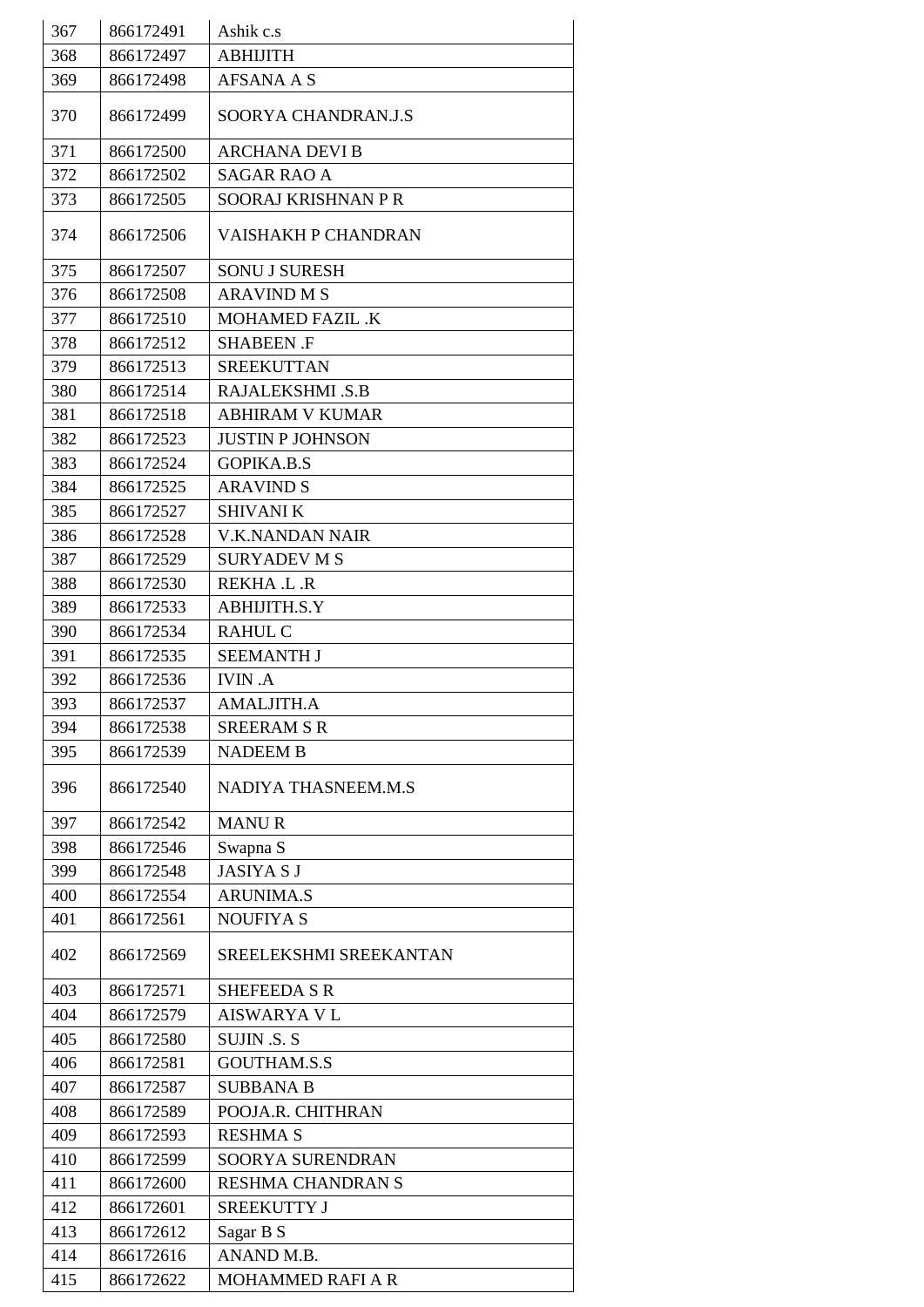| 416 | 866172623 | <b>AKHILESH H</b>              |
|-----|-----------|--------------------------------|
| 417 | 866172624 | Ananthapadmanabhan. Valsakumar |
| 418 | 866172626 | AMAL.A.S                       |
| 419 | 866172628 | <b>RAHUL R RAJENDRAN</b>       |
| 420 | 866172629 | MUHAMMED ASHIK.N               |
| 421 | 866172630 | AJAY KRISHNA V                 |
| 422 | 866172631 | <b>JISHNU SUNIL</b>            |
| 423 | 866172632 | MOHAMMED NIHAL M               |
| 424 | 866172635 | Sharoo khan.N.H                |
| 425 | 866172637 | SRUTHY KRISHNA M A             |
| 426 | 866172638 | AMAL.A                         |
| 427 | 866172649 | <b>ABHIRAM R.T</b>             |
| 428 | 866172650 | NAJEEB.N.N                     |
| 429 | 866172653 | <b>SHAMNAD.S S</b>             |
| 430 | 866172655 | <b>ABHISHEK TD</b>             |
| 431 | 866172658 | VAISHNAV S. R.                 |
| 432 | 866172660 | <b>APPUP</b>                   |
| 433 | 866172661 | <b>SAFA HASSAN. M</b>          |
| 434 | 866172663 | <b>BISMITHA.R</b>              |
| 435 | 866172668 | <b>ANJANA C</b>                |
| 436 | 866172669 | <b>SHEOMON SHAJI</b>           |
| 437 | 866172671 | <b>ROSHAN OSCAR</b>            |
| 438 |           | <b>RAHUL.S</b>                 |
|     | 866172673 |                                |
| 439 | 866172674 | VISHNU SANKAR. J.H             |
| 440 | 866172675 | <b>ANU PRINCE</b>              |
| 441 | 866172681 | <b>ASWIN H</b>                 |
| 442 | 866172690 | <b>AHALYA A</b>                |
| 443 | 866172692 | Muhammad Shafeekh A J          |
| 444 | 866172696 | <b>SAFNA ISMAIL. N</b>         |
| 445 | 866172699 | SREETHU.G.S                    |
| 446 | 866172700 | VIJI U V                       |
| 447 | 866172704 | Mari Selvam M                  |
| 448 | 866172706 | <b>NASARUDHEEN V P</b>         |
| 449 | 866172712 | <b>AJIL VARGHESE</b>           |
| 450 | 866172762 | <b>SADIK</b>                   |
| 451 | 866172767 | ANDREW RAJARATNAM S            |
| 452 | 866172769 | <b>ANANTHUML</b>               |
| 453 | 866172770 | Sreedurga R                    |
| 454 | 866172771 | <b>ASISH KRISHNAN</b>          |
| 455 | 866172801 | <b>SAI POOJA J</b>             |
| 456 | 866172808 | Prince Manoj                   |
| 457 | 866172809 | <b>FAESSA A</b>                |
| 458 | 866172813 | ANJALI. A. K                   |
| 459 | 866172821 | K B KRISHNAMMAL                |
| 460 | 866172822 | <b>ARYAP</b>                   |
| 461 | 866172823 | <b>VAISHNAVIMS</b>             |
| 462 | 866172831 | Shyam D P                      |
| 463 | 866172832 | <b>ARJUN SREEKUMAR</b>         |
| 464 | 866172834 | STEPHANO S S D'SOUZA           |
| 465 | 866172835 | <b>SAJITHA S B</b>             |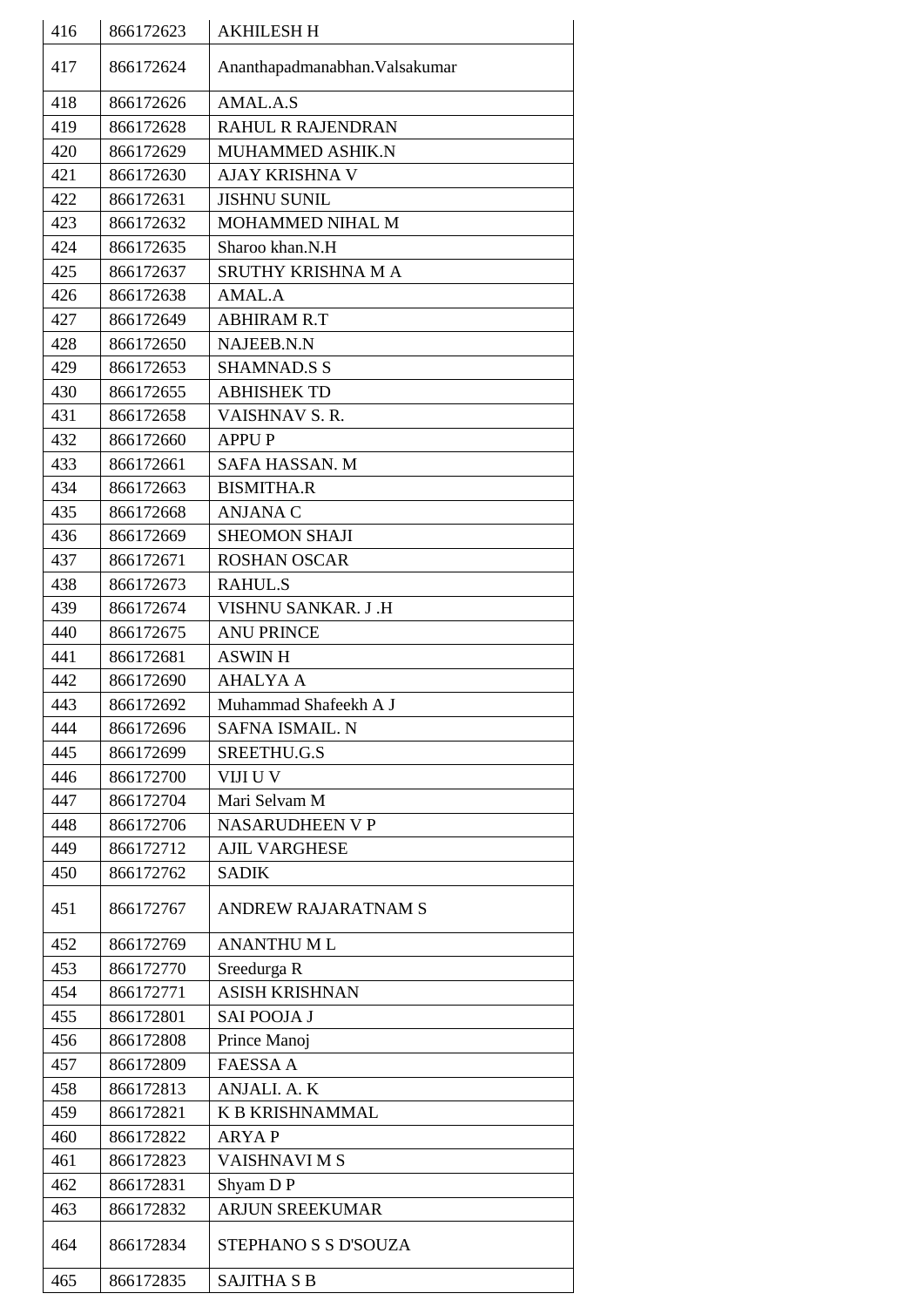| 466 | 866172846 | <b>SIVADATH S</b>           |
|-----|-----------|-----------------------------|
| 467 | 866172851 | <b>ARUNLAL A</b>            |
| 468 | 866172856 | <b>FARSANAY</b>             |
| 469 | 866172857 | <b>ARCHA B</b>              |
| 470 | 866172858 | ASWATHY VIJAYAN             |
| 471 | 866172862 | Athira P. S                 |
| 472 | 866172868 | <b>SIVAPRIYA S</b>          |
|     |           |                             |
| 473 | 866172880 | <b>B.SANGEETHA CHANDRAN</b> |
| 474 | 866172881 | <b>SHAIN RAJ</b>            |
| 475 | 866172882 | <b>VIPIN. S.R</b>           |
| 476 | 866172883 | <b>KARTHIKA. R</b>          |
| 477 | 866172884 | RIJU. R                     |
| 478 | 866172886 | <b>VISHNUMS</b>             |
| 479 | 866172888 | JAFRIN SUSY. J              |
| 480 | 866172889 | Reshma.S                    |
| 481 | 866172893 | <b>VIJITH V</b>             |
| 482 | 866172894 | <b>ARJUN MP</b>             |
| 483 | 866172895 | <b>EASO NIKHIL SAJAN</b>    |
| 484 | 866172896 | <b>VISHNUMA</b>             |
| 485 | 866172897 | <b>SANGEETH J DAS</b>       |
| 486 | 866172899 | <b>ARJUN RAMESH</b>         |
| 487 | 866172900 | <b>VISHNU P NAIR</b>        |
| 488 | 866172901 | ARYA.B.R                    |
| 489 | 866172903 | <b>GOPIKA R NAIR</b>        |
| 490 | 866172904 | <b>ANANDUS</b>              |
| 491 | 866172909 | <b>AKHILA VIJAYAN V S</b>   |
| 492 | 866172917 | C S BAIJU                   |
| 493 | 866172919 | ANJALI SOMARAJAN            |
| 494 | 866172921 | <b>AKHILDEV S</b>           |
| 495 | 866172922 | <b>RESHMA A</b>             |
| 496 | 866172924 | <b>ASISH R LOUIS</b>        |
| 497 | 866172926 | <b>HYFA RASHEED</b>         |
| 498 | 866172930 | CHITHRALEKHA M.G            |
| 499 | 866172932 | <b>ARATHY JP</b>            |
| 500 | 866172933 | <b>BIBIN S A</b>            |
| 501 | 866172934 | <b>ABIN HASHIM</b>          |
| 502 | 866172938 | <b>VISHNUMAYA P</b>         |
| 503 | 866172939 | <b>V K VIPAIN PRASAD</b>    |
| 504 | 866172941 | VIVEK G                     |
| 505 | 866172942 | <b>RAHUL M NAIR</b>         |
| 506 | 866172944 | <b>ARUNEG</b>               |
| 507 | 866172945 | <b>ADRIN P DAS</b>          |
| 508 | 866172946 | <b>VIJIL VIJAY V</b>        |
| 509 | 866172952 | KARTHIKA BABU K             |
| 510 | 866172954 | <b>AKHIL RAJ S.S</b>        |
| 511 | 866172955 | <b>INZAMAM M</b>            |
| 512 | 866172956 | <b>SAIMA BAI ASEEM</b>      |
|     |           |                             |
| 513 | 866172959 | <b>GAUTHAM S SANTHOSH</b>   |
| 514 | 866172960 | <b>RAHUL SHYLESH</b>        |
| 515 | 866172966 | <b>KARTHIK KISHAN R</b>     |
| 516 | 866172967 | <b>ASWIN K S</b>            |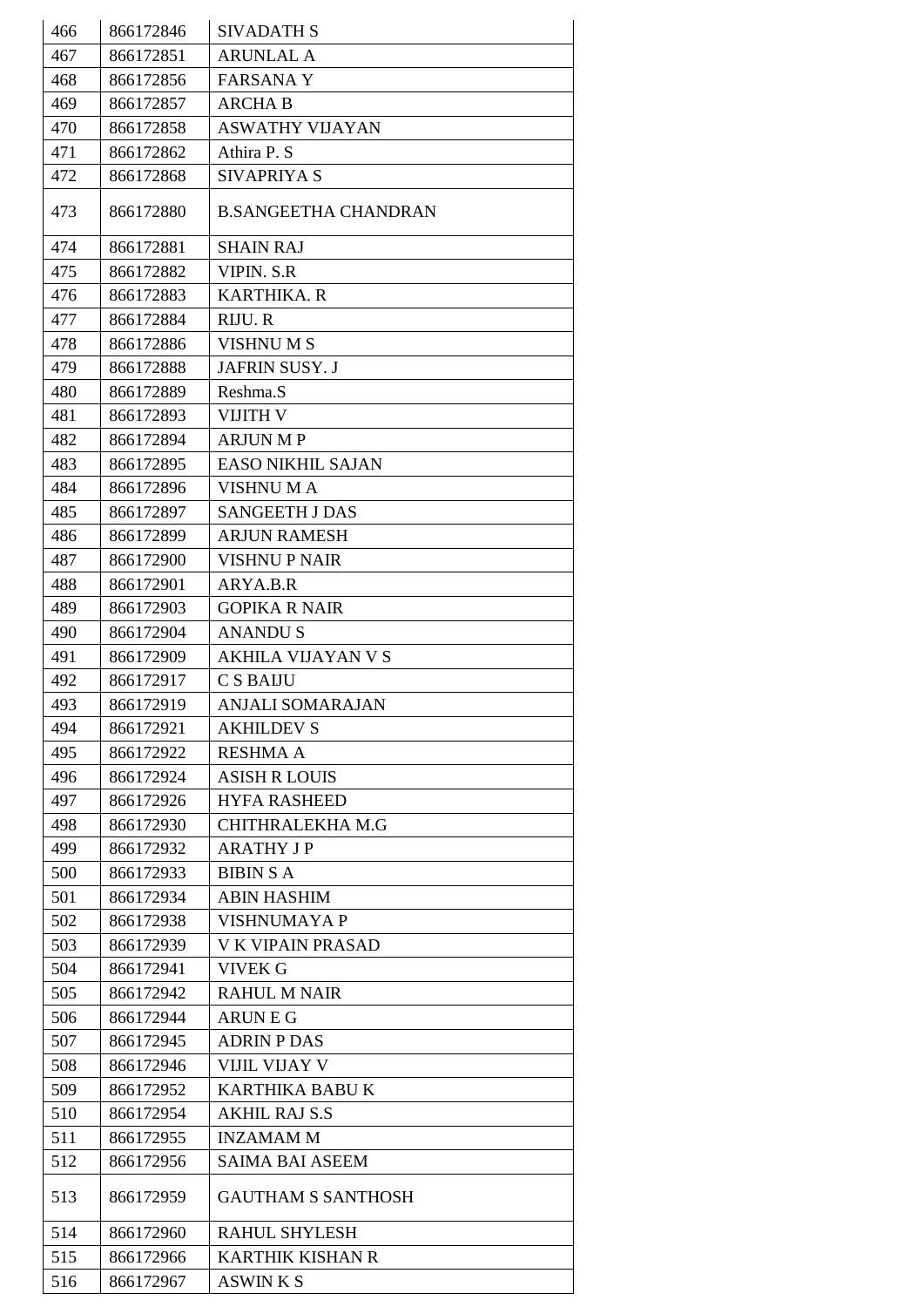| 517 | 866172968 | <b>THANKADEVI .R</b>     |
|-----|-----------|--------------------------|
| 518 | 866172969 | <b>LEKSHMI J</b>         |
| 519 | 866172970 | Naveen S                 |
| 520 | 866172972 | <b>BENSON SAJI</b>       |
| 521 | 866172974 | <b>SONA RAJU</b>         |
| 522 | 866172975 | <b>AMEEN AHAMMED A S</b> |
| 523 | 866172977 | <b>GAYATHRI G NAIR</b>   |
| 524 | 866172978 | Daniel Johnson           |
| 525 | 866172981 | <b>GREESHMA MURALI A</b> |
| 526 | 866172982 | <b>GREESHMA A S</b>      |
| 527 | 866172985 | <b>MIDHUN B S</b>        |
| 528 | 866172986 | <b>RESHMA MURALI A</b>   |
| 529 | 866172987 | <b>FIROS R</b>           |
| 530 | 866172988 | <b>KIRANS</b>            |
| 531 | 866172989 | <b>JIJO VARGHESE</b>     |
| 532 | 866172992 | <b>ATHIRA V NAIR</b>     |
| 533 | 866172993 | JEENA. J.S               |
| 534 | 866173000 | <b>ARAVIND S S</b>       |
| 535 | 866173001 | <b>MANOJ J J</b>         |
| 536 | 866173003 | JOHNSY.J.S               |
| 537 | 866173004 | ARSHAD HAMEED. A         |
| 538 | 866173005 | <b>ALEX RAJ. A</b>       |
| 539 | 866173006 | VIDHU. V                 |
| 540 | 866173007 | SHIYAM. N                |
| 541 | 866173009 | KAVYA. K                 |
| 542 | 866173010 | VIVEK. B.S               |
| 543 | 866173011 | <b>ALKHA.S</b>           |
| 544 | 866173012 | KRISHNENDU. MC           |
| 545 | 866173014 | <b>SARAVANAN S</b>       |
| 546 | 866173017 | <b>JEBY SKARIAH</b>      |
| 547 | 866173018 | <b>VISHNU B. S</b>       |
| 548 | 866173022 | <b>GREESHMATM</b>        |
| 549 | 866173023 | Sujith A V               |
| 550 | 866173024 | Dhanesh S Dev            |
| 551 | 866173025 | <b>Ulahannan Benny</b>   |
| 552 | 866173031 | <b>ANJANA.B.S</b>        |
| 553 | 866173033 | <b>SREEKANTH B</b>       |
| 554 | 866173036 | Arjun.S                  |
| 555 | 866173037 | <b>AKSHAY R KRISHNAN</b> |
| 556 | 866173039 | SIBI. M                  |
| 557 | 866173041 | PARVATHY.R.S             |
| 558 | 866173042 | <b>B ARJUN NAICK</b>     |
| 559 | 866173043 | <b>HARITHA G MOHAN</b>   |
| 560 | 866173049 | <b>SUJAV</b>             |
| 561 | 866173055 | KRISHNAMOORTHY.S         |
| 562 | 866173057 | <b>SUMAYYA BEEGUM. S</b> |
| 563 | 866173059 | <b>NABEEL SUFIYAN. S</b> |
| 564 | 866173061 | SANGEETHA. AS            |
| 565 | 866173063 | PRIYADARSAN.H            |
| 566 | 866173064 | <b>KENIAD</b>            |
| 567 | 866173099 | <b>AFSAL KABEER</b>      |
| 568 | 866173100 | AFSAL SHA. H             |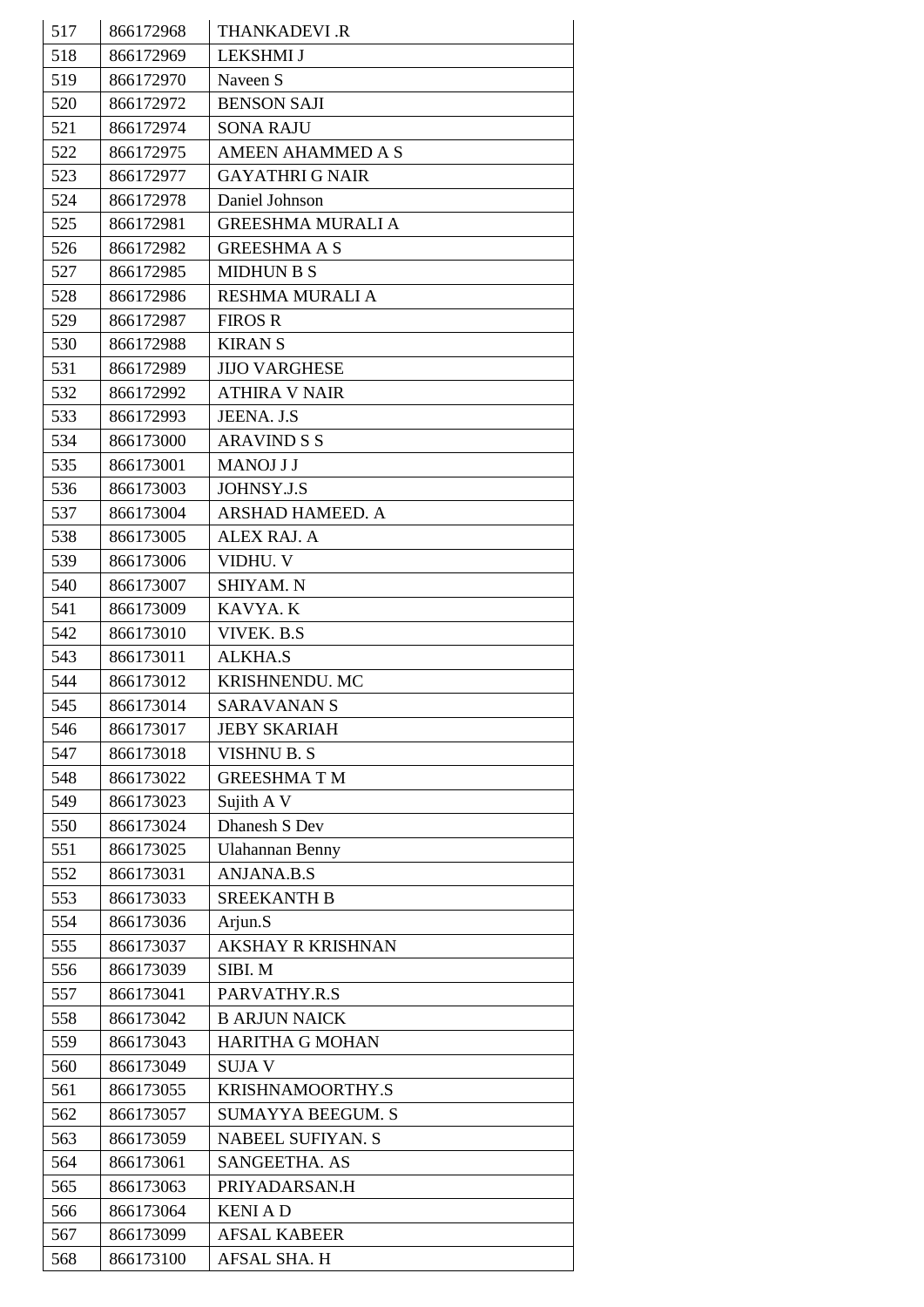| 569 | 866173111 | FATHIMA NABOOTHA N     |
|-----|-----------|------------------------|
| 570 | 866173113 | <b>GAYATHRY B S</b>    |
| 571 | 866173119 | SHABINSHA S S          |
| 572 | 866173138 | AJMAL A                |
| 573 | 866173143 | <b>EBINDAS M</b>       |
| 574 | 866173145 | <b>KRISHNA KUMAR.G</b> |
|     |           |                        |

## **SEMESTER – II**

| <b>SEMESTER - II</b> |                   |                          |
|----------------------|-------------------|--------------------------|
| Sl.N                 | <b>Enrollment</b> | <b>Name Of Student</b>   |
| 0                    | No.               |                          |
| 1                    | 866171002         | <b>KIRAN M B</b>         |
| $\overline{2}$       | 866171004         | <b>INDULEKHA V</b>       |
| 3                    | 866171021         | VAISHAKHAN.V.L           |
| 4                    | 866171026         | ARYA A R                 |
| 5                    | 866171037         | <b>HARITHA S DHARMAN</b> |
| 6                    | 866171047         | AKHIL KRISHNA S R        |
| 7                    | 866171054         | <b>ARYA SM</b>           |
| 8                    | 866171063         | <b>ANANTHU.V.A</b>       |
| 9                    | 866171069         | <b>SRI RAM SINGH M</b>   |
| 10                   | 866171070         | <b>KEERTHI BABU</b>      |
| 11                   | 866171073         | <b>ARCHANA UNNI</b>      |
| 12                   | 866171075         | <b>ANWAR RAFI M</b>      |
| 13                   | 866171076         | ADITH. T.S               |
| 14                   | 866171079         | <b>ATHIRA B R</b>        |
| 15                   | 866171080         | <b>GOPIKA G S</b>        |
| 16                   | 866171086         | <b>ATHUL NANDAKUMAR</b>  |
| 17                   | 866171087         | <b>GOPI KRISHNAN</b>     |
| 18                   | 866171088         | <b>DILJITH R</b>         |
| 19                   | 866171090         | <b>ANANDHUS</b>          |
| 20                   | 866171092         | P HARI SANKAR            |
| 21                   | 866171093         | <b>MALAVIKA N</b>        |
| 22                   | 866171096         | <b>OSCAR DARWIN</b>      |
| 23                   | 866171106         | <b>SALMANUL FARIZI</b>   |
| 24                   | 866171107         | <b>AKHIL RAJ J</b>       |
| 25                   | 866171109         | M S Adharsh              |
| 26                   | 866171110         | <b>JOMON JACOB</b>       |
| 27                   | 866171111         | UTHARA M A               |
| 28                   | 866171112         | <b>ANAS N</b>            |
| 29                   | 866171114         | <b>ANJANA R</b>          |
| 30                   | 866171136         | PRITHESHWAR NAIR V       |
| 31                   | 866171138         | <b>ANEESH A</b>          |
| 32                   | 866171143         | NEERAJKUMAR P            |
| 33                   | 866171148         | <b>MIDHUN S KUMAR</b>    |
| 34                   | 866171191         | RAHULRAJ.R.K             |
| 35                   | 866171198         | <b>ARAVIND M</b>         |
| 36                   | 866171199         | SREENITHYA KO            |
| 37                   | 866171203         | <b>PUSHPAJAN B</b>       |
| 38                   | 866171204         | <b>ABHISHEK R S</b>      |
| 39                   | 866171205         | <b>TREESA JACOB</b>      |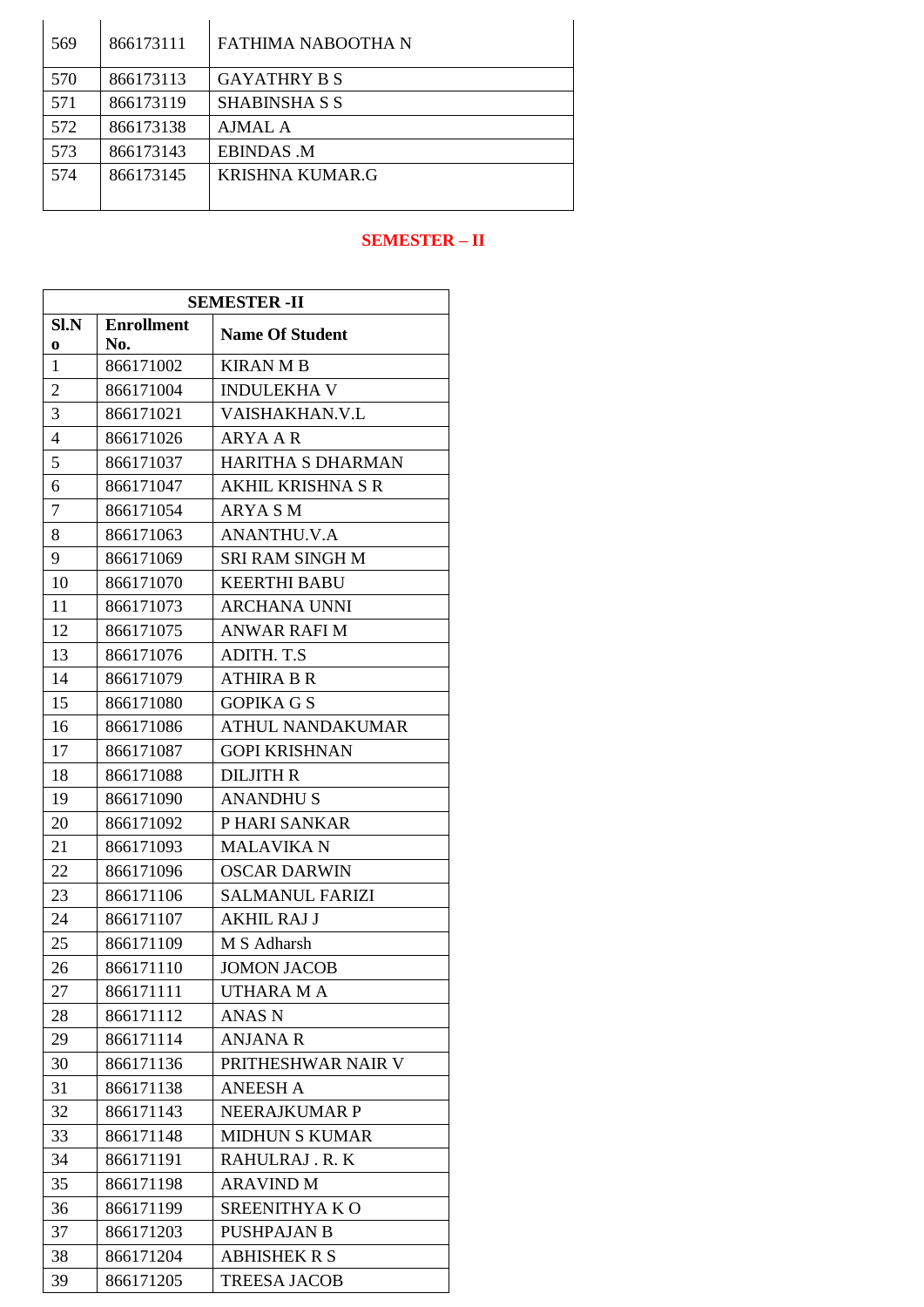| 40 | 866171207 | <b>DEVIKAL</b>              |
|----|-----------|-----------------------------|
| 41 | 866171224 | AASIYA S                    |
| 42 | 866171232 | <b>NEETHUMS</b>             |
| 43 | 866171241 | <b>ANNIE JOSEPH</b>         |
| 44 | 866171248 | S ANANTHA KRISHNAN          |
| 45 | 866171251 | <b>SHIBINA .S</b>           |
| 46 | 866171253 | <b>SUBIN S</b>              |
| 47 | 866171257 | <b>ABRAHAM THOMAS</b>       |
| 48 | 866171310 | <b>SREEKUTTY CP</b>         |
| 49 | 866171313 | <b>SIGMA METTILAS</b>       |
| 50 | 866171316 | <b>SHABNA FATHIMA S</b>     |
| 51 | 866171320 | <b>AHALYA B S</b>           |
| 52 | 866171337 | <b>KARTHI S. RAJEEV</b>     |
| 53 | 866171340 | <b>SARATH CLETUS</b>        |
| 54 | 866171341 | <b>VANDANAN GOPI</b>        |
| 55 | 866171345 | <b>GOKUL G J</b>            |
| 56 | 866171347 | <b>AKSHAY CHANDRAN B</b>    |
| 57 | 866171359 | <b>GOKUL S</b>              |
| 58 | 866171360 | <b>S. NADIRSHA</b>          |
| 59 | 866171365 | <b>ADITHYA JAYAN</b>        |
| 60 | 866171368 | <b>BHARATH CHANDRAN.V.B</b> |
| 61 | 866171381 | Vishal M Nair               |
| 62 | 866171382 | <b>KARTHIK N NAIR</b>       |
| 63 | 866171388 | BOAZ.A.S                    |
| 64 | 866171390 | <b>SUMAYYAN</b>             |
| 65 | 866171394 | SREEKUTTAN J                |
| 66 | 866171395 | <b>ASWANY M</b>             |
| 67 | 866171396 | <b>NEEBHA A</b>             |
| 68 | 866171398 | <b>SARANYA S R</b>          |
| 69 | 866171407 | <b>SANJAY S KISHAN</b>      |
| 70 | 866171415 | <b>ABU THOHIR N R</b>       |
| 71 | 866171422 | ADARSH.A                    |
| 72 | 866171437 | <b>SUJITH V M</b>           |
| 73 | 866171442 | <b>DHARVESH S</b>           |
| 74 | 866171456 | <b>S V HARIKRISHNAN</b>     |
| 75 | 866171458 | <b>VISAKH G</b>             |
| 76 | 866171459 | ARYA S R                    |
| 77 | 866171465 | <b>ANAND P SHENOY</b>       |
| 78 | 866171467 | NANDHITHA K DILEEP          |
| 79 | 866171468 | <b>AMEENA S</b>             |
| 80 | 866171470 | <b>LEKSHMI M S</b>          |
| 81 | 866171476 | <b>MALAVIKA N</b>           |
| 82 | 866171477 | <b>ANOOJ S</b>              |
| 83 | 866171478 | <b>ANAND A</b>              |
| 84 | 866171479 | <b>VIGNESH S</b>            |
| 85 | 866171481 | <b>APARNAT</b>              |
| 86 | 866171484 | <b>SHARON GEORGE</b>        |
| 87 | 866171494 | <b>ASWATHY S NAIR</b>       |
| 88 | 866171502 | ASWIN K S                   |
| 89 | 866171508 | <b>LINCY SIMON</b>          |
| 90 | 866171510 | <b>MAHESH M R NAIR</b>      |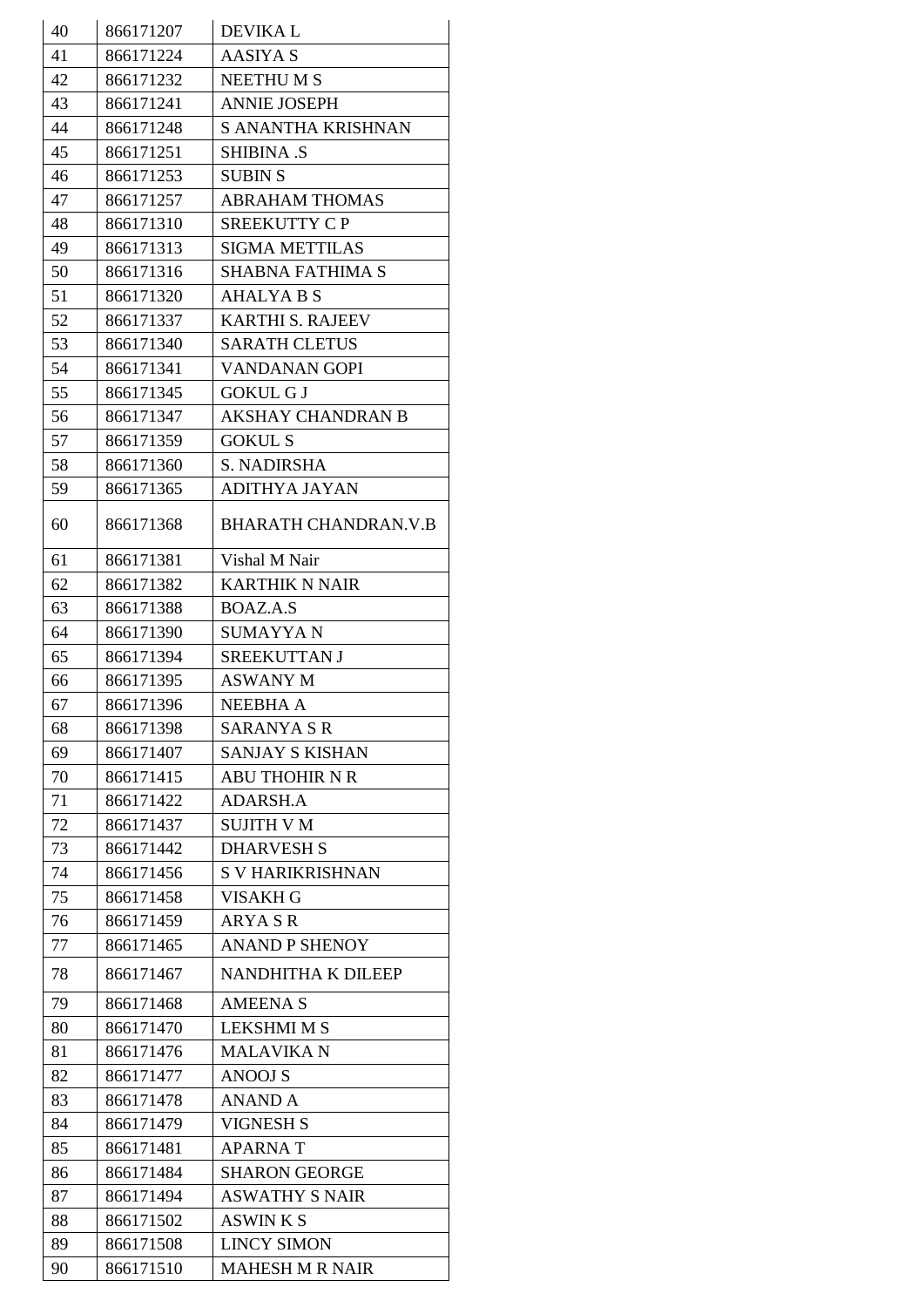| 91  | 866171511 | <b>AISWARYA DEVI</b>                     |
|-----|-----------|------------------------------------------|
| 92  | 866171512 | <b>ABHIJITH P</b>                        |
| 93  | 866171514 | <b>DIVYA RAJ S</b>                       |
| 94  | 866171516 | <b>VIVEK H NAIR</b>                      |
| 95  | 866171518 | <b>GEETHU MOHAN A</b>                    |
| 96  | 866171523 | RAHUL MOHANAN                            |
| 97  | 866171529 | <b>KIRAN J</b>                           |
| 98  | 866171530 | <b>ANWARPR</b>                           |
| 99  | 866171535 | <b>VYSAKHSJ</b>                          |
| 100 | 866171537 | <b>HASHIK</b>                            |
| 101 | 866171543 | RAHUL C S                                |
| 102 | 866171546 | Ahsan jebbar                             |
| 103 | 866171552 | <b>ASHIK H</b>                           |
| 104 | 866171553 | VAISHNU VENU.P                           |
| 105 | 866171554 | <b>LAKSHMISS</b>                         |
| 106 | 866171562 | YADHU AJIKUMAR                           |
| 107 | 866171564 | SREEJITH. M.S                            |
| 108 | 866171569 | <b>SANDRA SURESH</b>                     |
| 109 | 866171571 | <b>ARYA S RAJEEV</b>                     |
| 110 | 866171579 | <b>RAVEENA ROBERT</b>                    |
| 111 | 866171580 | <b>ANOOP S</b>                           |
| 112 | 866171583 | <b>VISAKH V</b>                          |
| 113 | 866171586 | <b>VIPINLAL.V.S</b>                      |
| 114 | 866171591 | <b>GAYATHRI. S</b>                       |
| 115 | 866171592 | FIEROOSNIZA M.S                          |
| 116 | 866171593 | <b>APARNA B.R</b>                        |
| 117 | 866171595 | Mahesh M                                 |
| 118 | 866171600 | <b>VAISAKH G S</b>                       |
| 119 | 866171602 | <b>SANJITH S NAIR</b>                    |
| 120 | 866171603 | <b>ARCHANA A</b>                         |
| 121 | 866171604 | <b>RAHUL RAJ N</b>                       |
| 122 | 866171605 | <b>VISHNU V</b>                          |
| 123 | 866171606 | <b>HARISH A S</b>                        |
| 124 | 866171607 | <b>ABHIRAM BS</b>                        |
| 125 | 866171608 | <b>SHINCY CLIPTON</b>                    |
| 126 | 866171610 | <b>MEKHA MURALI M L</b>                  |
| 127 | 866171614 | <b>ARCHALEKSHMI M</b>                    |
| 128 | 866171615 | <b>SHIJIN S</b>                          |
| 129 | 866171621 | <b>GOKUL KRISHNA K</b>                   |
| 130 | 866171627 | PARVATHY SANKAR                          |
| 131 | 866171631 | ANANDHAKRISHNAN A                        |
| 132 | 866171633 | <b>KEVIN JOSEPH</b>                      |
| 133 | 866171636 | <b>VISHNU.S</b>                          |
| 134 | 866171638 | <b>BISMIYA</b>                           |
| 135 | 866171642 | <b>KEERTHANA S.R</b>                     |
| 136 | 866171644 | <b>AKHIL MR</b>                          |
| 137 | 866171650 | <b>ARJUN BHUVANENDRAN</b><br><b>NAIR</b> |
| 138 | 866171652 | <b>ANOOP KRISHNAN H</b>                  |
| 139 | 866171657 | <b>MEENU.L.S</b>                         |
| 140 | 866171661 | <b>VAISHAK D</b>                         |
| 141 | 866171663 | VISHNU MAHARSHI S S                      |
| 142 | 866171665 | <b>VIGHNESH H</b>                        |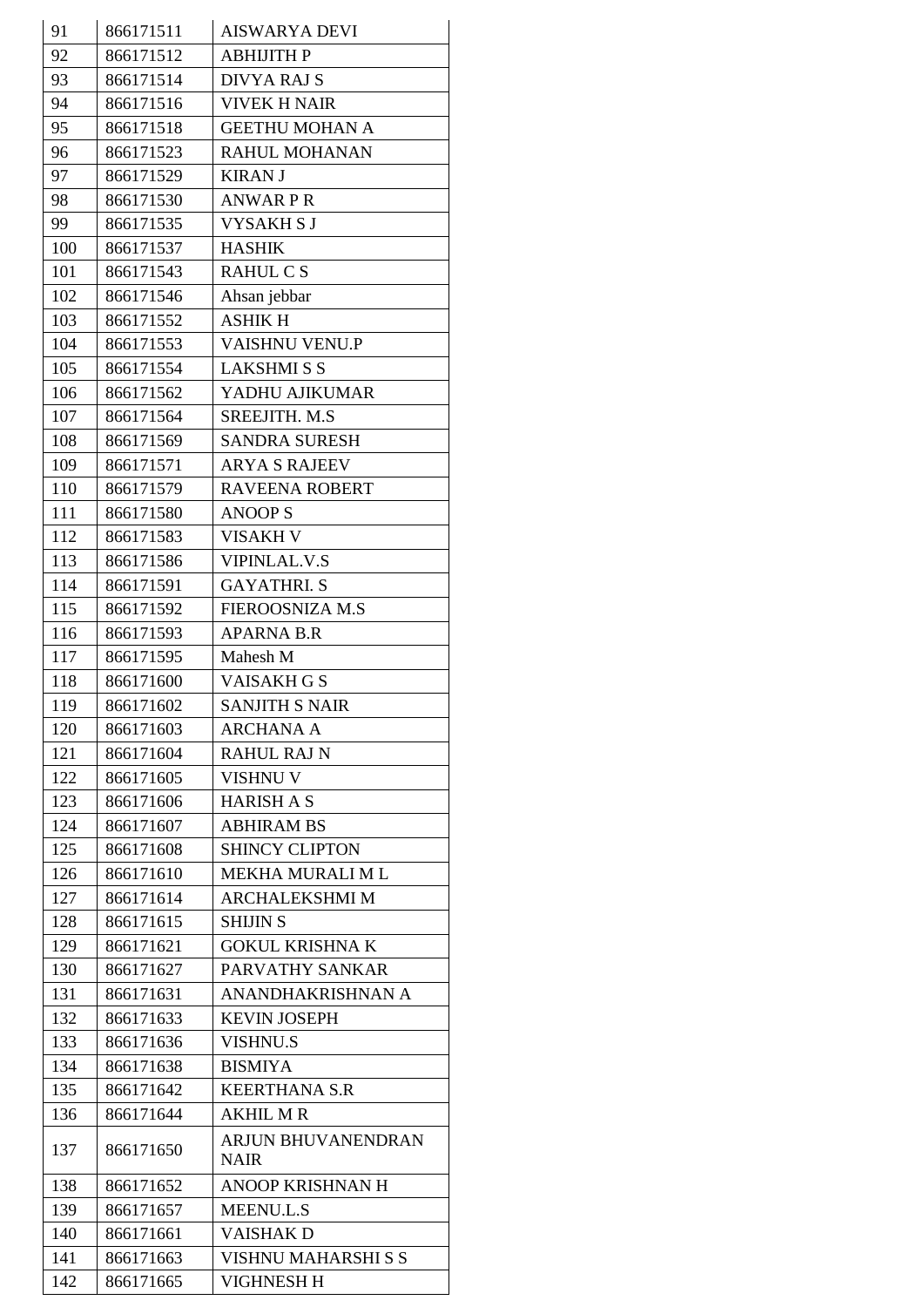| 143 | 866171683 | M.S. GOKUL                              |
|-----|-----------|-----------------------------------------|
| 144 | 866171685 | <b>SUJAN .S</b>                         |
| 145 | 866171689 | <b>AKHIL .S</b>                         |
| 146 | 866171691 | YADU KRISHNAN                           |
| 147 | 866171695 | <b>VYSAKH.K</b>                         |
| 148 | 866171708 | <b>SONY MOHAN</b>                       |
| 149 | 866171724 | AMAL.S.J                                |
| 150 | 866171728 | <b>RESHMA B</b>                         |
| 151 | 866171760 | <b>MUHAMMAD YEHIA</b><br><b>SIDEEKH</b> |
| 152 | 866171774 | <b>ANIL T</b>                           |
| 153 | 866171796 | <b>SHERIN THOMAS</b>                    |
| 154 | 866171806 | <b>ARJUNSP</b>                          |
| 155 | 866171812 | <b>MEFIN SIMON</b>                      |
| 156 | 866171822 | <b>DELIN JACOB THARAKAN</b>             |
| 157 | 866171823 | <b>MUHAMMED AFSAL</b><br><b>KHAN.M</b>  |
| 158 | 866171846 | <b>SABNA S</b>                          |
| 159 | 866171898 | <b>AISWARYA SANTHOSH</b>                |
| 160 | 866171904 | <b>ALFINA H R</b>                       |
| 161 | 866171908 | SARATH.M.G                              |
| 162 | 866171910 | <b>ANEESH.U</b>                         |
| 163 | 866171921 | <b>ASHBY JOHN</b>                       |
| 164 | 866171926 | <b>ASWIN RL</b>                         |
| 165 | 866171931 | <b>SREEJITH S</b>                       |
| 166 | 866171933 | <b>BHARATH S A</b>                      |
| 167 | 866171935 | ANEES MUHAMMAD A                        |
| 168 | 866171941 | <b>SHERIN SARAH MICHAEL</b>             |
| 169 | 866171943 | <b>ANEESH THOMAS</b>                    |
| 170 | 866171945 | <b>NIRANJ J M</b>                       |
| 171 | 866171949 | Hamyl Benny                             |
| 172 | 866171955 | <b>AKASH V NAIR</b>                     |
| 173 | 866171958 | <b>RAHUL B</b>                          |
| 174 | 866171961 | <b>ANILAJ M S</b>                       |
| 175 | 866171964 | <b>SANDEEP S M</b>                      |
| 176 | 866171972 | <b>LAKSHMI R.P</b>                      |
| 177 | 866171976 | ARUN KUMAR J A                          |
| 178 | 866171978 | <b>SARANYA B M</b>                      |
| 179 | 866171980 | ALBIN.G                                 |
| 180 | 866171996 | <b>MOHAMMED ABDUL</b><br><b>AHADPM</b>  |
| 181 | 866171998 | <b>SABITH S SATHEESAN</b>               |
| 182 | 866172003 | <b>AJMILA M</b>                         |
| 183 | 866172006 | <b>NOUFAL N S</b>                       |
| 184 | 866172009 | SIDHARTH S.S                            |
| 185 | 866172011 | ROHIT MOHAN SALUNKHE                    |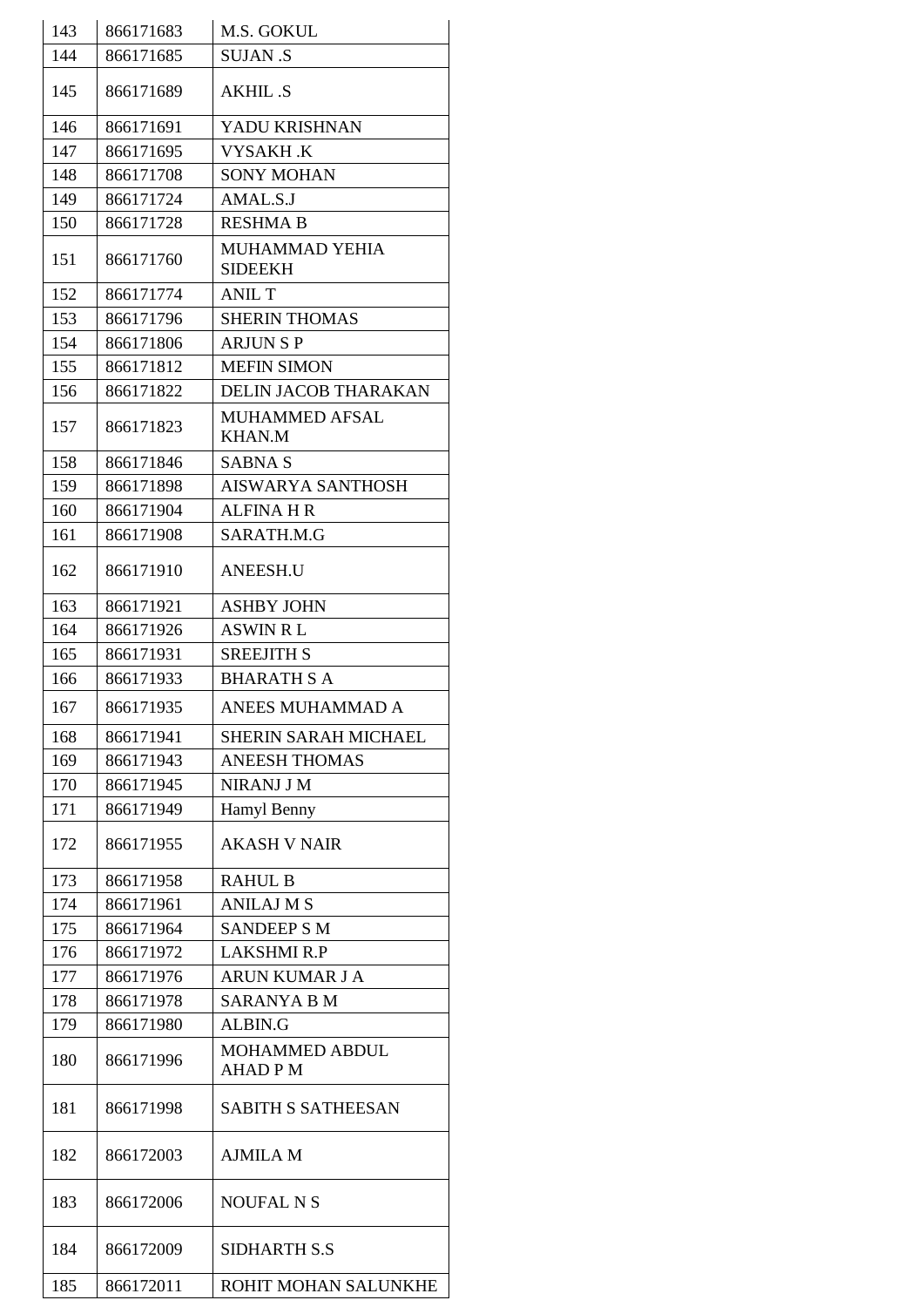| 186 | 866172014 | ZIYAN.S                  |
|-----|-----------|--------------------------|
| 187 | 866172029 | <b>GOPIKA S MONI</b>     |
| 188 | 866172032 | Varsha Suresh D          |
| 189 | 866172047 | <b>SUHANA N M</b>        |
| 190 | 866172052 | <b>GEETHU B.K</b>        |
| 191 | 866172056 | KRISHNA PRIYA.R.S        |
| 192 | 866172072 | Uvaisul Karnaini I M     |
|     |           | <b>H MUHAMMADH</b>       |
| 193 | 866172087 | <b>SHARAFATH</b>         |
| 194 | 866172109 | <b>SOUMYA.S</b>          |
| 195 | 866172113 | PRIYAN J.P               |
| 196 | 866172116 | <b>MOHAMMED RISWAN N</b> |
| 197 | 866172145 | <b>GOKUL S</b>           |
| 198 | 866172149 | AHMED ALI.A              |
| 199 | 866172151 | <b>BHAVYA</b>            |
| 200 | 866172154 | J.V. JUHI                |
| 201 | 866172160 | <b>SANGEETHA S</b>       |
| 202 | 866172170 | <b>BIJU B J</b>          |
| 203 | 866172175 | <b>RATHEESH S</b>        |
| 204 | 866172183 | ANAKHA SAJITH            |
| 205 | 866172185 | <b>ANVAR J SALEEM</b>    |
| 206 | 866172187 | <b>ANOOP K S</b>         |
| 207 | 866172192 | PRINCE SANU              |
| 208 | 866172199 | <b>SAVITHA B</b>         |
| 209 | 866172204 | AL AHAMAD T.S            |
| 210 | 866172205 | <b>RAHUL S</b>           |
| 211 | 866172214 | <b>DEVU PRAKASH</b>      |
| 212 | 866172217 | <b>SUMESH S B</b>        |
| 213 | 866172224 | <b>AKHIL S</b>           |
| 214 | 866172226 | YADU KRISHNAN V          |
| 215 | 866172231 | <b>SHERMEEN I</b>        |
| 216 | 866172232 | PRAVEEN S KUMAR          |
| 217 | 866172235 | DHANYA.M                 |
| 218 | 866172238 | HARIKRISHNAN K S         |
| 219 | 866172243 | <b>SHABNA S S</b>        |
| 220 | 866172247 | <b>SAMBATH S</b>         |
| 221 | 866172295 | <b>RATHEESH R.S</b>      |
| 222 | 866172316 | <b>KRISHNAKUMAR A.R</b>  |
| 223 | 866172331 | ALFA A S                 |
| 224 | 866172336 | <b>SUDHARSH S</b>        |
| 225 | 866172371 | <b>ASWATHY B</b>         |
| 226 | 866172375 | VISMAYA V S              |
| 227 | 866172379 | <b>BHARETH R RAJ</b>     |
| 228 | 866172382 | Ajith V S                |
| 229 | 866172385 | Anandhu S V              |
| 230 | 866172392 | <b>SARANYA B S</b>       |
| 231 | 866172396 | <b>RAHUL R</b>           |
| 232 | 866172398 | <b>ANJITHA S S</b>       |
| 233 | 866172401 | <b>DONA M R DAS</b>      |
| 234 | 866172405 | <b>ARJUN M B</b>         |
| 235 | 866172408 | <b>RAHUL RAJESH R</b>    |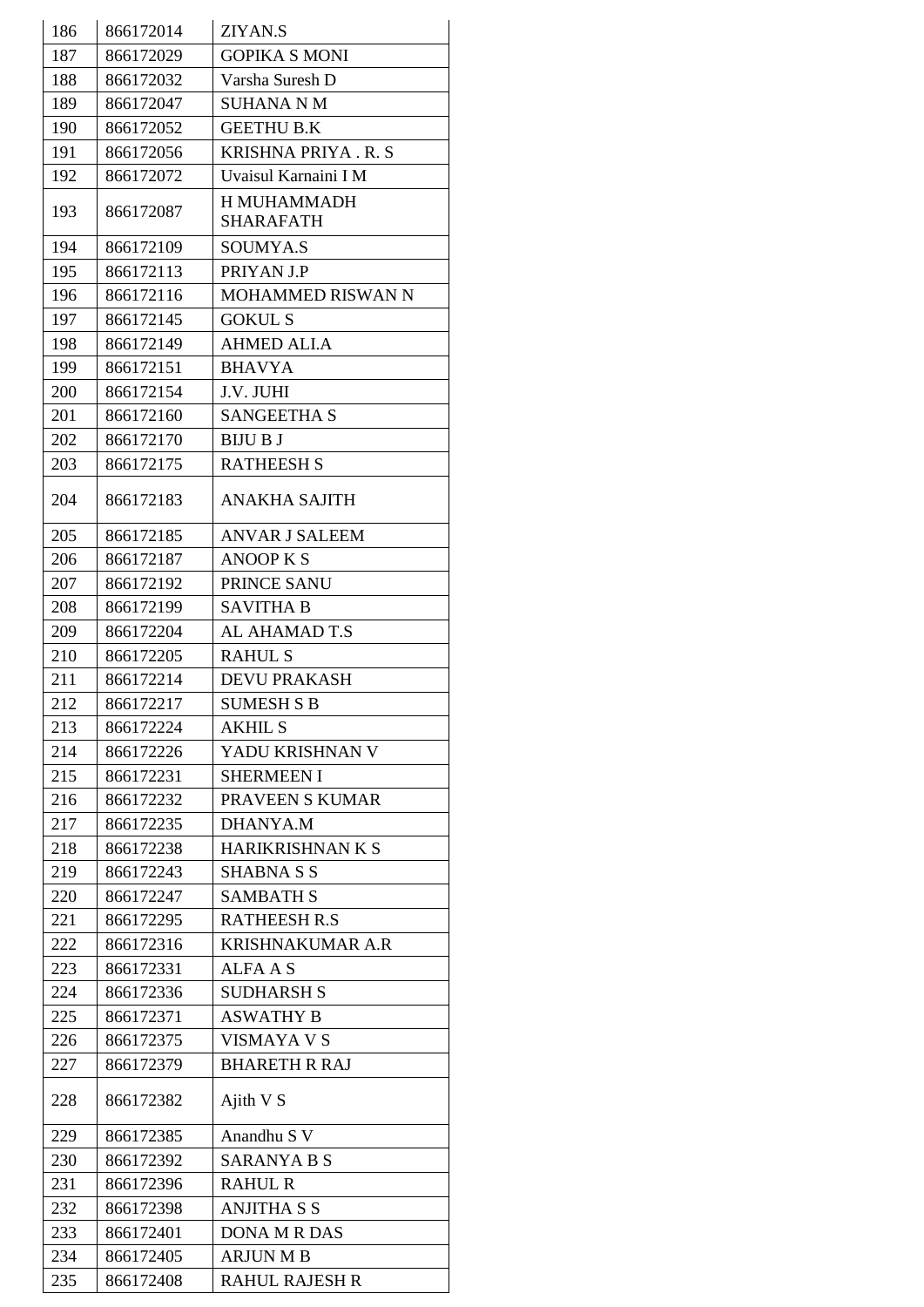| 236 | 866172412 | <b>ASHISH MONCY</b>                     |
|-----|-----------|-----------------------------------------|
|     |           | <b>VARGHESE</b>                         |
| 237 | 866172425 | SHAMEENA S L                            |
| 238 | 866172429 | KRISHNAPRIYA A                          |
| 239 | 866172431 | <b>LAKSHMI B S</b>                      |
| 240 | 866172436 | <b>NEETHUK</b>                          |
| 241 | 866172438 | <b>SREEJA SREEKUMAR</b>                 |
| 242 | 866172443 | <b>NITHEESH N</b>                       |
| 243 | 866172449 | <b>ANOOJ A</b>                          |
| 244 | 866172452 | <b>SHIBIN S B</b>                       |
| 245 | 866172460 | <b>KARTHIK S</b>                        |
| 246 | 866172464 | <b>AKASHPR</b>                          |
| 247 | 866172466 | <b>SAMJITH SL</b>                       |
| 248 | 866172470 | <b>NIKHIL A R</b>                       |
| 249 | 866172475 | <b>AKHIL MOHAN B</b>                    |
| 250 | 866172477 | ANAGHA SUDHARSAN                        |
| 251 | 866172482 | <b>ARAVIND S M</b>                      |
| 252 | 866172491 | Ashik c.s                               |
| 253 | 866172498 | AFSANA A S                              |
| 254 | 866172500 | <b>ARCHANA DEVI B</b>                   |
| 255 | 866172502 | <b>SAGAR RAO A</b>                      |
| 256 | 866172506 | VAISHAKH P CHANDRAN                     |
| 257 | 866172508 | <b>ARAVIND M S</b>                      |
| 258 | 866172512 | <b>SHABEEN .F</b>                       |
| 259 | 866172514 | RAJALEKSHMI .S.B                        |
| 260 | 866172523 | <b>JUSTIN P JOHNSON</b>                 |
| 261 | 866172525 | <b>ARAVIND S</b>                        |
| 262 | 866172528 | <b>V.K.NANDAN NAIR</b>                  |
| 263 | 866172530 | REKHA .L .R                             |
| 264 | 866172534 | <b>RAHUL C</b>                          |
| 265 | 866172536 | <b>IVIN.A</b>                           |
| 266 | 866172537 | <b>AMALJITH.A</b>                       |
| 267 | 866172538 | <b>SREERAM S R</b>                      |
| 268 | 866172539 | <b>NADEEM B</b>                         |
| 269 | 866172540 | NADIYA THASNEEM.M.S                     |
| 270 | 866172542 | <b>MANUR</b>                            |
| 271 | 866172546 | Swapna S                                |
| 272 | 866172548 | <b>JASIYA S J</b>                       |
| 273 | 866172554 | <b>ARUNIMA.S</b>                        |
| 274 | 866172561 | <b>NOUFIYA S</b>                        |
| 275 | 866172569 | <b>SREELEKSHMI</b><br><b>SREEKANTAN</b> |
| 276 | 866172571 | <b>SHEFEEDA S R</b>                     |
| 277 | 866172579 | <b>AISWARYA V L</b>                     |
| 278 | 866172580 | <b>SUJIN .S. S</b>                      |
| 279 | 866172581 | <b>GOUTHAM.S.S</b>                      |
| 280 | 866172587 | <b>SUBBANA B</b>                        |
| 281 | 866172589 | POOJA.R. CHITHRAN                       |
| 282 | 866172593 | <b>RESHMA S</b>                         |
| 283 | 866172599 | SOORYA SURENDRAN                        |
| 284 | 866172600 | RESHMA CHANDRAN S                       |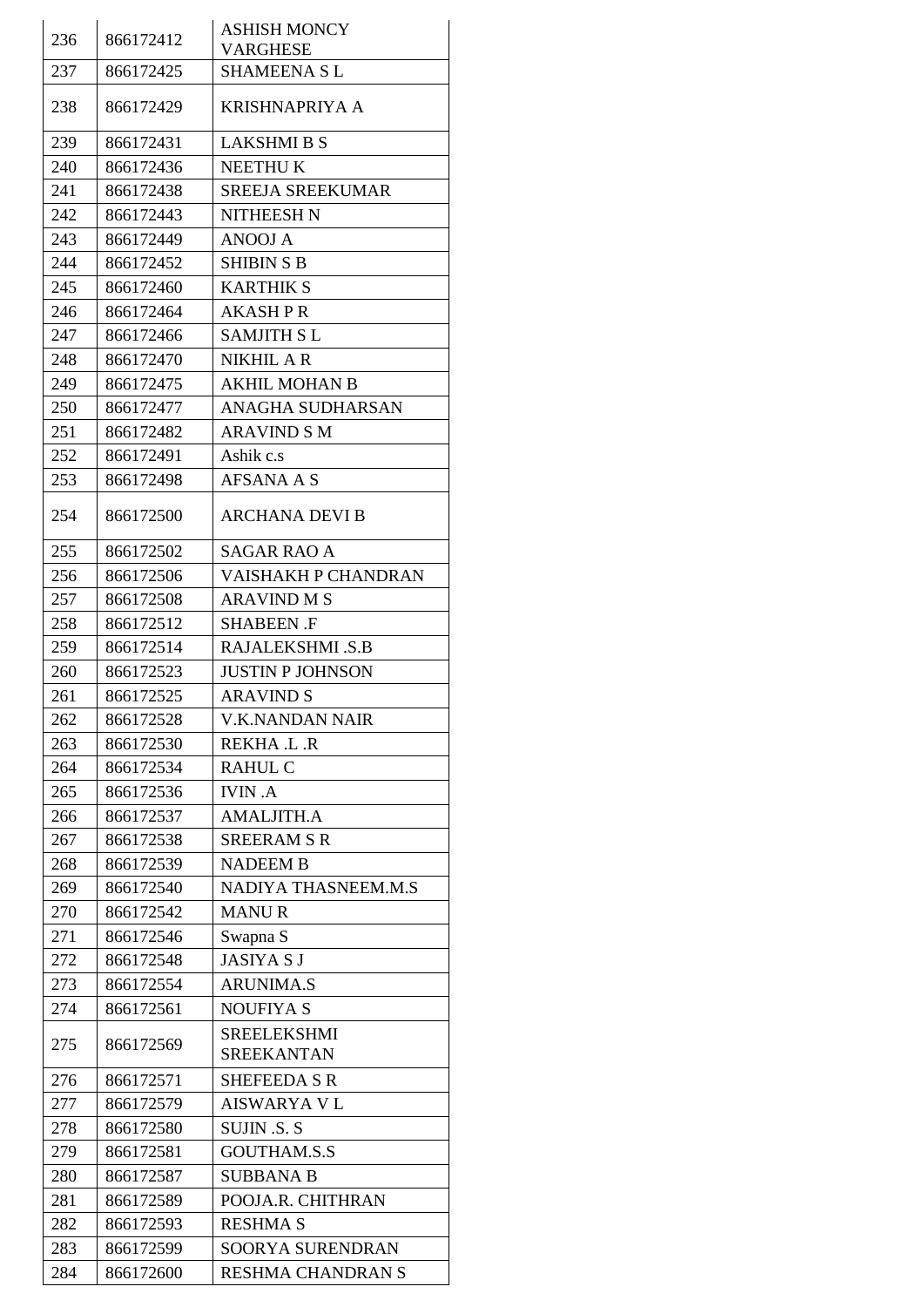| 285 | 866172601 | <b>SREEKUTTY J</b>       |
|-----|-----------|--------------------------|
| 286 | 866172612 | Sagar B S                |
| 287 | 866172616 | ANAND M.B.               |
| 288 | 866172622 | <b>MOHAMMED RAFI A R</b> |
| 289 | 866172623 | <b>AKHILESH H</b>        |
| 290 | 866172626 | AMAL.A.S                 |
| 291 | 866172628 | <b>RAHUL R RAJENDRAN</b> |
| 292 | 866172629 | MUHAMMED ASHIK.N         |
| 293 | 866172630 | AJAY KRISHNA V           |
| 294 | 866172631 | <b>JISHNU SUNIL</b>      |
| 295 | 866172632 | MOHAMMED NIHAL M         |
| 296 | 866172635 | Sharoo khan.N.H          |
| 297 | 866172637 | SRUTHY KRISHNA M A       |
| 298 | 866172638 | AMAL.A                   |
| 299 | 866172649 | <b>ABHIRAM R.T</b>       |
| 300 | 866172650 | NAJEEB.N.N               |
| 301 | 866172653 | <b>SHAMNAD.S S</b>       |
| 302 | 866172655 | <b>ABHISHEK TD</b>       |
| 303 | 866172658 | VAISHNAV S.R.            |
| 304 | 866172660 | <b>APPUP</b>             |
| 305 | 866172661 | SAFA HASSAN. M           |
| 306 | 866172663 | <b>BISMITHA.R</b>        |
| 307 | 866172668 | <b>ANJANA C</b>          |
| 308 | 866172669 | <b>SHEOMON SHAJI</b>     |
| 309 | 866172671 | <b>ROSHAN OSCAR</b>      |
| 310 | 866172673 | <b>RAHUL.S</b>           |
| 311 | 866172674 | VISHNU SANKAR. J.H       |
| 312 | 866172675 | <b>ANU PRINCE</b>        |
| 313 | 866172681 | <b>ASWIN H</b>           |
| 314 | 866172690 | <b>AHALYA A</b>          |
| 315 | 866172692 | Muhammad Shafeekh A J    |
| 316 | 866172696 | SAFNA ISMAIL. N          |
| 317 | 866172699 | SREETHU.G.S              |
| 318 | 866172700 | VIJI U V                 |
| 319 | 866172704 | Mari Selvam M            |
| 320 | 866172706 | <b>NASARUDHEEN V P</b>   |
| 321 | 866172712 | <b>AJIL VARGHESE</b>     |
| 322 | 866172762 | <b>SADIK</b>             |
| 323 | 866172767 | ANDREW RAJARATNAM S      |
| 324 | 866172769 | <b>ANANTHUML</b>         |
| 325 | 866172770 | Sreedurga R              |
| 326 | 866172771 | <b>ASISH KRISHNAN</b>    |
| 327 | 866172801 | <b>SAI POOJA J</b>       |
| 328 | 866172808 | Prince Manoj             |
| 329 | 866172809 | <b>FAESSA A</b>          |
| 330 | 866172813 | ANJALI. A. K             |
| 331 | 866172821 | <b>K B KRISHNAMMAL</b>   |
| 332 | 866172822 | <b>ARYAP</b>             |
| 333 | 866172823 | <b>VAISHNAVIMS</b>       |
| 334 | 866172831 | Shyam D P                |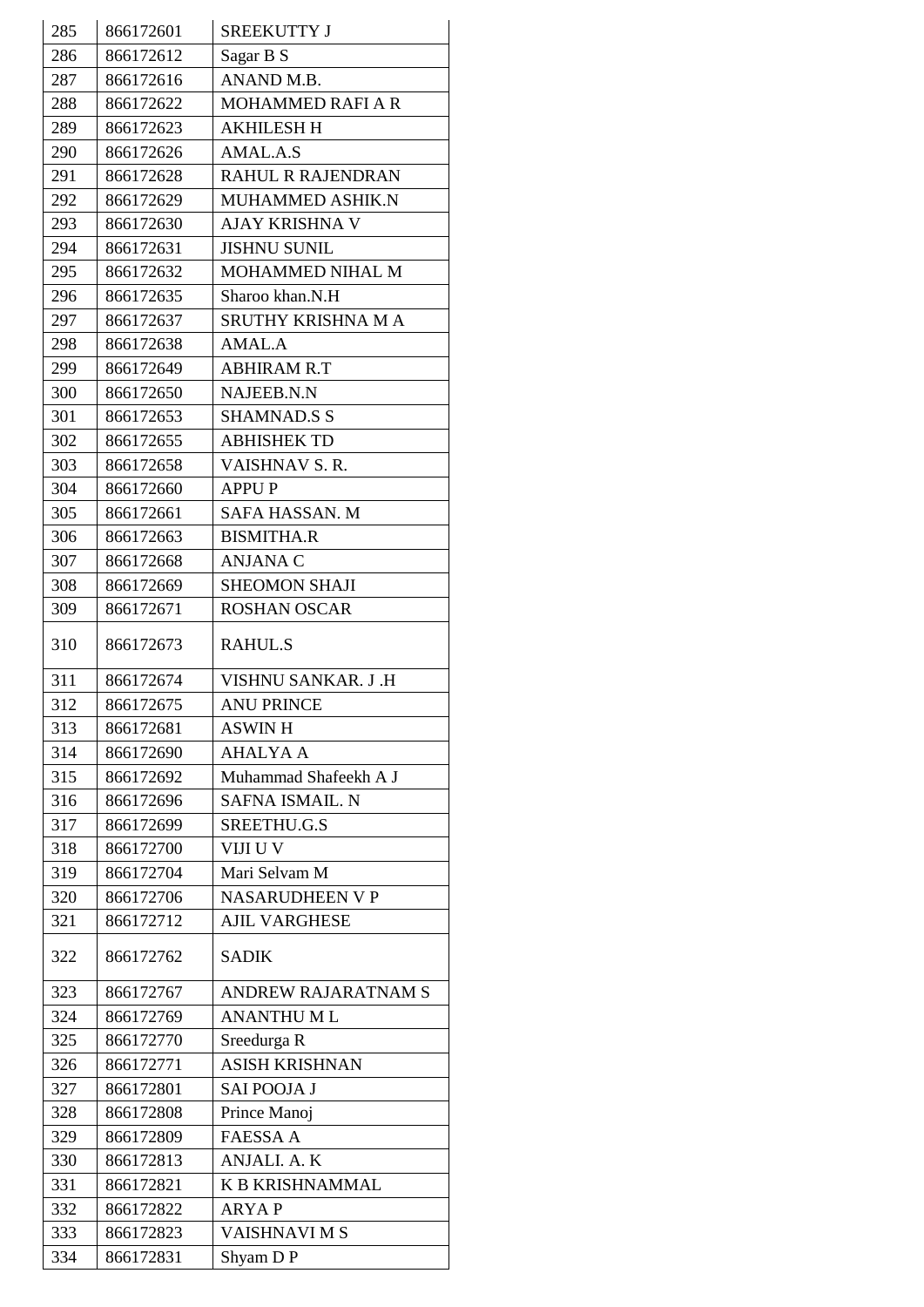| 335 | 866172832 | ARJUN SREEKUMAR             |
|-----|-----------|-----------------------------|
| 336 | 866172834 | STEPHANO S S D'SOUZA        |
| 337 | 866172835 | <b>SAJITHA S B</b>          |
| 338 | 866172846 | <b>SIVADATH S</b>           |
| 339 | 866172851 | <b>ARUNLAL A</b>            |
| 340 | 866172856 | <b>FARSANAY</b>             |
| 341 | 866172857 | <b>ARCHA B</b>              |
| 342 | 866172858 | <b>ASWATHY VIJAYAN</b>      |
| 343 | 866172862 | Athira P. S                 |
| 344 | 866172868 | SIVAPRIYA S                 |
| 345 | 866172880 | <b>B.SANGEETHA CHANDRAN</b> |
| 346 | 866172881 | <b>SHAIN RAJ</b>            |
| 347 | 866172882 | <b>VIPIN. S.R</b>           |
| 348 | 866172883 | <b>KARTHIKA. R</b>          |
| 349 | 866172884 | RIJU. R                     |
| 350 | 866172886 | <b>VISHNUMS</b>             |
| 351 | 866172888 | <b>JAFRIN SUSY. J</b>       |
|     |           | Reshma.S                    |
| 352 | 866172889 |                             |
| 353 | 866172893 | VIJITH V                    |
| 354 | 866172894 | <b>ARJUN MP</b>             |
| 355 | 866172895 | <b>EASO NIKHIL SAJAN</b>    |
| 356 | 866172896 | VISHNU M A                  |
| 357 | 866172899 | <b>ARJUN RAMESH</b>         |
| 358 | 866172900 | <b>VISHNU P NAIR</b>        |
| 359 | 866172901 | ARYA.B.R                    |
| 360 | 866172903 | <b>GOPIKA R NAIR</b>        |
| 361 | 866172904 | <b>ANANDUS</b>              |
| 362 | 866172909 | AKHILA VIJAYAN V S          |
| 363 | 866172917 | <b>CSBAIJU</b>              |
| 364 | 866172919 | <b>ANJALI SOMARAJAN</b>     |
| 365 | 866172921 | <b>AKHILDEV S</b>           |
| 366 | 866172922 | <b>RESHMA A</b>             |
| 367 | 866172924 | <b>ASISH R LOUIS</b>        |
| 368 | 866172926 | <b>HYFA RASHEED</b>         |
| 369 | 866172930 | <b>CHITHRALEKHA M.G</b>     |
| 370 | 866172932 | <b>ARATHY JP</b>            |
| 371 | 866172933 | <b>BIBIN S A</b>            |
| 372 | 866172934 | <b>ABIN HASHIM</b>          |
| 373 | 866172938 | <b>VISHNUMAYA P</b>         |
| 374 | 866172939 | <b>V K VIPAIN PRASAD</b>    |
| 375 | 866172941 | <b>VIVEK G</b>              |
| 376 | 866172942 | <b>RAHUL M NAIR</b>         |
| 377 | 866172944 | <b>ARUNEG</b>               |
| 378 | 866172945 | <b>ADRIN P DAS</b>          |
| 379 | 866172946 | VIJIL VIJAY V               |
| 380 | 866172952 | <b>KARTHIKA BABU K</b>      |
| 381 | 866172954 | <b>AKHIL RAJ S.S</b>        |
| 382 | 866172955 | <b>INZAMAMM</b>             |
| 383 | 866172956 | <b>SAIMA BAI ASEEM</b>      |
| 384 | 866172959 | <b>GAUTHAM S SANTHOSH</b>   |
|     |           |                             |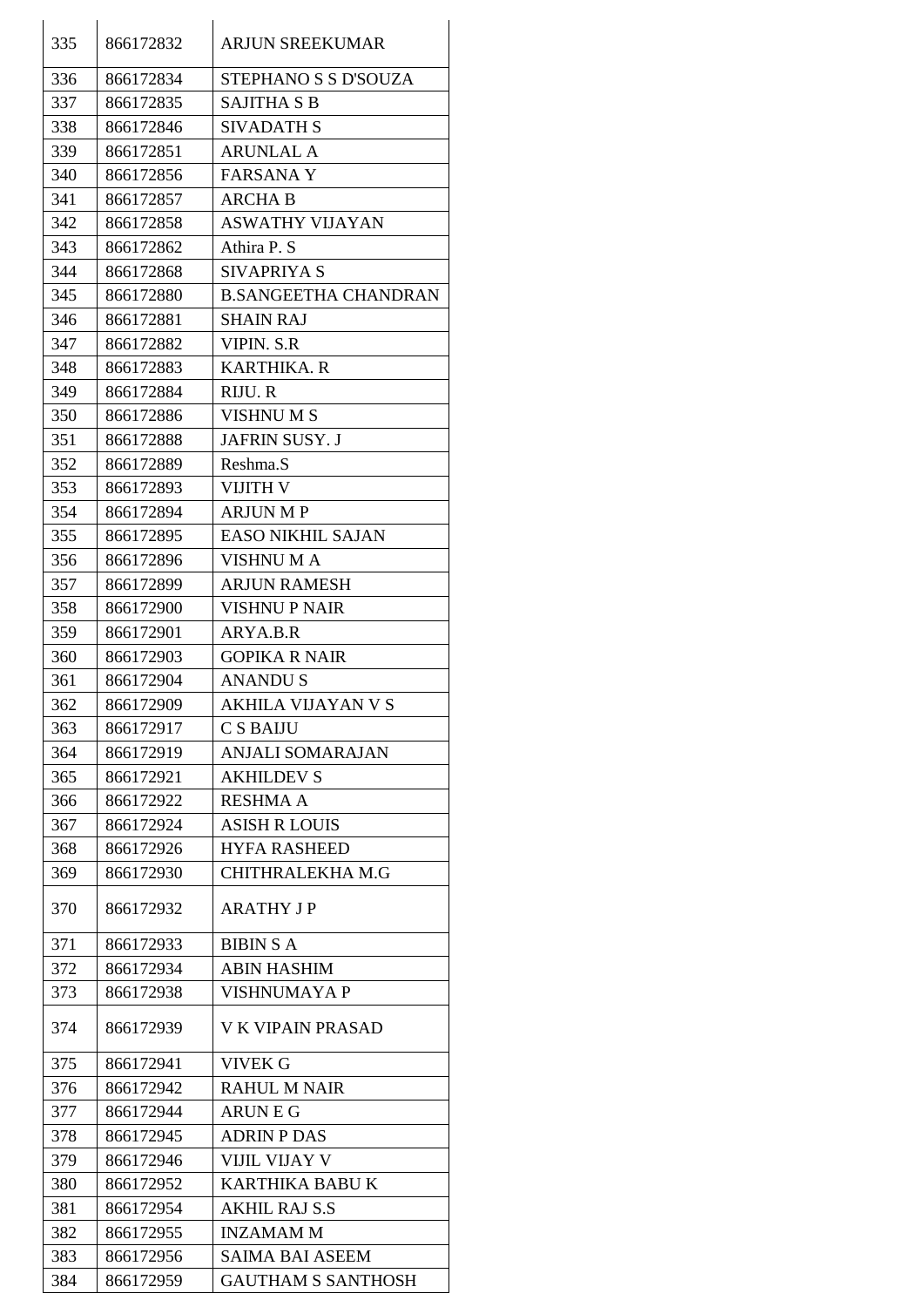| 385 | 866172960 | <b>RAHUL SHYLESH</b>     |
|-----|-----------|--------------------------|
| 386 | 866172966 | <b>KARTHIK KISHAN R</b>  |
| 387 | 866172967 | <b>ASWINKS</b>           |
| 388 | 866172968 | <b>THANKADEVI .R</b>     |
| 389 | 866172969 | <b>LEKSHMI J</b>         |
| 390 | 866172970 | Naveen S                 |
| 391 | 866172972 | <b>BENSON SAJI</b>       |
| 392 | 866172974 | <b>SONA RAJU</b>         |
| 393 | 866172975 | <b>AMEEN AHAMMED A S</b> |
| 394 | 866172977 | <b>GAYATHRI G NAIR</b>   |
| 395 | 866172978 | Daniel Johnson           |
| 396 | 866172981 | <b>GREESHMA MURALI A</b> |
| 397 | 866172982 | <b>GREESHMA A S</b>      |
| 398 | 866172985 | <b>MIDHUN B S</b>        |
| 399 | 866172986 | <b>RESHMA MURALI A</b>   |
| 400 | 866172987 | <b>FIROS R</b>           |
| 401 | 866172988 | <b>KIRANS</b>            |
| 402 | 866172989 | JIJO VARGHESE            |
| 403 | 866172992 | <b>ATHIRA V NAIR</b>     |
| 404 | 866172993 | JEENA. J.S               |
| 405 | 866173000 | <b>ARAVIND S S</b>       |
| 406 | 866173001 | <b>MANOJ J J</b>         |
| 407 | 866173003 | JOHNSY.J.S               |
| 408 | 866173004 | ARSHAD HAMEED. A         |
| 409 | 866173005 | <b>ALEX RAJ. A</b>       |
| 410 | 866173006 | VIDHU. V                 |
| 411 | 866173007 | SHIYAM. N                |
| 412 | 866173009 | KAVYA. K                 |
| 413 | 866173010 | VIVEK. B.S               |
| 414 | 866173011 | <b>ALKHA.S</b>           |
| 415 | 866173012 | KRISHNENDU. MC           |
| 416 | 866173014 | <b>SARAVANAN S</b>       |
| 417 | 866173017 | <b>JEBY SKARIAH</b>      |
| 418 | 866173018 | <b>VISHNU B. S</b>       |
| 419 | 866173022 | <b>GREESHMATM</b>        |
| 420 | 866173023 | Sujith A V               |
| 421 | 866173024 | Dhanesh S Dev            |
| 422 | 866173025 | <b>Ulahannan Benny</b>   |
| 423 | 866173031 | <b>ANJANA.B.S</b>        |
| 424 | 866173033 | <b>SREEKANTH B</b>       |
| 425 | 866173036 | Arjun.S                  |
| 426 | 866173037 | <b>AKSHAY R KRISHNAN</b> |
| 427 | 866173039 | SIBI.M                   |
| 428 | 866173041 | PARVATHY.R.S             |
| 429 | 866173042 | <b>B ARJUN NAICK</b>     |
| 430 | 866173043 | <b>HARITHA G MOHAN</b>   |
| 431 | 866173049 | <b>SUJA V</b>            |
| 432 | 866173055 | KRISHNAMOORTHY.S         |
| 433 | 866173057 | <b>SUMAYYA BEEGUM. S</b> |
| 434 | 866173059 | NABEEL SUFIYAN. S        |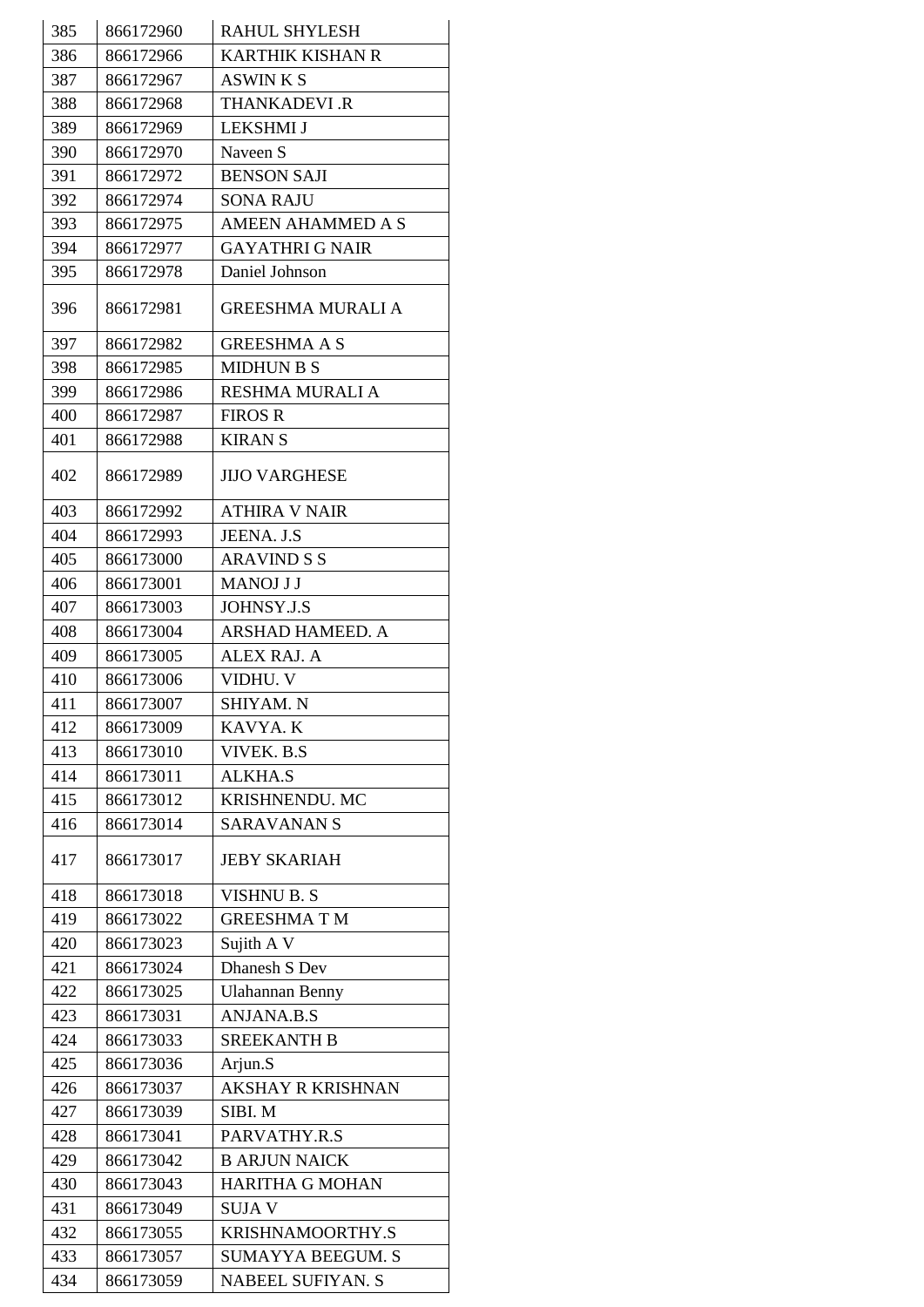| 435 | 866173061 | <b>SANGEETHA, AS</b> |
|-----|-----------|----------------------|
| 436 | 866173063 | PRIYADARSAN.H        |
| 437 | 866173064 | <b>KENI A D</b>      |
| 438 | 866173099 | <b>AFSAL KABEER</b>  |
| 439 | 866173100 | AFSAL SHA. H         |
| 440 | 866173111 | FATHIMA NABOOTHA N   |
| 441 | 866173113 | <b>GAYATHRY B S</b>  |
| 442 | 866173119 | <b>SHABINSHA S S</b> |
| 443 | 866173138 | AJMAL A              |
| 444 | 866173143 | <b>EBINDAS M</b>     |
| 445 | 866173145 | KRISHNA KUMAR.G      |

#### **SEMESTER – III**

| Sl.No          | <b>Enrollment No.</b> | <b>Name Of Student</b>  |
|----------------|-----------------------|-------------------------|
| $\mathbf{1}$   | 866171002             | <b>KIRAN M B</b>        |
| $\overline{2}$ | 866171004             | <b>INDULEKHA V</b>      |
| 3              | 866171021             | VAISHAKHAN.V.L          |
| $\overline{4}$ | 866171026             | <b>ARYA A R</b>         |
| 5              | 866171047             | AKHIL KRISHNA S R       |
| 6              | 866171054             | <b>ARYASM</b>           |
| $\tau$         | 866171056             | Sreekar k v             |
| 8              | 866171063             | <b>ANANTHU.V.A</b>      |
| 9              | 866171069             | SRI RAM SINGH M         |
| 10             | 866171070             | <b>KEERTHI BABU</b>     |
| 11             | 866171073             | <b>ARCHANA UNNI</b>     |
| 12             | 866171075             | <b>ANWAR RAFI M</b>     |
| 13             | 866171076             | ADITH. T.S.             |
| 14             | 866171079             | <b>ATHIRA B R</b>       |
| 15             | 866171080             | <b>GOPIKA G S</b>       |
| 16             | 866171086             | <b>ATHUL NANDAKUMAR</b> |
| 17             | 866171087             | <b>GOPI KRISHNAN</b>    |
| 18             | 866171088             | <b>DILJITH R</b>        |
| 19             | 866171090             | <b>ANANDHUS</b>         |
| 20             | 866171092             | P HARI SANKAR           |
| 21             | 866171093             | <b>MALAVIKAN</b>        |
| 22             | 866171096             | <b>OSCAR DARWIN</b>     |
| 23             | 866171106             | <b>SALMANUL FARIZI</b>  |
| 24             | 866171107             | <b>AKHIL RAJ J</b>      |
| 25             | 866171109             | M S Adharsh             |
| 26             | 866171110             | <b>JOMON JACOB</b>      |
| $27\,$         | 866171111             | <b>UTHARA MA</b>        |
| 28             | 866171112             | <b>ANAS N</b>           |
| 29             | 866171114             | <b>ANJANA R</b>         |
| 30             | 866171136             | PRITHESHWAR NAIR V      |
| 31             | 866171138             | <b>ANEESH A</b>         |
| 32             | 866171143             | NEERAJKUMAR P           |
| 33             | 866171191             | RAHULRAJ. R. K          |
| 34             | 866171198             | <b>ARAVIND M</b>        |
| 35             | 866171203             | <b>PUSHPAJAN B</b>      |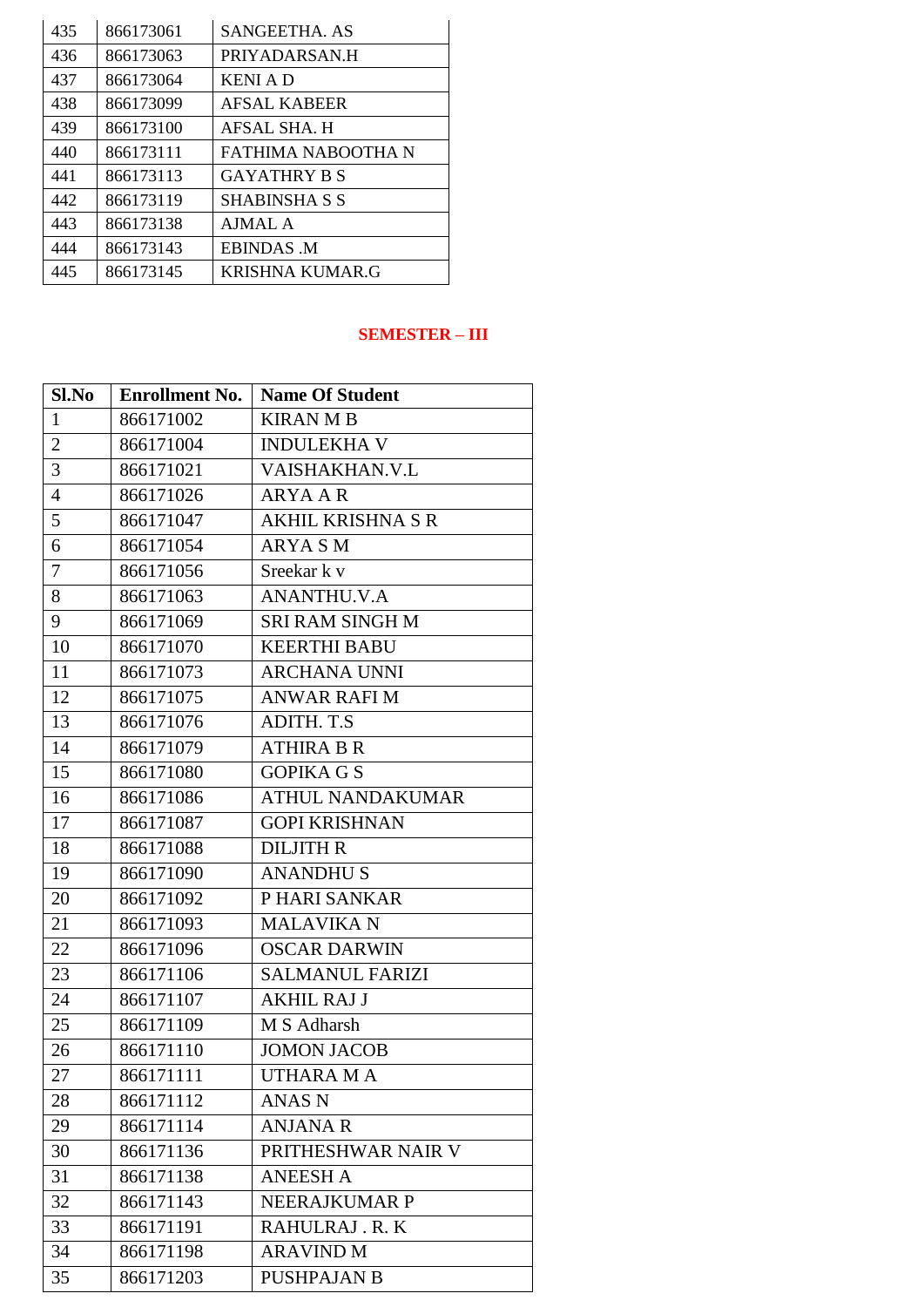| 36 | 866171205 | <b>TREESA JACOB</b>         |
|----|-----------|-----------------------------|
| 37 | 866171207 | <b>DEVIKAL</b>              |
| 38 | 866171224 | AASIYA S                    |
| 39 | 866171232 | <b>NEETHUMS</b>             |
| 40 | 866171241 | <b>ANNIE JOSEPH</b>         |
| 41 | 866171248 | S ANANTHA KRISHNAN          |
| 42 | 866171251 | <b>SHIBINA .S</b>           |
| 43 | 866171253 | <b>SUBIN S</b>              |
| 44 | 866171310 | SREEKUTTY CP                |
| 45 | 866171316 | <b>SHABNA FATHIMA S</b>     |
| 46 | 866171320 | <b>AHALYA B S</b>           |
| 47 | 866171337 | <b>KARTHI S. RAJEEV</b>     |
| 48 | 866171341 | <b>VANDANAN GOPI</b>        |
| 49 | 866171347 | <b>AKSHAY CHANDRAN B</b>    |
| 50 | 866171359 | <b>GOKUL S</b>              |
| 51 | 866171365 | <b>ADITHYA JAYAN</b>        |
| 52 | 866171368 | <b>BHARATH CHANDRAN.V.B</b> |
| 53 | 866171381 | Vishal M Nair               |
| 54 | 866171382 | <b>KARTHIK N NAIR</b>       |
| 55 | 866171388 | BOAZ.A.S                    |
| 56 | 866171390 | <b>SUMAYYAN</b>             |
| 57 | 866171395 | <b>ASWANY M</b>             |
| 58 | 866171396 | <b>NEEBHA A</b>             |
| 59 | 866171398 | <b>SARANYA S R</b>          |
| 60 | 866171407 | <b>SANJAY S KISHAN</b>      |
| 61 | 866171415 | <b>ABU THOHIR N R</b>       |
| 62 | 866171422 | <b>ADARSH.A</b>             |
| 63 | 866171437 | <b>SUJITH V M</b>           |
| 64 | 866171442 | <b>DHARVESH S</b>           |
| 65 | 866171456 | <b>S V HARIKRISHNAN</b>     |
| 66 | 866171458 | <b>VISAKH G</b>             |
| 67 | 866171459 | <b>ARYASR</b>               |
| 68 | 866171465 | <b>ANAND P SHENOY</b>       |
| 69 | 866171467 | NANDHITHA K DILEEP          |
| 70 | 866171470 | <b>LEKSHMI M S</b>          |
| 71 | 866171476 | <b>MALAVIKAN</b>            |
| 72 | 866171478 | <b>ANAND A</b>              |
| 73 | 866171479 | <b>VIGNESH S</b>            |
| 74 | 866171481 | <b>APARNAT</b>              |
| 75 | 866171484 | <b>SHARON GEORGE</b>        |
| 76 | 866171494 | <b>ASWATHY S NAIR</b>       |
| 77 | 866171508 | <b>LINCY SIMON</b>          |
| 78 | 866171510 | <b>MAHESH M R NAIR</b>      |
| 79 | 866171511 | <b>AISWARYA DEVI</b>        |
| 80 | 866171512 | АВНІЈІТН Р                  |
| 81 | 866171514 | <b>DIVYA RAJ S</b>          |
| 82 | 866171516 | <b>VIVEK H NAIR</b>         |
| 83 | 866171518 | <b>GEETHU MOHAN A</b>       |
| 84 | 866171529 | <b>KIRAN J</b>              |
| 85 | 866171530 | <b>ANWARPR</b>              |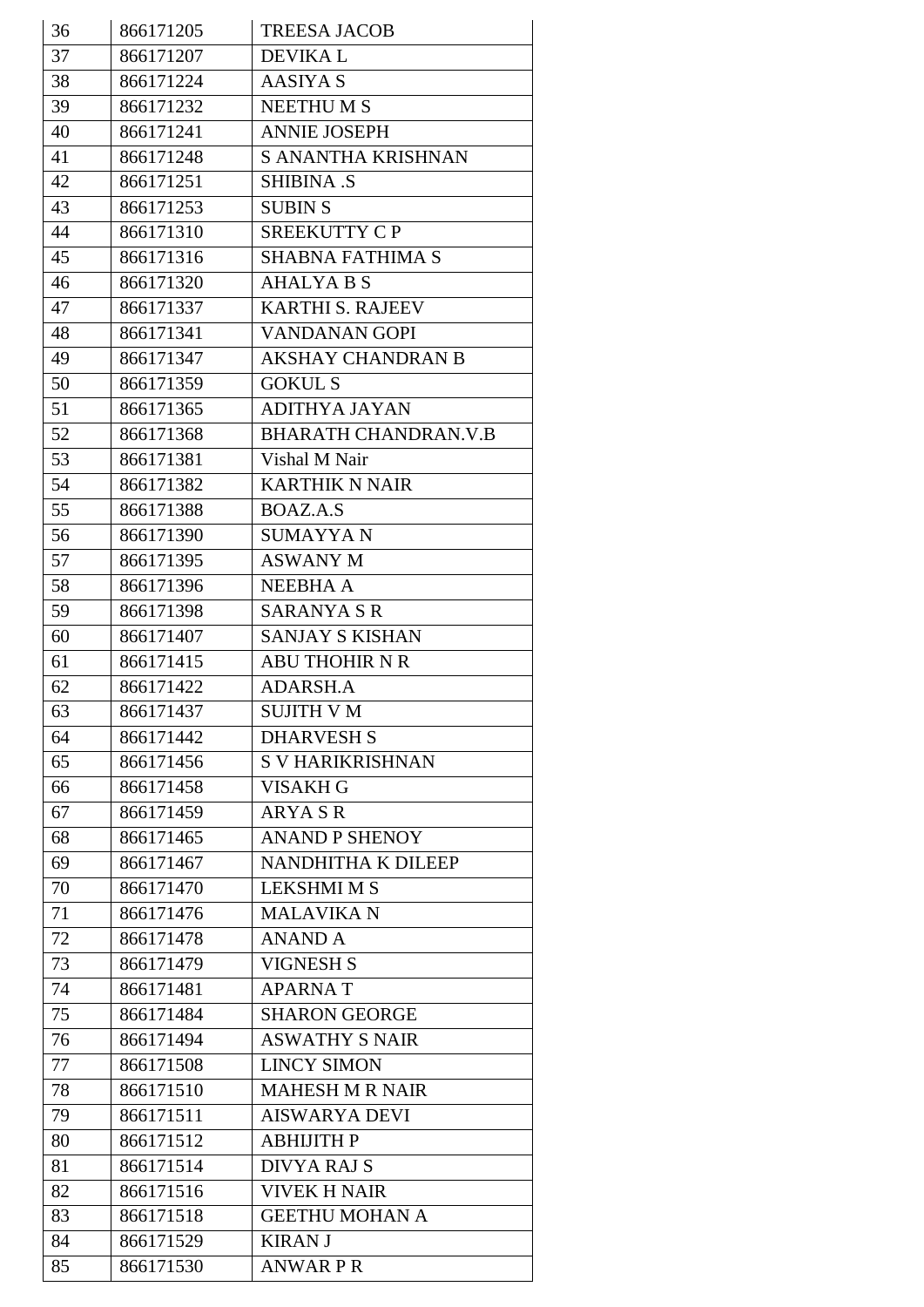| 86  | 866171535 | <b>VYSAKHSJ</b>          |
|-----|-----------|--------------------------|
| 87  | 866171543 | <b>RAHULCS</b>           |
| 88  | 866171546 | Ahsan jebbar             |
| 89  | 866171552 | <b>ASHIKH</b>            |
| 90  | 866171553 | VAISHNU VENU.P           |
| 91  | 866171554 | <b>LAKSHMISS</b>         |
| 92  | 866171562 | YADHU AJIKUMAR           |
| 93  | 866171564 | SREEJITH. M.S.           |
| 94  | 866171569 | <b>SANDRA SURESH</b>     |
| 95  | 866171571 | <b>ARYA S RAJEEV</b>     |
| 96  | 866171579 | <b>RAVEENA ROBERT</b>    |
| 97  | 866171580 | <b>ANOOPS</b>            |
| 98  | 866171586 | <b>VIPINLAL.V.S</b>      |
| 99  | 866171591 | <b>GAYATHRI.S</b>        |
| 100 | 866171592 | <b>FIEROOSNIZA M.S</b>   |
| 101 | 866171593 | <b>APARNA B.R</b>        |
| 102 | 866171595 | Mahesh M                 |
| 103 | 866171600 | VAISAKH G S              |
| 104 | 866171602 | <b>SANJITH S NAIR</b>    |
| 105 | 866171603 | <b>ARCHANA A</b>         |
| 106 | 866171604 | <b>RAHUL RAJ N</b>       |
| 107 | 866171605 | <b>VISHNU V</b>          |
| 108 | 866171606 | <b>HARISH A S</b>        |
| 109 | 866171607 | <b>ABHIRAM BS</b>        |
| 110 | 866171608 | <b>SHINCY CLIPTON</b>    |
| 111 | 866171610 | MEKHA MURALI ML          |
| 112 | 866171614 | <b>ARCHALEKSHMI M</b>    |
| 113 | 866171615 | <b>SHIJIN S</b>          |
| 114 | 866171620 | Subhash B J              |
| 115 | 866171621 | <b>GOKUL KRISHNA K</b>   |
| 116 | 866171622 | AAKHIL MEERAN. H         |
| 117 | 866171627 | PARVATHY SANKAR          |
| 118 | 866171628 | <b>MONITH M</b>          |
| 119 | 866171631 | ANANDHAKRISHNAN A        |
| 120 | 866171632 | <b>SAMEER MOHAMMED S</b> |
| 121 | 866171633 | <b>KEVIN JOSEPH</b>      |
| 122 | 866171634 | <b>AKSHAY S</b>          |
| 123 | 866171636 | <b>VISHNU.S</b>          |
| 124 | 866171637 | REVANTH RAJENDRAN        |
| 125 | 866171638 | <b>BISMIYA</b>           |
| 126 | 866171639 | SUNEESHKUMAR.S           |
| 127 | 866171642 | <b>KEERTHANA S.R</b>     |
| 128 | 866171643 | <b>MEGHA PRADEEP</b>     |
| 129 | 866171644 | <b>AKHIL M R</b>         |
| 130 | 866171647 | <b>ARIYA.S</b>           |
| 131 | 866171650 | ARJUN BHUVANENDRAN       |
|     |           | <b>NAIR</b>              |
| 132 | 866171651 | ABHIRAM. A.G             |
| 133 | 866171652 | ANOOP KRISHNAN H         |
| 134 | 866171655 | <b>GAUTAM VINOD</b>      |
| 135 | 866171657 | <b>MEENU.L.S</b>         |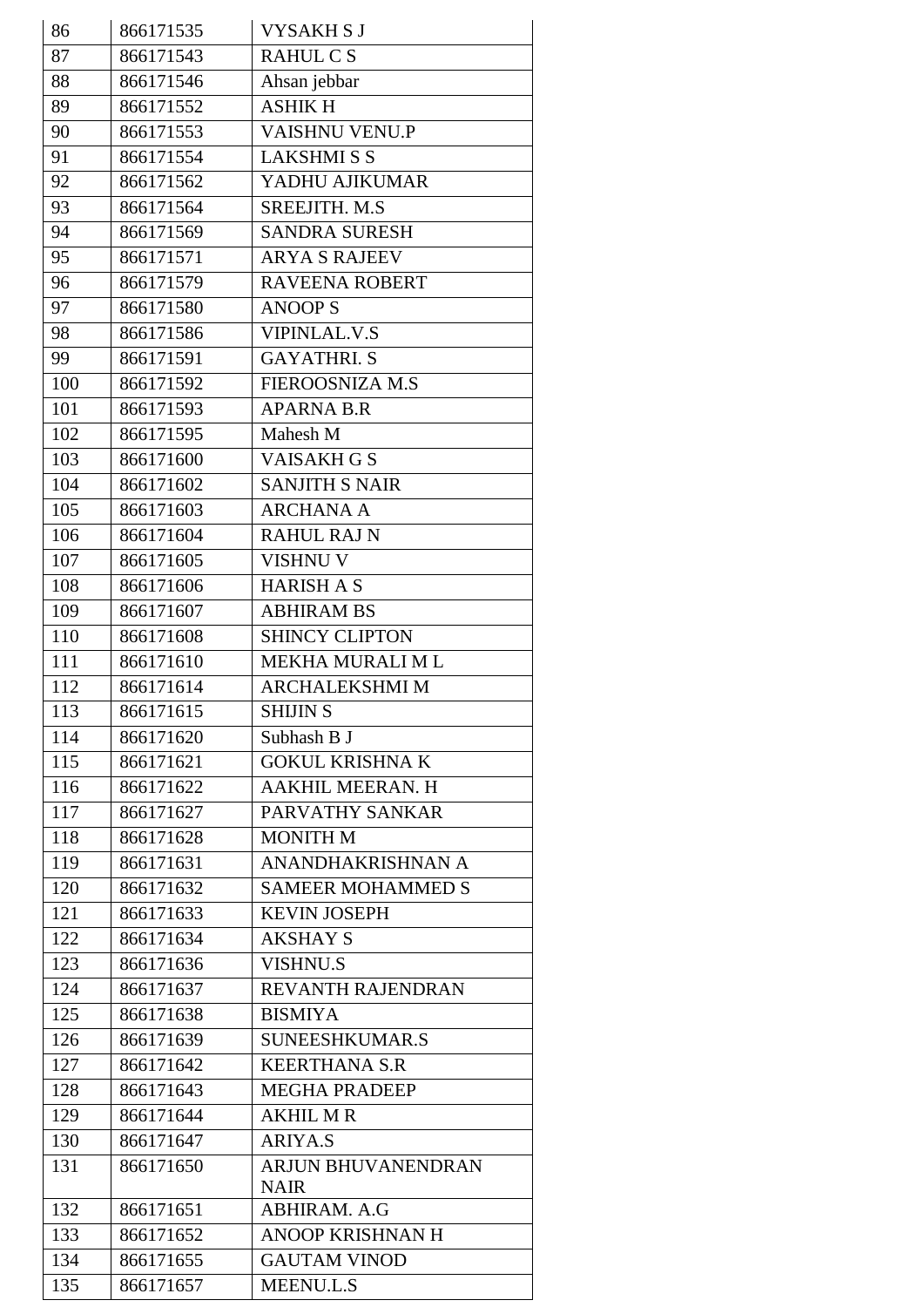| 136 | 866171658 | PAVITHRA.N.S                 |
|-----|-----------|------------------------------|
| 137 | 866171661 | <b>VAISHAK D</b>             |
| 138 | 866171662 | <b>SHUFAIB M</b>             |
| 139 | 866171663 | <b>VISHNU MAHARSHI S S</b>   |
| 140 | 866171664 | <b>RAHUL K C</b>             |
| 141 | 866171665 | <b>VIGHNESH H</b>            |
| 142 | 866171668 | <b>GOURIAK</b>               |
| 143 | 866171684 | <b>GOKUL G.S</b>             |
| 144 | 866171685 | <b>SUJAN .S</b>              |
| 145 | 866171688 | <b>DHANYA S. NAIR</b>        |
| 146 | 866171689 | <b>AKHIL.S</b>               |
| 147 | 866171690 | SHAROOKHAN .K .RAMLA         |
| 148 | 866171691 | YADU KRISHNAN                |
| 149 | 866171692 | <b>SHIBIN S S</b>            |
| 150 | 866171695 | VYSAKH .K                    |
| 151 | 866171708 | <b>SONY MOHAN</b>            |
| 152 | 866171709 | <b>GOKUL S.S</b>             |
| 153 | 866171725 | <b>ADARSHMJ</b>              |
| 154 | 866171728 | <b>RESHMA B</b>              |
| 155 | 866171736 | <b>NISHAN N</b>              |
| 156 | 866171760 | MUHAMMAD YEHIA SIDEEKH       |
| 157 | 866171763 | <b>SAGAR SURESH</b>          |
| 158 | 866171774 | <b>ANIL T</b>                |
| 159 | 866171794 | Anjana R S                   |
| 160 | 866171796 | <b>SHERIN THOMAS</b>         |
| 161 | 866171803 | <b>ABHIJITH.V</b>            |
| 162 | 866171806 | <b>ARJUNSP</b>               |
| 163 | 866171808 | <b>SANG S SURESH</b>         |
| 164 | 866171812 | <b>MEFIN SIMON</b>           |
| 165 | 866171819 | <b>MOHAMMED IBRAHIM A</b>    |
| 166 | 866171824 | <b>TANIA CHRISTINA EDWIN</b> |
| 167 | 866171846 | <b>SABNA S</b>               |
| 168 | 866171896 | <b>ABHILASH M</b>            |
| 169 | 866171898 | <b>AISWARYA SANTHOSH</b>     |
| 170 | 866171900 | <b>RAHUL R</b>               |
| 171 | 866171904 | <b>ALFINA H R</b>            |
| 172 | 866171907 | <b>GOPIKA GL</b>             |
| 173 | 866171908 | SARATH.M.G                   |
| 174 | 866171909 | <b>AKHILA B M</b>            |
| 175 | 866171910 | <b>ANEESH.U</b>              |
| 176 | 866171911 | <b>FATHIMA J</b>             |
| 177 | 866171921 | <b>ASHBY JOHN</b>            |
| 178 | 866171924 | <b>MINNU.S</b>               |
| 179 | 866171926 | <b>ASWIN RL</b>              |
| 180 | 866171929 | <b>NOUFAL. S</b>             |
| 181 | 866171931 | <b>SREEJITH S</b>            |
| 182 | 866171932 | VIGNESH J                    |
| 183 | 866171933 | <b>BHARATH S A</b>           |
| 184 | 866171934 | <b>JASMI J S</b>             |
| 185 | 866171935 | ANEES MUHAMMAD A             |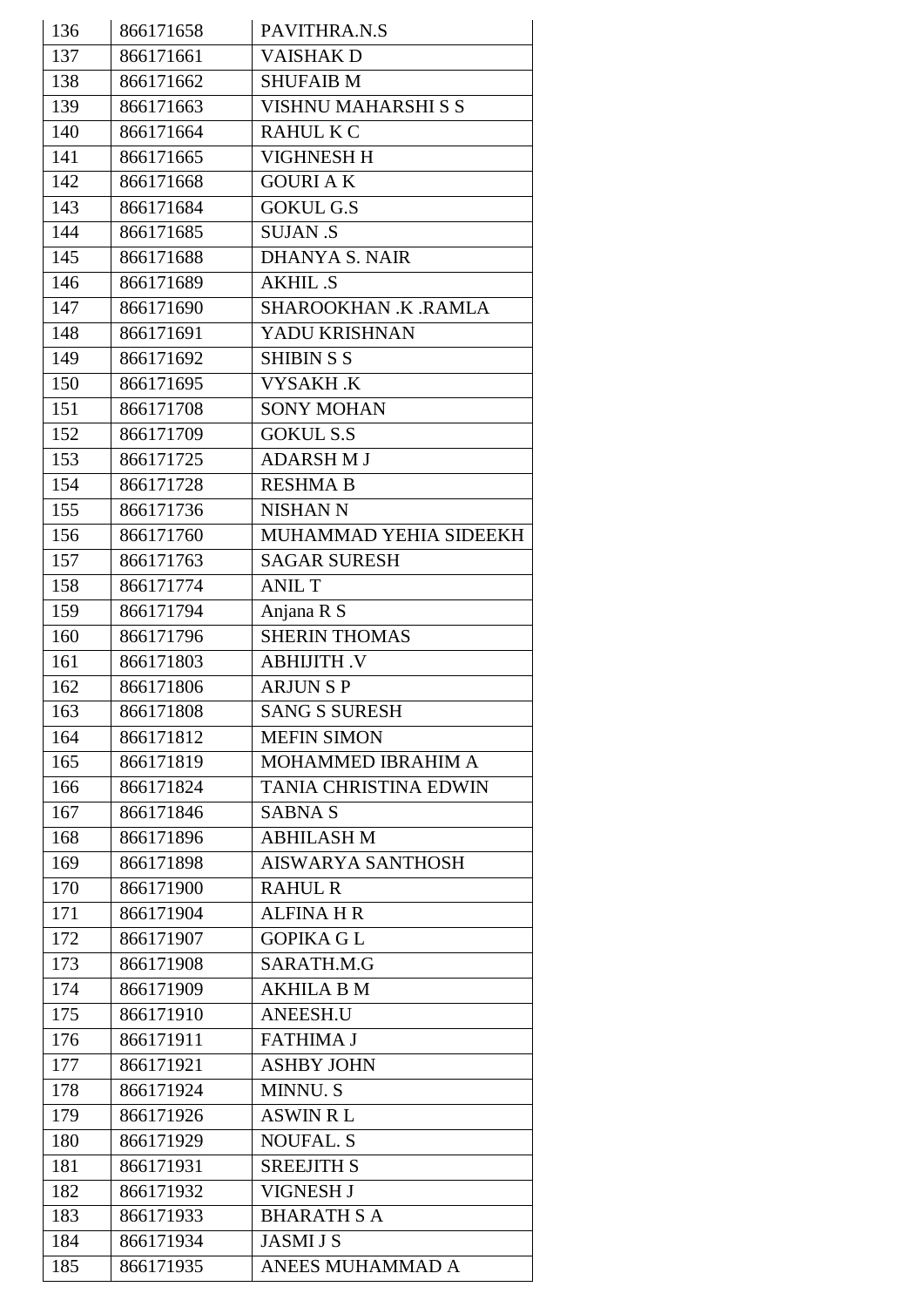| 186 | 866171936 | <b>NANDHU PRASAD</b>        |
|-----|-----------|-----------------------------|
| 187 | 866171941 | <b>SHERIN SARAH MICHAEL</b> |
| 188 | 866171942 | <b>ANANDHU PRASAD S R</b>   |
| 189 | 866171943 | <b>ANEESH THOMAS</b>        |
| 190 | 866171944 | <b>SAURAV A</b>             |
| 191 | 866171945 | NIRANJ J M                  |
| 192 | 866171947 | NITHIN SREEKUMAR            |
| 193 | 866171949 | Hamyl Benny                 |
| 194 | 866171954 | <b>MERLIN M R</b>           |
| 195 | 866171955 | <b>AKASH V NAIR</b>         |
| 196 | 866171956 | <b>ARUNMS</b>               |
| 197 | 866171958 | <b>RAHUL B</b>              |
| 198 | 866171959 | <b>MAZNAS</b>               |
| 199 | 866171961 | <b>ANILAJ M S</b>           |
| 200 | 866171963 | <b>VISHNUS</b>              |
| 201 | 866171964 | <b>SANDEEP S M</b>          |
| 202 | 866171965 | <b>Vivek Mohan</b>          |
| 203 | 866171972 | <b>LAKSHMI R.P</b>          |
| 204 | 866171975 | <b>SIMI S</b>               |
| 205 | 866171976 | ARUN KUMAR J A              |
| 206 | 866171977 | <b>MUBEEN S J</b>           |
| 207 | 866171979 | <b>SHAHANAS N</b>           |
| 208 | 866171980 | ALBIN.G                     |
| 209 | 866171981 | <b>NEETHU A.S</b>           |
| 210 | 866171996 | MOHAMMED ABDUL AHAD P       |
|     |           | M                           |
| 211 | 866171997 | MANEESH.M                   |
| 212 | 866171998 | <b>SABITH S SATHEESAN</b>   |
| 213 | 866171999 | MUHAMMED JAZEEM.A           |
| 214 | 866172003 | <b>AJMILA M</b>             |
| 215 | 866172005 | SREELEKSHMI.T.S             |
| 216 | 866172006 | <b>NOUFAL N S</b>           |
| 217 | 866172008 | DEVIKA K ANIL               |
| 218 | 866172009 | <b>SIDHARTH S.S</b>         |
| 219 | 866172010 | RADHIKA .R                  |
| 220 | 866172011 | ROHIT MOHAN SALUNKHE        |
| 221 | 866172013 | <b>ATHIRA S S</b>           |
| 222 | 866172014 | ZIYAN.S                     |
| 223 | 866172021 | <b>SREERAGSS</b>            |
| 224 | 866172029 | <b>GOPIKA S MONI</b>        |
| 225 | 866172030 | <b>GREESHMA.P</b>           |
| 226 | 866172034 | MOHAMMED BILAL L            |
| 227 | 866172047 | <b>SUHANA N M</b>           |
| 228 | 866172050 | <b>ARAVIND.V</b>            |
| 229 | 866172052 | <b>GEETHU B.K</b>           |
| 230 | 866172054 | <b>AZEEN HUSSAIN.S</b>      |
| 231 | 866172056 | <b>KRISHNA PRIYA. R. S</b>  |
| 232 | 866172059 | <b>ANOOP S NAIR</b>         |
| 233 | 866172072 | Uvaisul Karnaini I M        |
| 234 | 866172085 | <b>AKHIL KRISHNAN R</b>     |
| 235 | 866172087 | H MUHAMMADH                 |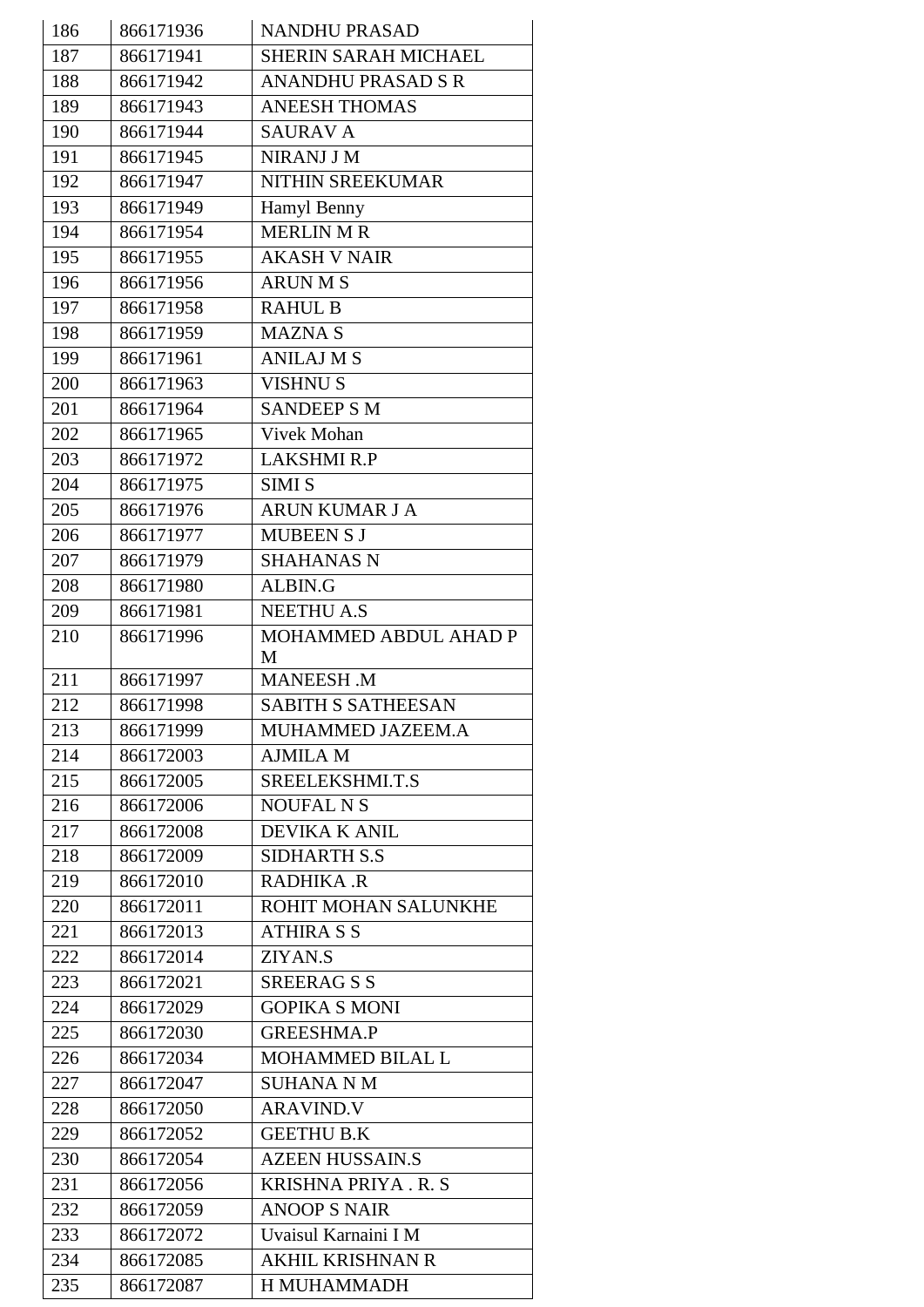|     |           | <b>SHARAFATH</b>        |
|-----|-----------|-------------------------|
| 236 | 866172102 | <b>ANUPAMA.S</b>        |
| 237 | 866172110 | <b>ANANDHU.A.S</b>      |
| 238 | 866172113 | PRIYAN J.P              |
| 239 | 866172115 | <b>SILJA RAJU</b>       |
| 240 | 866172116 | MOHAMMED RISWAN N       |
| 241 | 866172130 | <b>ABHIRAM S S</b>      |
| 242 | 866172145 | <b>GOKUL S</b>          |
| 243 | 866172147 | Neethu Jacob            |
| 244 | 866172149 | <b>AHMED ALI.A</b>      |
| 245 | 866172150 | <b>JANAKI.M.N</b>       |
| 246 | 866172152 | <b>POORNNALAL</b>       |
| 247 | 866172154 | J.V. JUHI               |
| 248 | 866172159 | <b>ABIJITH A B</b>      |
| 249 | 866172160 | <b>SANGEETHA S</b>      |
| 250 | 866172169 | <b>VISHAL V</b>         |
| 251 | 866172170 | <b>BIJU B J</b>         |
| 252 | 866172172 | <b>RAHUL N RAJAN</b>    |
| 253 | 866172175 | <b>RATHEESH S</b>       |
| 254 | 866172182 | <b>KEERTHIR</b>         |
| 255 | 866172183 | <b>ANAKHA SAJITH</b>    |
| 256 | 866172184 | <b>RESHMA VENU</b>      |
| 257 | 866172185 | <b>ANVAR J SALEEM</b>   |
| 258 | 866172186 | <b>AJAY SUNIL</b>       |
| 259 | 866172187 | <b>ANOOP K S</b>        |
| 260 | 866172191 | <b>BINITHA B</b>        |
| 261 | 866172192 | PRINCE SANU             |
| 262 | 866172198 | <b>SARANYA S.S</b>      |
| 263 | 866172199 | <b>SAVITHA B</b>        |
| 264 | 866172203 | GOKUL.G                 |
| 265 | 866172204 | AL AHAMAD T.S           |
| 266 | 866172215 | AROMAL.A.R              |
| 267 | 866172217 | <b>SUMESH S B</b>       |
| 268 | 866172218 | <b>ANOOP S</b>          |
| 269 | 866172224 | <b>AKHIL S</b>          |
| 270 | 866172225 | <b>DHANYADL</b>         |
| 271 | 866172226 | YADU KRISHNAN V         |
| 272 | 866172227 | <b>NANDAN P</b>         |
| 273 | 866172231 | <b>SHERMEEN I</b>       |
| 274 | 866172232 | PRAVEEN S KUMAR         |
| 275 | 866172235 | DHANYA.M                |
| 276 | 866172241 | <b>AKSHAY V J</b>       |
| 277 | 866172243 | <b>SHABNA S S</b>       |
| 278 | 866172246 | ABHIJITH P M            |
| 279 | 866172248 | <b>AKHIL G.U</b>        |
| 280 | 866172315 | <b>JIJO ROJERS.V.G</b>  |
| 281 | 866172316 | <b>KRISHNAKUMAR A.R</b> |
| 282 | 866172318 | VIGNESH.K               |
| 283 | 866172331 | <b>ALFA A S</b>         |
| 284 | 866172334 | KARTHIKA KRISHNAN S R   |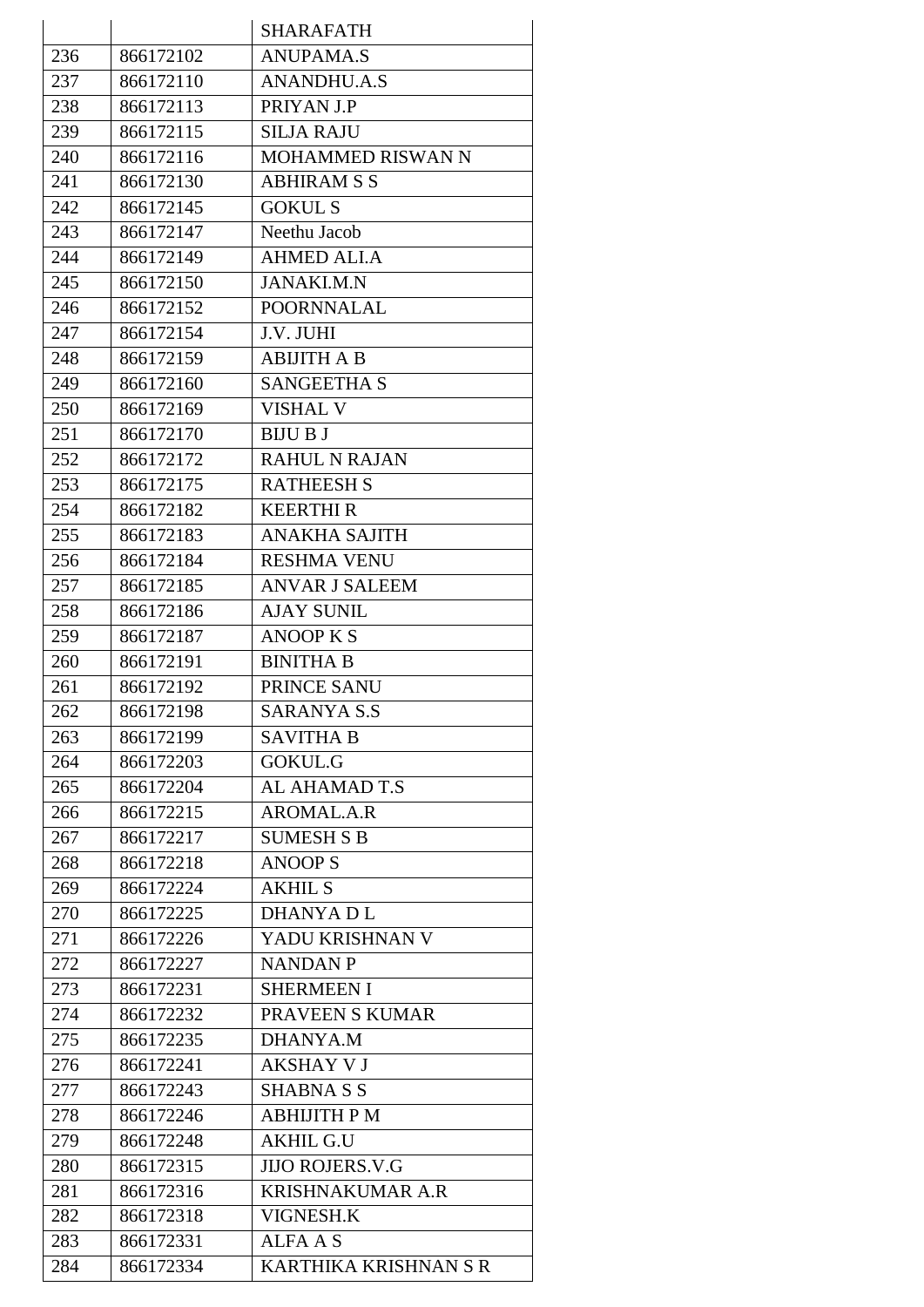| 285 | 866172336 | <b>SUDHARSH S</b>            |
|-----|-----------|------------------------------|
| 286 | 866172369 | <b>ANDRIA JERALD</b>         |
| 287 | 866172371 | <b>ASWATHY B</b>             |
| 288 | 866172372 | MUHAMMED SHAN S              |
| 289 | 866172375 | VISMAYA V S                  |
| 290 | 866172377 | <b>ARJUNKRISHNA B S</b>      |
| 291 | 866172379 | <b>BHARETH R RAJ</b>         |
| 292 | 866172380 | <b>SARATH MURALI M</b>       |
| 293 | 866172382 | Ajith V S                    |
| 294 | 866172383 | <b>ASWATHY A</b>             |
| 295 | 866172385 | Anandhu S V                  |
| 296 | 866172388 | MUHAMMED ASHKAR N            |
| 297 | 866172392 | <b>SARANYA B S</b>           |
| 298 | 866172393 | <b>AMAL A G</b>              |
| 299 | 866172396 | <b>RAHUL R</b>               |
| 300 | 866172397 | <b>VISHNU VENU</b>           |
| 301 | 866172398 | <b>ANJITHA S S</b>           |
| 302 | 866172400 | <b>JITHIN KAFOOR</b>         |
| 303 | 866172401 | <b>DONA M R DAS</b>          |
| 304 | 866172404 | <b>RAHUL B</b>               |
| 305 | 866172405 | <b>ARJUN M B</b>             |
| 306 | 866172407 | <b>AMAL SUDHAKARAN</b>       |
| 307 | 866172409 | Amal Varghese                |
| 308 | 866172412 | <b>ASHISH MONCY VARGHESE</b> |
| 309 | 866172418 | Nithin R J                   |
| 310 | 866172425 | <b>SHAMEENA SL</b>           |
| 311 | 866172427 | <b>ANAKHA S</b>              |
| 312 | 866172429 | <b>KRISHNAPRIYA A</b>        |
| 313 | 866172435 | ADITHYA.S.SUBHASH            |
| 314 | 866172436 | <b>NEETHUK</b>               |
| 315 | 866172437 | <b>SRUTHY ANIL L</b>         |
| 316 | 866172438 | <b>SREEJA SREEKUMAR</b>      |
| 317 | 866172441 | <b>FATHIMA NAZRIN.N.S</b>    |
| 318 | 866172443 | <b>NITHEESH N</b>            |
| 319 | 866172447 | <b>VISHNU V</b>              |
| 320 | 866172449 | <b>ANOOJ A</b>               |
| 321 | 866172451 | <b>THASNIN</b>               |
| 322 | 866172452 | <b>SHIBIN S B</b>            |
| 323 | 866172458 | <b>ANAND A R</b>             |
| 324 | 866172460 | <b>KARTHIK S</b>             |
| 325 | 866172461 | <b>THASNEEM A</b>            |
| 326 | 866172464 | <b>AKASH P R</b>             |
| 327 | 866172465 | <b>JITH UPENDRAN</b>         |
| 328 | 866172466 | <b>SAMJITH SL</b>            |
| 329 | 866172467 | <b>MIDHUL M</b>              |
| 330 | 866172468 | <b>CHARUS</b>                |
| 331 | 866172470 | <b>NIKHIL A R</b>            |
| 332 | 866172474 | <b>ALAK MURUKAN.K</b>        |
| 333 | 866172475 | <b>AKHIL MOHAN B</b>         |
|     | 866172476 | Joemol Johnson               |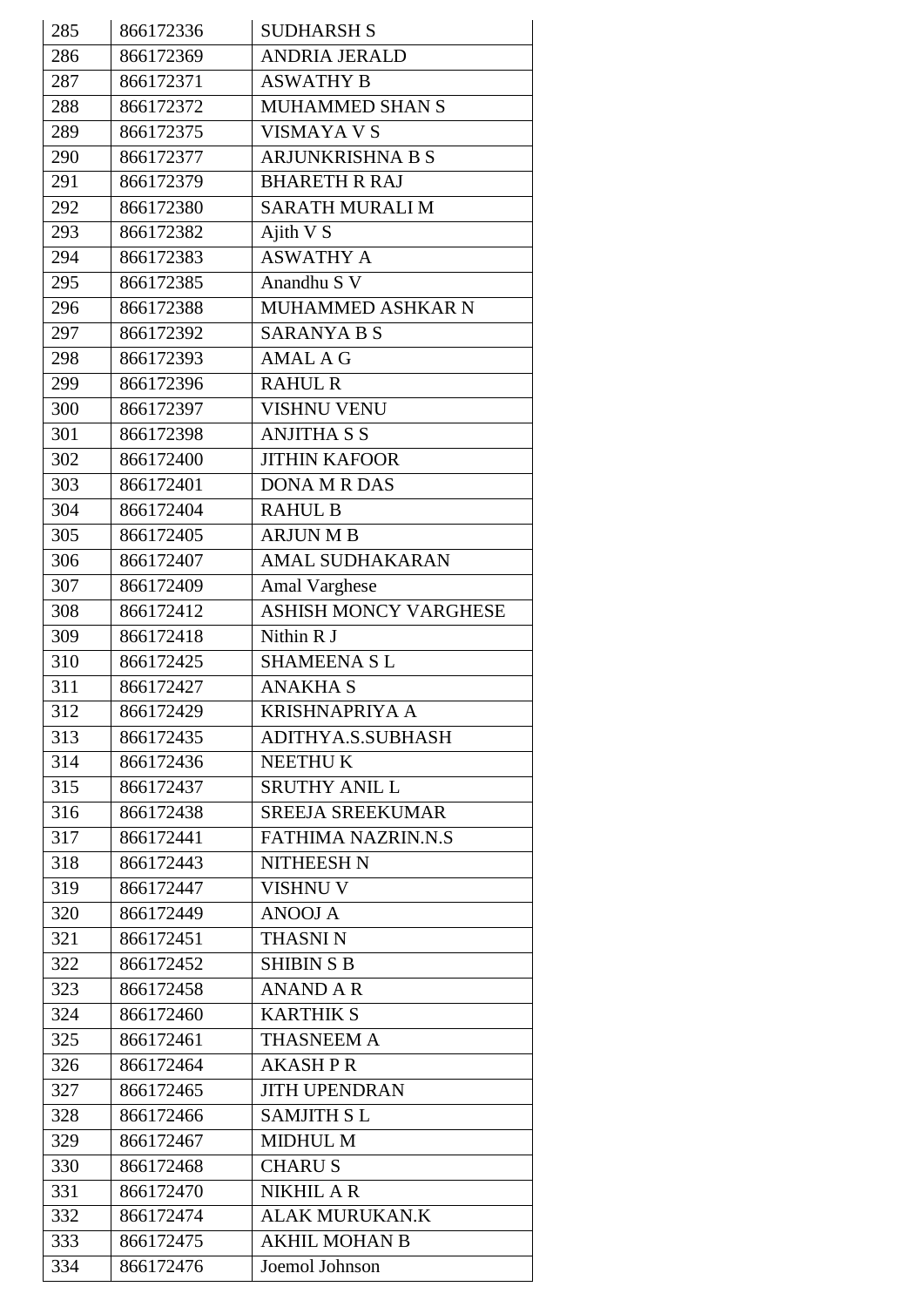| 335 | 866172477 | <b>ANAGHA SUDHARSAN</b>    |
|-----|-----------|----------------------------|
| 336 | 866172481 | <b>M ARJUN</b>             |
| 337 | 866172482 | <b>ARAVIND S M</b>         |
| 338 | 866172483 | <b>KIRAN ROY S</b>         |
| 339 | 866172491 | Ashik c.s                  |
| 340 | 866172497 | <b>ABHIJITH</b>            |
| 341 | 866172498 | <b>AFSANA A S</b>          |
| 342 | 866172499 | SOORYA CHANDRAN.J.S        |
| 343 | 866172500 | <b>ARCHANA DEVI B</b>      |
| 344 | 866172505 | <b>SOORAJ KRISHNAN P R</b> |
| 345 | 866172506 | VAISHAKH P CHANDRAN        |
| 346 | 866172507 | <b>SONU J SURESH</b>       |
| 347 | 866172508 | <b>ARAVIND M S</b>         |
| 348 | 866172510 | <b>MOHAMED FAZIL .K</b>    |
| 349 | 866172512 | <b>SHABEEN .F</b>          |
| 350 | 866172513 | <b>SREEKUTTAN</b>          |
| 351 | 866172514 | <b>RAJALEKSHMI .S.B</b>    |
| 352 | 866172518 | <b>ABHIRAM V KUMAR</b>     |
| 353 | 866172523 | <b>JUSTIN P JOHNSON</b>    |
| 354 | 866172524 | <b>GOPIKA.B.S</b>          |
| 355 | 866172525 | <b>ARAVIND S</b>           |
| 356 | 866172527 | <b>SHIVANI K</b>           |
| 357 | 866172528 | V.K.NANDAN NAIR            |
| 358 | 866172529 | <b>SURYADEV M S</b>        |
| 359 | 866172533 | ABHIJITH.S.Y               |
| 360 | 866172534 | <b>RAHUL C</b>             |
| 361 | 866172535 | <b>SEEMANTH J</b>          |
| 362 | 866172536 | <b>IVIN.A</b>              |
| 363 | 866172537 | <b>AMALJITH.A</b>          |
| 364 | 866172538 | <b>SREERAM S R</b>         |
| 365 | 866172539 | <b>NADEEM B</b>            |
| 366 | 866172540 | NADIYA THASNEEM.M.S        |
| 367 | 866172542 | <b>MANUR</b>               |
| 368 | 866172546 | Swapna S                   |
| 369 | 866172548 | <b>JASIYA S J</b>          |
| 370 | 866172554 | <b>ARUNIMA.S</b>           |
| 371 | 866172561 | <b>NOUFIYA S</b>           |
| 372 | 866172569 | SREELEKSHMI SREEKANTAN     |
| 373 | 866172571 | <b>SHEFEEDA S R</b>        |
| 374 | 866172579 | <b>AISWARYA V L</b>        |
| 375 | 866172580 | <b>SUJIN .S. S</b>         |
| 376 | 866172581 | <b>GOUTHAM.S.S</b>         |
| 377 | 866172587 | <b>SUBBANA B</b>           |
| 378 | 866172589 | POOJA.R. CHITHRAN          |
| 379 | 866172593 | <b>RESHMA S</b>            |
| 380 | 866172599 | SOORYA SURENDRAN           |
| 381 | 866172600 | RESHMA CHANDRAN S          |
| 382 | 866172601 | <b>SREEKUTTY J</b>         |
| 383 | 866172612 | Sagar B S                  |
| 384 | 866172616 | ANAND M.B.                 |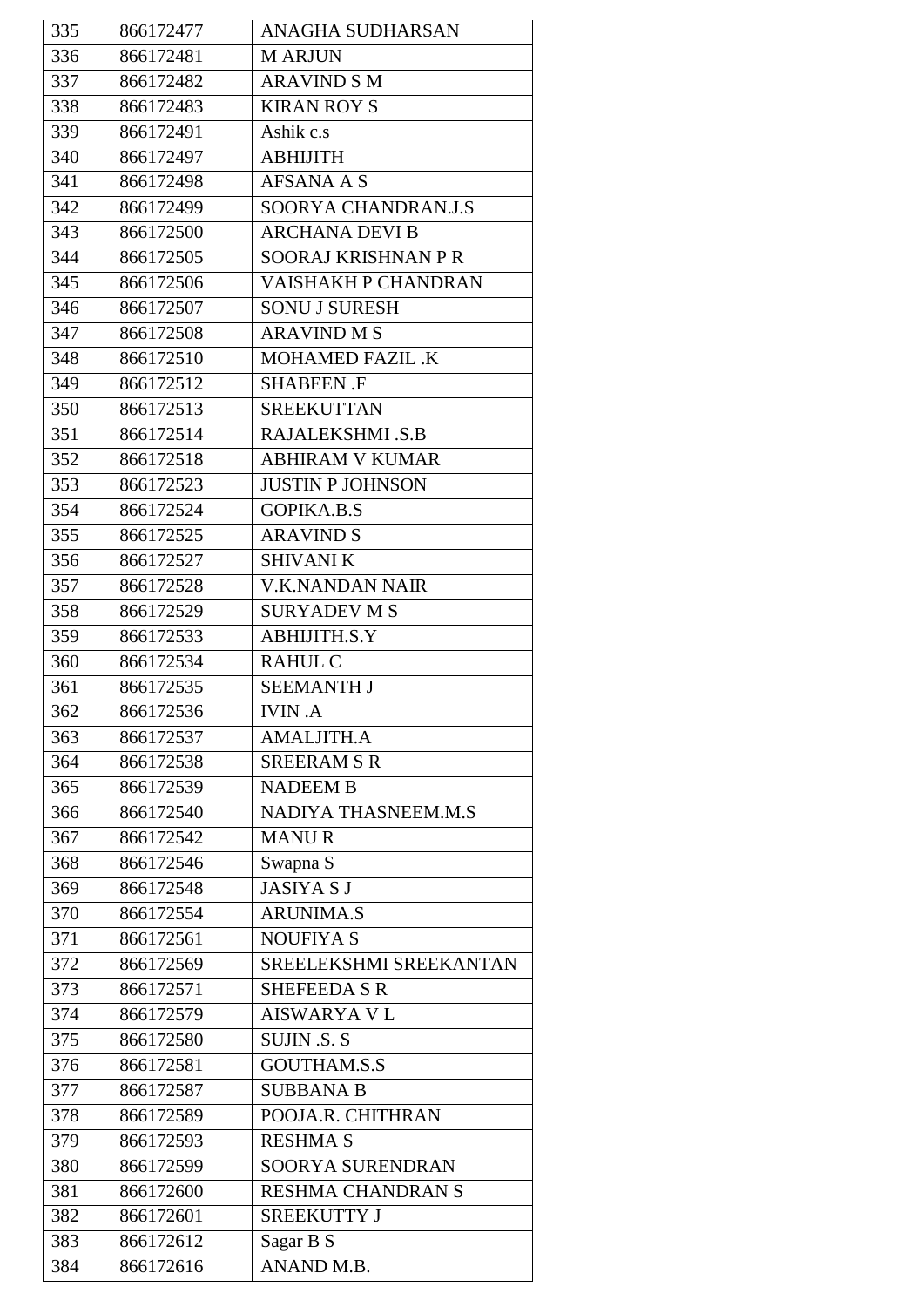| 385 | 866172622 | <b>MOHAMMED RAFI A R</b>       |
|-----|-----------|--------------------------------|
| 386 | 866172623 | <b>AKHILESH H</b>              |
| 387 | 866172624 | Ananthapadmanabhan. Valsakumar |
| 388 | 866172626 | $AMAL.A.\overline{S}$          |
| 389 | 866172628 | <b>RAHUL R RAJENDRAN</b>       |
| 390 | 866172629 | MUHAMMED ASHIK.N               |
| 391 | 866172630 | AJAY KRISHNA V                 |
| 392 | 866172631 | <b>JISHNU SUNIL</b>            |
| 393 | 866172632 | MOHAMMED NIHAL M               |
| 394 | 866172635 | Sharoo khan.N.H                |
| 395 | 866172637 | SRUTHY KRISHNA M A             |
| 396 | 866172638 | AMAL.A                         |
| 397 | 866172649 | <b>ABHIRAM R.T</b>             |
| 398 | 866172650 | NAJEEB.N.N                     |
| 399 | 866172653 | <b>SHAMNAD.S S</b>             |
| 400 | 866172655 | <b>ABHISHEK TD</b>             |
| 401 | 866172658 | VAISHNAV S.R.                  |
| 402 | 866172660 | <b>APPUP</b>                   |
| 403 | 866172661 | SAFA HASSAN. M                 |
| 404 | 866172663 | <b>BISMITHA.R</b>              |
| 405 | 866172668 | <b>ANJANA C</b>                |
| 406 | 866172669 | <b>SHEOMON SHAJI</b>           |
| 407 | 866172671 | <b>ROSHAN OSCAR</b>            |
| 408 | 866172673 | <b>RAHUL.S</b>                 |
| 409 | 866172674 | VISHNU SANKAR. J.H             |
| 410 | 866172675 | <b>ANU PRINCE</b>              |
| 411 | 866172681 | <b>ASWIN H</b>                 |
| 412 | 866172690 | <b>AHALYA A</b>                |
| 413 | 866172692 | Muhammad Shafeekh A J          |
| 414 | 866172696 | SAFNA ISMAIL. N                |
| 415 | 866172699 | SREETHU.G.S                    |
| 416 | 866172700 | VIJI U V                       |
| 417 | 866172704 | Mari Selvam M                  |
| 418 | 866172706 | <b>NASARUDHEEN V P</b>         |
| 419 | 866172712 | <b>AJIL VARGHESE</b>           |
| 420 | 866172762 | <b>SADIK</b>                   |
| 421 | 866172767 | <b>ANDREW RAJARATNAM S</b>     |
| 422 | 866172769 | <b>ANANTHUML</b>               |
| 423 | 866172770 | Sreedurga R                    |
| 424 | 866172771 | <b>ASISH KRISHNAN</b>          |
| 425 | 866172801 | <b>SAI POOJA J</b>             |
| 426 | 866172808 | Prince Manoj                   |
| 427 | 866172809 | <b>FAESSA A</b>                |
| 428 | 866172813 | ANJALI. A. K                   |
| 429 | 866172821 | <b>K B KRISHNAMMAL</b>         |
| 430 | 866172822 | <b>ARYAP</b>                   |
| 431 | 866172823 | <b>VAISHNAVIMS</b>             |
| 432 | 866172831 | Shyam DP                       |
| 433 | 866172832 | <b>ARJUN SREEKUMAR</b>         |
| 434 | 866172834 | STEPHANO S S D'SOUZA           |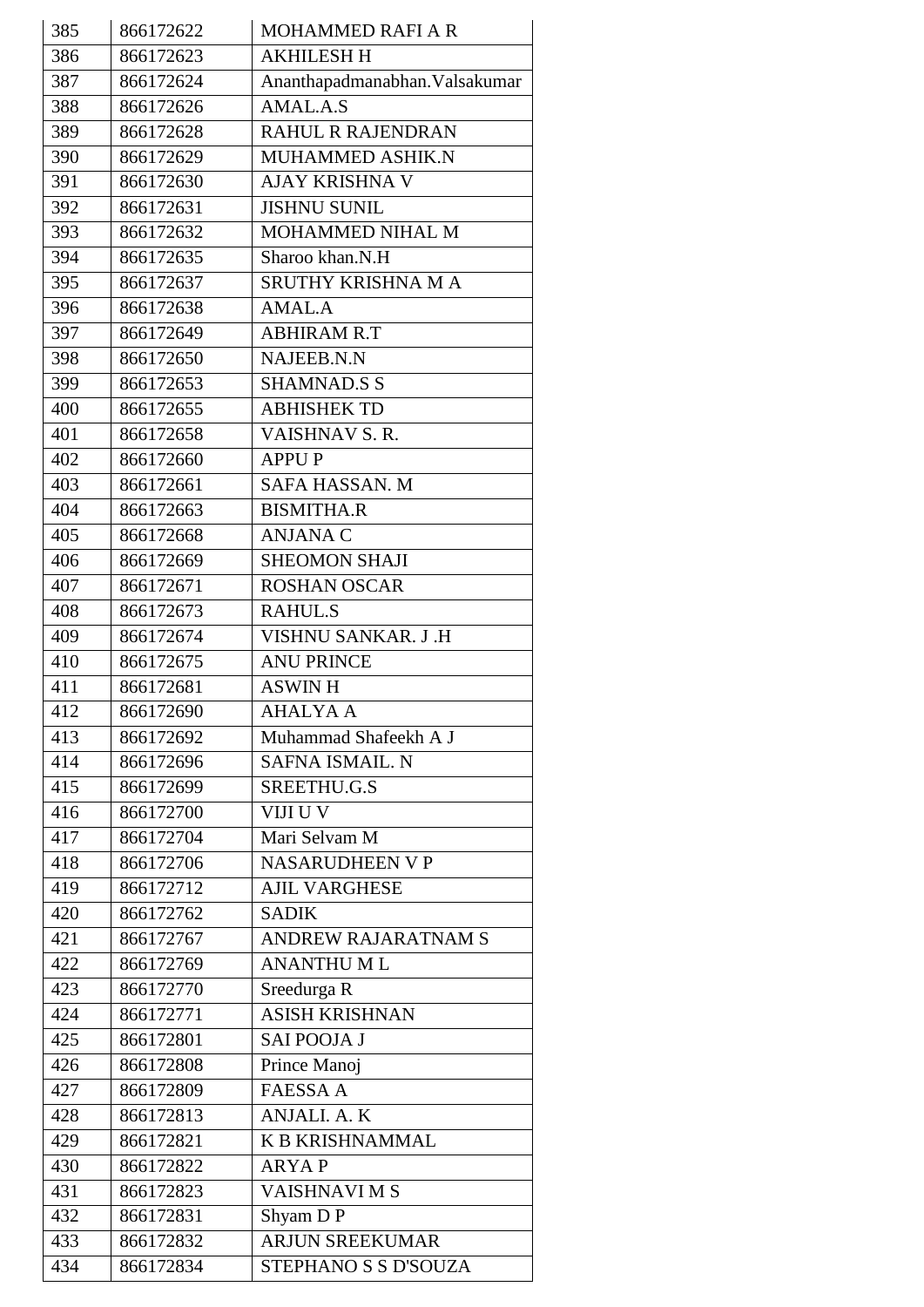| 435 | 866172835 | <b>SAJITHA S B</b>          |
|-----|-----------|-----------------------------|
| 436 | 866172846 | <b>SIVADATH S</b>           |
| 437 | 866172851 | <b>ARUNLAL A</b>            |
| 438 | 866172856 | <b>FARSANAY</b>             |
| 439 | 866172857 | <b>ARCHA B</b>              |
| 440 | 866172858 | <b>ASWATHY VIJAYAN</b>      |
| 441 | 866172862 | Athira P. S                 |
| 442 | 866172868 | <b>SIVAPRIYA S</b>          |
| 443 | 866172880 | <b>B.SANGEETHA CHANDRAN</b> |
| 444 | 866172881 | <b>SHAIN RAJ</b>            |
| 445 | 866172882 | <b>VIPIN. S.R</b>           |
| 446 | 866172883 | <b>KARTHIKA. R</b>          |
| 447 | 866172884 | RIJU. R                     |
| 448 | 866172886 | <b>VISHNUMS</b>             |
| 449 | 866172888 | JAFRIN SUSY. J              |
| 450 | 866172889 | Reshma.S                    |
| 451 | 866172893 | <b>VIJITH V</b>             |
| 452 | 866172894 | <b>ARJUN MP</b>             |
| 453 | 866172895 | <b>EASO NIKHIL SAJAN</b>    |
| 454 | 866172896 | VISHNU M A                  |
| 455 | 866172897 | <b>SANGEETH J DAS</b>       |
| 456 | 866172899 | <b>ARJUN RAMESH</b>         |
| 457 | 866172900 | <b>VISHNU P NAIR</b>        |
| 458 | 866172901 | ARYA.B.R                    |
| 459 | 866172903 | <b>GOPIKA R NAIR</b>        |
| 460 | 866172904 | <b>ANANDUS</b>              |
| 461 | 866172909 | <b>AKHILA VIJAYAN V S</b>   |
| 462 | 866172917 | C S BAIJU                   |
| 463 | 866172919 | <b>ANJALI SOMARAJAN</b>     |
| 464 | 866172921 | <b>AKHILDEV S</b>           |
| 465 | 866172922 | <b>RESHMA A</b>             |
| 466 | 866172924 | <b>ASISH R LOUIS</b>        |
| 467 | 866172926 | <b>HYFA RASHEED</b>         |
| 468 | 866172930 | CHITHRALEKHA M.G            |
| 469 | 866172932 | <b>ARATHY JP</b>            |
| 470 | 866172933 | <b>BIBIN S A</b>            |
| 471 | 866172934 | <b>ABIN HASHIM</b>          |
| 472 | 866172938 | <b>VISHNUMAYA P</b>         |
| 473 | 866172939 | <b>V K VIPAIN PRASAD</b>    |
| 474 | 866172941 | <b>VIVEK G</b>              |
| 475 | 866172942 | <b>RAHUL M NAIR</b>         |
| 476 | 866172944 | <b>ARUNEG</b>               |
| 477 | 866172945 | <b>ADRIN P DAS</b>          |
| 478 | 866172946 | VIJIL VIJAY V               |
| 479 | 866172952 | <b>KARTHIKA BABU K</b>      |
| 480 | 866172954 | <b>AKHIL RAJ S.S</b>        |
| 481 | 866172955 | <b>INZAMAMM</b>             |
| 482 | 866172956 | <b>SAIMA BAI ASEEM</b>      |
| 483 | 866172959 | <b>GAUTHAM S SANTHOSH</b>   |
| 484 | 866172960 | <b>RAHUL SHYLESH</b>        |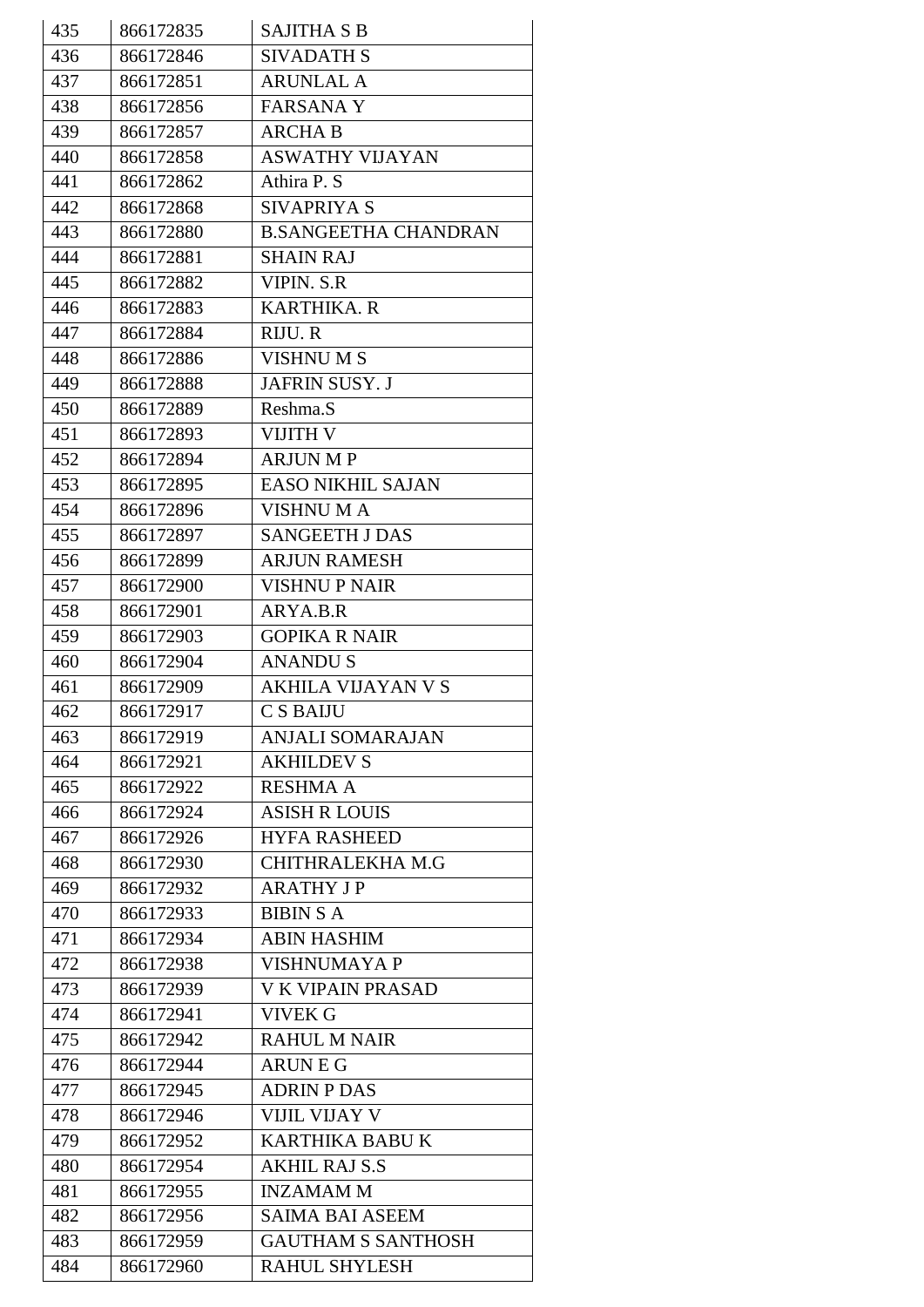| 485 | 866172966 | <b>KARTHIK KISHAN R</b>  |
|-----|-----------|--------------------------|
| 486 | 866172967 | <b>ASWINKS</b>           |
| 487 | 866172968 | <b>THANKADEVI .R</b>     |
| 488 | 866172969 | <b>LEKSHMI J</b>         |
| 489 | 866172970 | Naveen S                 |
| 490 | 866172972 | <b>BENSON SAJI</b>       |
| 491 | 866172974 | <b>SONA RAJU</b>         |
| 492 | 866172975 | <b>AMEEN AHAMMED A S</b> |
| 493 | 866172977 | <b>GAYATHRI G NAIR</b>   |
| 494 | 866172978 | Daniel Johnson           |
| 495 | 866172981 | <b>GREESHMA MURALI A</b> |
| 496 | 866172982 | <b>GREESHMA A S</b>      |
| 497 | 866172985 | <b>MIDHUN B S</b>        |
| 498 | 866172986 | RESHMA MURALI A          |
| 499 | 866172987 | <b>FIROS R</b>           |
| 500 | 866172988 | <b>KIRANS</b>            |
| 501 | 866172989 | <b>JIJO VARGHESE</b>     |
| 502 | 866172992 | <b>ATHIRA V NAIR</b>     |
| 503 | 866172993 | JEENA. J.S               |
| 504 | 866173000 | <b>ARAVIND S S</b>       |
| 505 | 866173001 | <b>MANOJ J J</b>         |
| 506 | 866173003 | <b>JOHNSY.J.S</b>        |
| 507 | 866173004 | ARSHAD HAMEED. A         |
| 508 | 866173005 | ALEX RAJ. A              |
| 509 | 866173006 | VIDHU. V                 |
| 510 | 866173007 | SHIYAM. N                |
| 511 | 866173009 | KAVYA. K                 |
| 512 | 866173010 | VIVEK. B.S               |
| 513 | 866173011 | <b>ALKHA.S</b>           |
| 514 | 866173012 | KRISHNENDU. MC           |
| 515 | 866173014 | <b>SARAVANANS</b>        |
| 516 | 866173017 | <b>JEBY SKARIAH</b>      |
| 517 | 866173018 | <b>VISHNU B. S</b>       |
| 518 | 866173022 | <b>GREESHMATM</b>        |
| 519 | 866173023 | Sujith A V               |
| 520 | 866173024 | Dhanesh S Dev            |
| 521 | 866173025 | <b>Ulahannan Benny</b>   |
| 522 | 866173031 | <b>ANJANA.B.S</b>        |
| 523 | 866173033 | <b>SREEKANTH B</b>       |
| 524 | 866173036 | Arjun.S                  |
| 525 | 866173037 | AKSHAY R KRISHNAN        |
| 526 | 866173039 | SIBI.M                   |
| 527 | 866173041 | PARVATHY.R.S             |
| 528 | 866173042 | <b>B ARJUN NAICK</b>     |
| 529 | 866173043 | <b>HARITHA G MOHAN</b>   |
| 530 | 866173049 | <b>SUJAV</b>             |
| 531 | 866173055 | KRISHNAMOORTHY.S         |
| 532 | 866173057 | <b>SUMAYYA BEEGUM. S</b> |
| 533 | 866173059 | <b>NABEEL SUFIYAN. S</b> |
| 534 | 866173061 | SANGEETHA. AS            |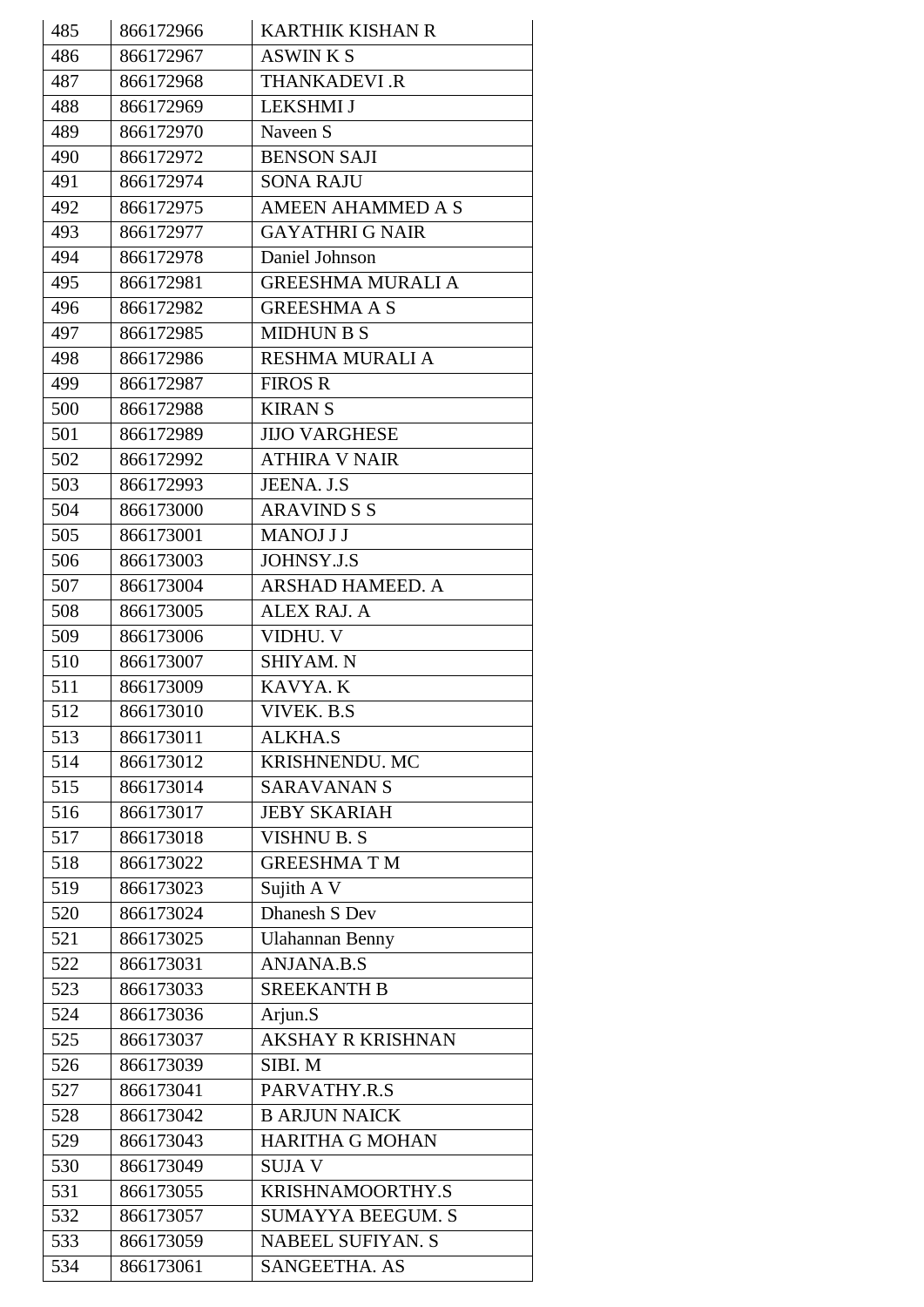| 535 | 866173063 | PRIYADARSAN.H          |
|-----|-----------|------------------------|
| 536 | 866173064 | <b>KENIAD</b>          |
| 537 | 866173099 | <b>AFSAL KABEER</b>    |
| 538 | 866173100 | <b>AFSAL SHA. H</b>    |
| 539 | 866173111 | FATHIMA NABOOTHA N     |
| 540 | 866173113 | <b>GAYATHRY B S</b>    |
| 541 | 866173119 | <b>SHABINSHA S S</b>   |
| 542 | 866173138 | <b>AJMAL A</b>         |
| 543 | 866173143 | <b>EBINDAS .M</b>      |
| 544 | 866173145 | <b>KRISHNA KUMAR.G</b> |

#### **SEMESTER - IV**

| Sl.No          | <b>Enrollment</b> | <b>Name Of Student</b>   |
|----------------|-------------------|--------------------------|
|                | No.               |                          |
| $\mathbf{1}$   | 866171002         | <b>KIRAN M B</b>         |
| $\overline{2}$ | 866171004         | <b>INDULEKHA V</b>       |
| 3              | 866171021         | VAISHAKHAN.V.L           |
| $\overline{4}$ | 866171026         | <b>ARYA A R</b>          |
| 5              | 866171027         | ANANDHU CHANDRAN         |
| 6              | 866171036         | PRAMOD P P               |
| 7              | 866171038         | <b>VISHNUGM</b>          |
| 8              | 866171047         | <b>AKHIL KRISHNA S R</b> |
| 9              | 866171054         | ARYA S M                 |
| 10             | 866171056         | Sreekar k v              |
| 11             | 866171063         | <b>ANANTHU.V.A</b>       |
| 12             | 866171064         | <b>ADHARSH C J</b>       |
| 13             | 866171069         | <b>SRI RAM SINGH M</b>   |
| 14             | 866171070         | <b>KEERTHI BABU</b>      |
| 15             | 866171075         | <b>ANWAR RAFI M</b>      |
| 16             | 866171076         | ADITH. T.S               |
| 17             | 866171079         | <b>ATHIRA B R</b>        |
| 18             | 866171080         | <b>GOPIKA G S</b>        |
| 19             | 866171085         | <b>ANJANA S THAMPI</b>   |
| 20             | 866171086         | <b>ATHUL NANDAKUMAR</b>  |
| 21             | 866171087         | <b>GOPI KRISHNAN</b>     |
| 22             | 866171088         | <b>DILJITH R</b>         |
| 23             | 866171090         | <b>ANANDHUS</b>          |
| 24             | 866171092         | P HARI SANKAR            |
| 25             | 866171093         | <b>MALAVIKAN</b>         |
| 26             | 866171096         | <b>OSCAR DARWIN</b>      |
| 27             | 866171100         | VIGNESH .P               |
| 28             | 866171106         | <b>SALMANUL FARIZI</b>   |
| 29             | 866171107         | <b>AKHIL RAJ J</b>       |
| 30             | 866171109         | M S Adharsh              |
| 31             | 866171110         | <b>JOMON JACOB</b>       |
| 32             | 866171111         | <b>UTHARA MA</b>         |
| 33             | 866171112         | <b>ANAS N</b>            |
| 34             | 866171114         | <b>ANJANA R</b>          |
| 35             | 866171120         | <b>ADARSH J</b>          |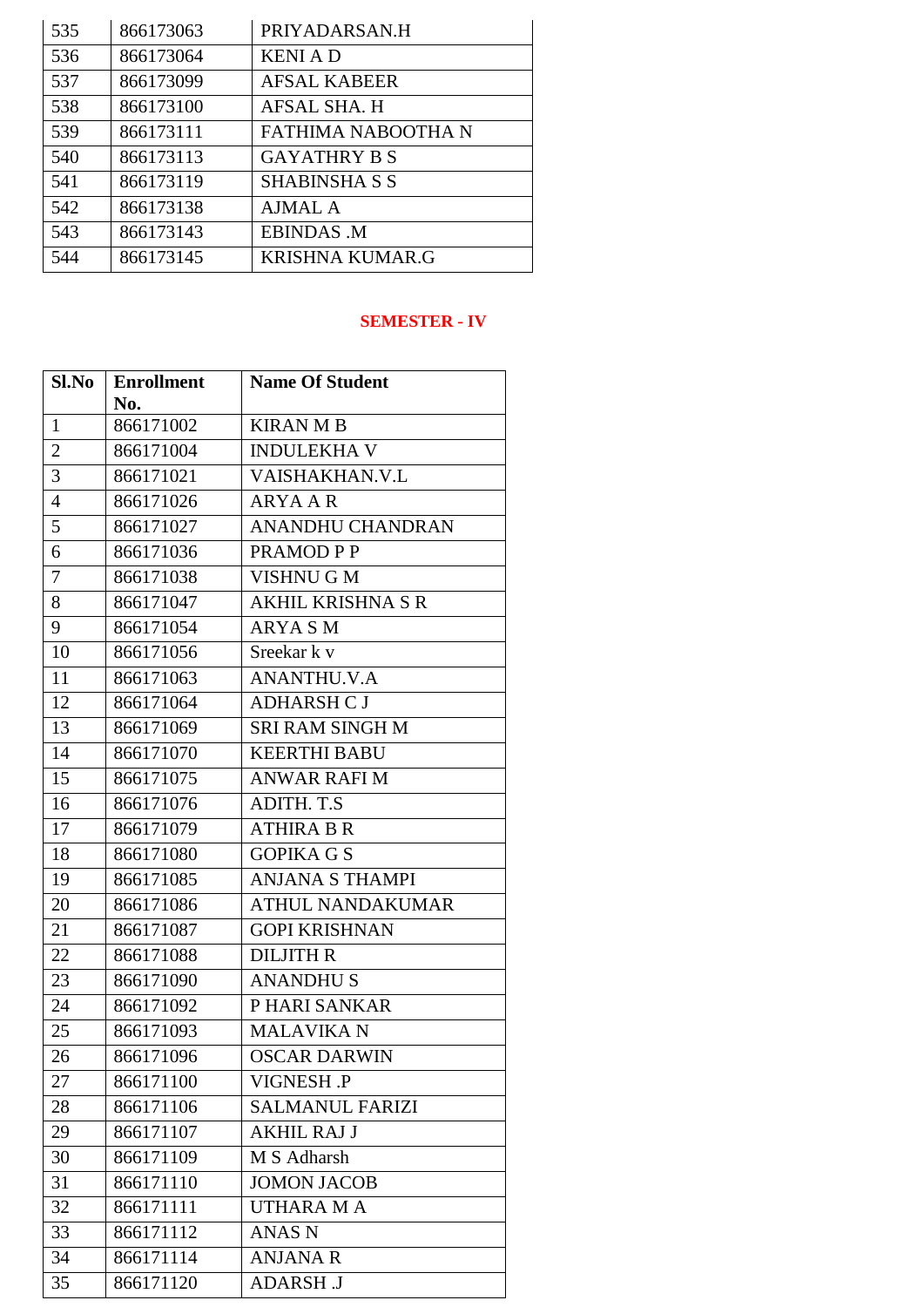| 36 | 866171136 | PRITHESHWAR NAIR V          |
|----|-----------|-----------------------------|
| 37 | 866171138 | <b>ANEESH A</b>             |
| 38 | 866171143 | <b>NEERAJKUMAR P</b>        |
| 39 | 866171191 | RAHULRAJ.R.K                |
| 40 | 866171196 | <b>KRISHNA S NAIR</b>       |
| 41 | 866171198 | <b>ARAVIND M</b>            |
| 42 | 866171203 | <b>PUSHPAJAN B</b>          |
| 43 | 866171205 | <b>TREESA JACOB</b>         |
| 44 | 866171207 | <b>DEVIKAL</b>              |
| 45 | 866171223 | <b>SHALOM T THOMAS</b>      |
| 46 | 866171224 | <b>AASIYA S</b>             |
| 47 | 866171232 | <b>NEETHUMS</b>             |
| 48 | 866171241 | <b>ANNIE JOSEPH</b>         |
| 49 | 866171248 | S ANANTHA KRISHNAN          |
| 50 | 866171251 | <b>SHIBINA .S</b>           |
| 51 | 866171253 | <b>SUBIN S</b>              |
| 52 | 866171310 | SREEKUTTY CP                |
| 53 | 866171316 | <b>SHABNA FATHIMA S</b>     |
| 54 | 866171320 | <b>AHALYA B S</b>           |
| 55 | 866171337 | <b>KARTHI S. RAJEEV</b>     |
| 56 | 866171341 | <b>VANDANAN GOPI</b>        |
| 57 | 866171347 | <b>AKSHAY CHANDRAN B</b>    |
| 58 | 866171359 | <b>GOKUL S</b>              |
| 59 | 866171365 | <b>ADITHYA JAYAN</b>        |
| 60 | 866171368 | <b>BHARATH CHANDRAN.V.B</b> |
|    |           |                             |
|    |           |                             |
| 61 | 866171381 | Vishal M Nair               |
| 62 | 866171382 | <b>KARTHIK N NAIR</b>       |
| 63 | 866171388 | BOAZ.A.S                    |
| 64 | 866171390 | <b>SUMAYYAN</b>             |
| 65 | 866171391 | <b>DARSANA S</b>            |
| 66 | 866171395 | <b>ASWANY M</b>             |
| 67 | 866171396 | <b>NEEBHA A</b>             |
| 68 | 866171398 | <b>SARANYA S R</b>          |
| 69 | 866171407 | <b>SANJAY S KISHAN</b>      |
| 70 | 866171415 | <b>ABU THOHIR N R</b>       |
| 71 | 866171422 | <b>ADARSH.A</b>             |
| 72 | 866171437 | <b>SUJITH V M</b>           |
| 73 | 866171439 | <b>ARYAPS</b>               |
| 74 | 866171442 | <b>DHARVESH S</b>           |
| 75 | 866171456 | <b>S V HARIKRISHNAN</b>     |
| 76 | 866171458 | <b>VISAKH G</b>             |
| 77 | 866171459 | <b>ARYA S R</b>             |
| 78 | 866171465 | <b>ANAND P SHENOY</b>       |
| 79 | 866171467 | NANDHITHA K DILEEP          |
| 80 | 866171470 | <b>LEKSHMI M S</b>          |
| 81 | 866171471 | <b>VIPIN R</b>              |
| 82 | 866171472 | <b>ARAVIND R J</b>          |
| 83 | 866171476 | <b>MALAVIKA N</b>           |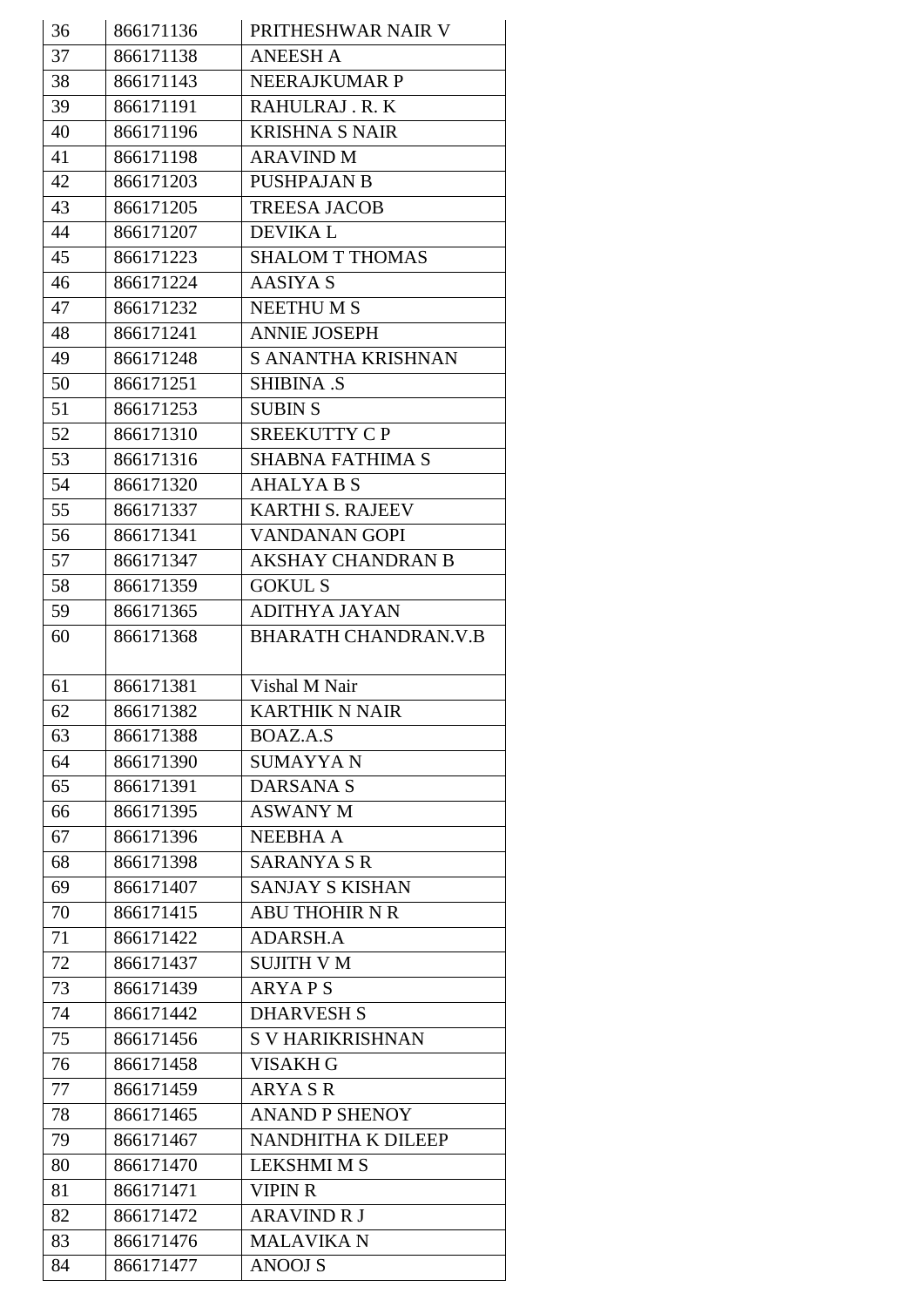| 85  | 866171479 | <b>VIGNESH S</b>        |
|-----|-----------|-------------------------|
| 86  | 866171481 | <b>APARNAT</b>          |
| 87  | 866171484 | <b>SHARON GEORGE</b>    |
| 88  | 866171485 | <b>KAVYA.R</b>          |
| 89  | 866171494 | <b>ASWATHY S NAIR</b>   |
| 90  | 866171497 | <b>NINEESH M B</b>      |
| 91  | 866171499 | <b>SUMAYA SEETHI</b>    |
| 92  | 866171508 | <b>LINCY SIMON</b>      |
| 93  | 866171510 | <b>MAHESH M R NAIR</b>  |
| 94  | 866171511 | <b>AISWARYA DEVI</b>    |
| 95  | 866171512 | <b>ABHIJITH P</b>       |
| 96  | 866171513 | TITO.A                  |
| 97  | 866171514 | <b>DIVYA RAJ S</b>      |
| 98  | 866171516 | <b>VIVEK H NAIR</b>     |
| 99  | 866171518 | <b>GEETHU MOHAN A</b>   |
| 100 | 866171520 | <b>PRAVEENS</b>         |
| 101 | 866171521 | <b>ABHIJITH A S</b>     |
| 102 | 866171524 | VANDANA KRISHNAN R      |
| 103 | 866171529 | <b>KIRAN J</b>          |
| 104 | 866171530 | <b>ANWARPR</b>          |
| 105 | 866171531 | <b>REVATHY M</b>        |
| 106 | 866171533 | <b>RENJINI P RAJEEV</b> |
| 107 | 866171534 | <b>ABHIRAMI ML</b>      |
| 108 | 866171535 | <b>VYSAKHSJ</b>         |
| 109 | 866171543 | RAHUL C S               |
| 110 | 866171546 | Ahsan jebbar            |
| 111 | 866171552 | <b>ASHIK H</b>          |
| 112 | 866171554 | <b>LAKSHMISS</b>        |
| 113 | 866171562 | YADHU AJIKUMAR          |
| 114 | 866171564 | SREEJITH. M.S.          |
| 115 | 866171566 | <b>VISHNU V S</b>       |
| 116 | 866171569 | <b>SANDRA SURESH</b>    |
| 117 | 866171571 | <b>ARYA S RAJEEV</b>    |
| 118 | 866171579 | <b>RAVEENA ROBERT</b>   |
| 119 | 866171580 | <b>ANOOPS</b>           |
| 120 | 866171584 | <b>AADITH L.J</b>       |
| 121 | 866171585 | MIDHUN GOPAL V.M        |
| 122 | 866171586 | <b>VIPINLAL.V.S</b>     |
| 123 | 866171591 | <b>GAYATHRI.S</b>       |
| 124 | 866171592 | FIEROOSNIZA M.S         |
| 125 | 866171593 | <b>APARNA B.R</b>       |
| 126 | 866171594 | APARNA.M.V              |
| 127 | 866171595 | Mahesh M                |
| 128 | 866171596 | <b>SAI S PILLAI</b>     |
| 129 | 866171600 | <b>VAISAKH G S</b>      |
| 130 | 866171602 | <b>SANJITH S NAIR</b>   |
| 131 | 866171603 | <b>ARCHANA A</b>        |
| 132 | 866171604 | <b>RAHUL RAJ N</b>      |
| 133 | 866171605 | <b>VISHNU V</b>         |
| 134 | 866171606 | <b>HARISH A S</b>       |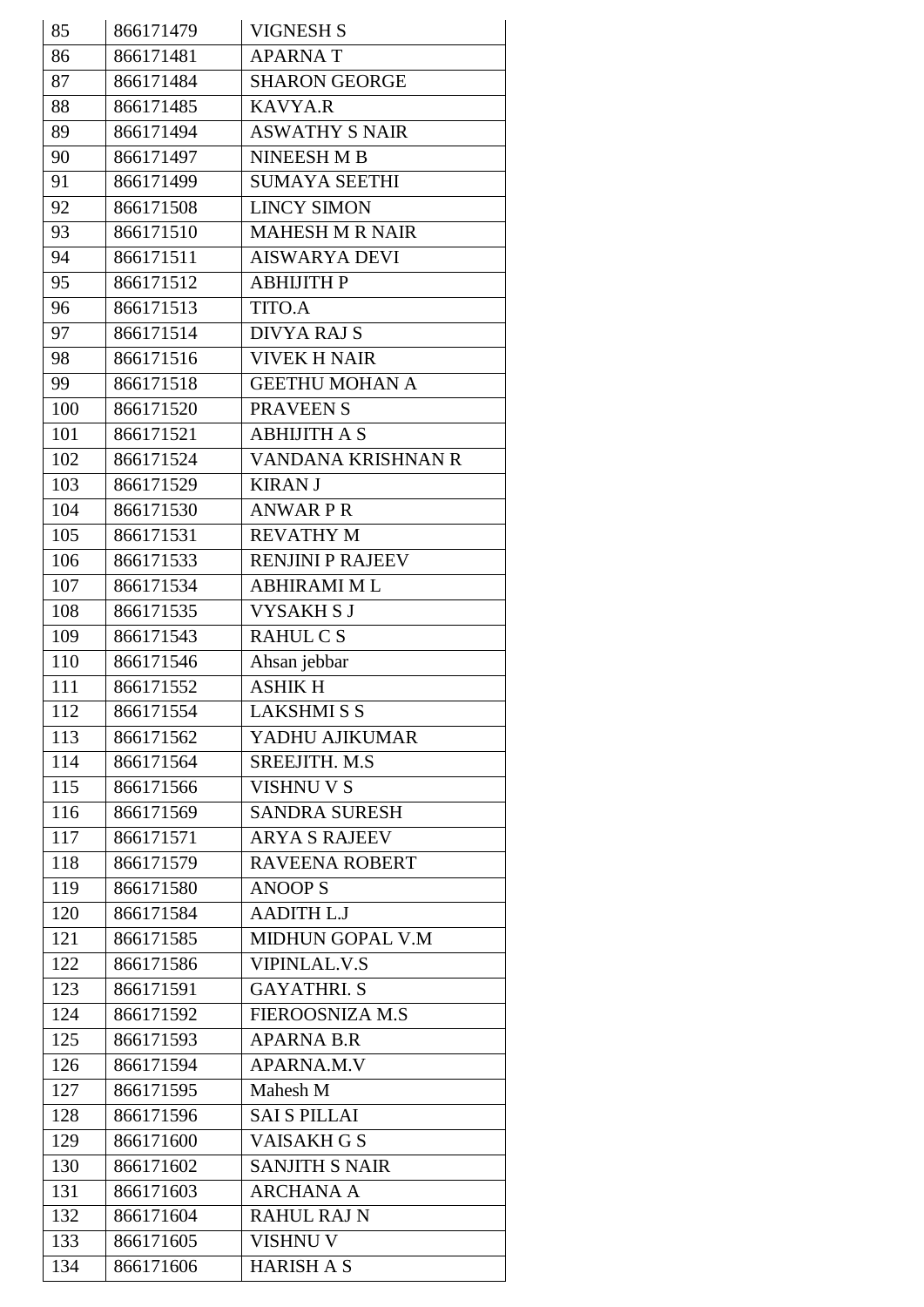| 135 | 866171607 | <b>ABHIRAM BS</b>          |
|-----|-----------|----------------------------|
| 136 | 866171608 | <b>SHINCY CLIPTON</b>      |
| 137 | 866171610 | <b>MEKHA MURALI M L</b>    |
| 138 | 866171614 | <b>ARCHALEKSHMI M</b>      |
| 139 | 866171615 | <b>SHIJIN S</b>            |
| 140 | 866171617 | <b>ATHIRA SURESH.A</b>     |
| 141 | 866171619 | <b>SUHAIL RAHMAN A</b>     |
| 142 | 866171620 | Subhash B J                |
| 143 | 866171621 | <b>GOKUL KRISHNA K</b>     |
| 144 | 866171622 | AAKHIL MEERAN. H           |
| 145 | 866171627 | PARVATHY SANKAR            |
| 146 | 866171628 | <b>MONITH M</b>            |
| 147 | 866171631 | ANANDHAKRISHNAN A          |
| 148 | 866171632 | <b>SAMEER MOHAMMED S</b>   |
| 149 | 866171633 | <b>KEVIN JOSEPH</b>        |
| 150 | 866171634 | <b>AKSHAY S</b>            |
| 151 | 866171636 | <b>VISHNU.S</b>            |
| 152 | 866171637 | REVANTH RAJENDRAN          |
| 153 | 866171638 | <b>BISMIYA</b>             |
| 154 | 866171639 | SUNEESHKUMAR.S             |
| 155 | 866171641 | PARVATHY R ARAVIND         |
| 156 | 866171642 | <b>KEERTHANA S.R</b>       |
| 157 | 866171643 | <b>MEGHA PRADEEP</b>       |
| 158 | 866171644 | <b>AKHIL M R</b>           |
| 159 | 866171647 | <b>ARIYA.S</b>             |
| 160 | 866171650 | <b>ARJUN BHUVANENDRAN</b>  |
|     |           | <b>NAIR</b>                |
| 161 | 866171651 | ABHIRAM. A.G               |
| 162 | 866171652 | <b>ANOOP KRISHNAN H</b>    |
| 163 | 866171655 | <b>GAUTAM VINOD</b>        |
| 164 | 866171657 | MEENU.L.S                  |
| 165 | 866171658 | PAVITHRA.N.S               |
| 166 | 866171661 | VAISHAK D                  |
| 167 | 866171662 | <b>SHUFAIB M</b>           |
| 168 | 866171663 | <b>VISHNU MAHARSHI S S</b> |
| 169 | 866171664 | <b>RAHUL K C</b>           |
| 170 | 866171665 | VIGHNESH H                 |
| 171 | 866171668 | <b>GOURIAK</b>             |
| 172 | 866171684 | <b>GOKUL G.S</b>           |
| 173 | 866171685 | <b>SUJAN .S</b>            |
| 174 | 866171686 | REVATHY CHANDRAN           |
| 175 | 866171688 | <b>DHANYA S. NAIR</b>      |
| 176 | 866171689 | <b>AKHIL .S</b>            |
| 177 | 866171690 | SHAROOKHAN .K .RAMLA       |
|     |           |                            |
| 178 |           |                            |
|     | 866171691 | YADU KRISHNAN              |
| 179 | 866171692 | <b>SHIBIN S S</b>          |
| 180 | 866171695 | VYSAKH .K                  |
| 181 | 866171696 | <b>ARCHANA SREEKUMAR</b>   |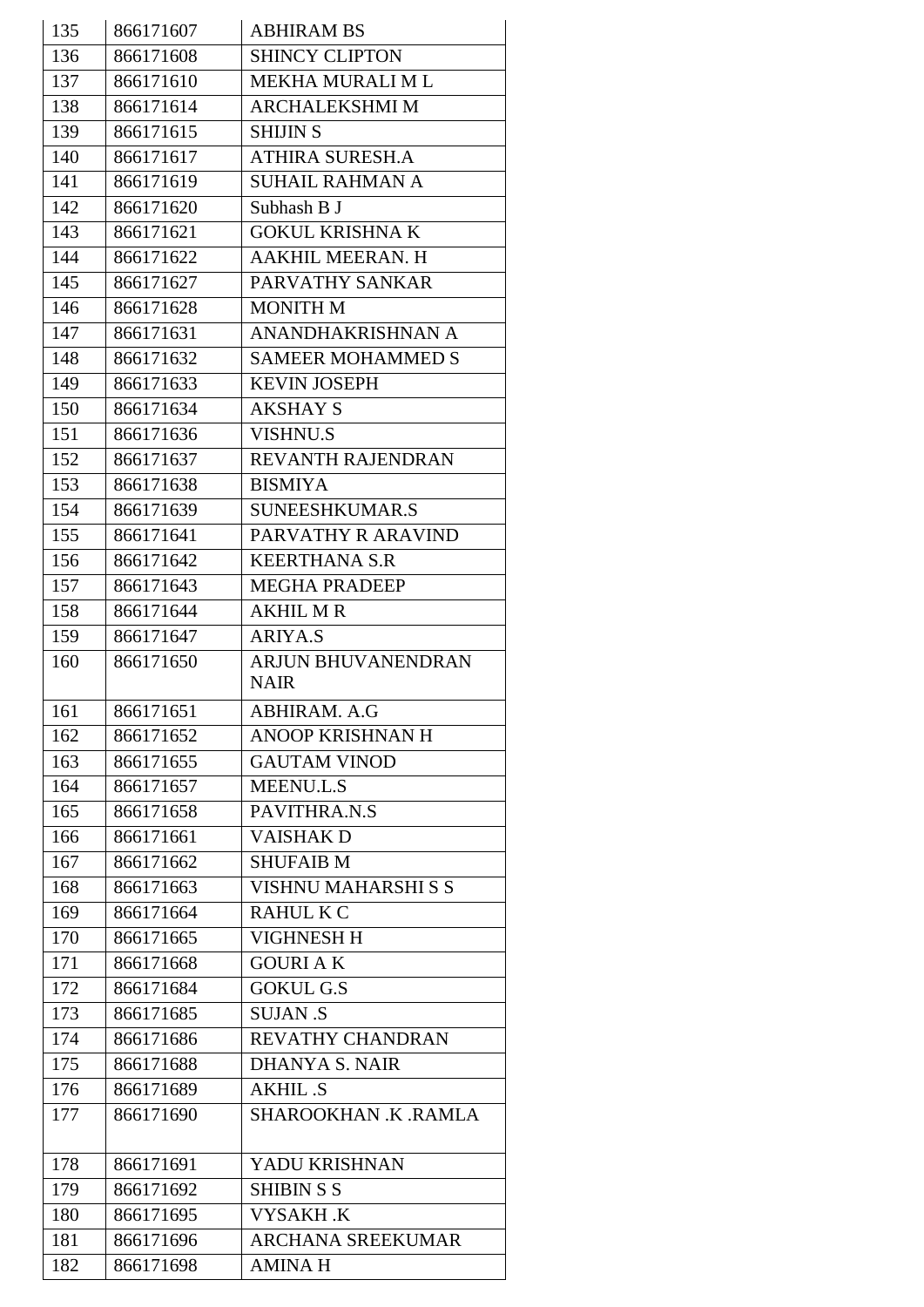| 183 | 866171708 | <b>SONY MOHAN</b>                |
|-----|-----------|----------------------------------|
| 184 | 866171709 | <b>GOKUL S.S</b>                 |
| 185 | 866171719 | <b>GREESHMA AD</b>               |
| 186 | 866171723 | <b>KIRAN K DAS</b>               |
| 187 | 866171725 | <b>ADARSHMJ</b>                  |
| 188 | 866171728 | <b>RESHMA B</b>                  |
| 189 | 866171729 | <b>ARJUNG</b>                    |
| 190 | 866171732 | <b>AKSHARA S</b>                 |
| 191 | 866171734 | <b>GREESHMA MA</b>               |
| 192 | 866171736 | <b>NISHAN N</b>                  |
| 193 | 866171760 | MUHAMMAD YEHIA<br><b>SIDEEKH</b> |
| 194 | 866171763 | <b>SAGAR SURESH</b>              |
| 195 | 866171774 | <b>ANIL T</b>                    |
| 196 | 866171794 | Anjana R S                       |
| 197 | 866171796 | <b>SHERIN THOMAS</b>             |
| 198 | 866171803 | <b>ABHIJITH.V</b>                |
| 199 | 866171806 | <b>ARJUNSP</b>                   |
| 200 | 866171807 | <b>ASHLY M NAIR</b>              |
| 201 | 866171808 | <b>SANG S SURESH</b>             |
| 202 | 866171812 | <b>MEFIN SIMON</b>               |
| 203 | 866171819 | MOHAMMED IBRAHIM A               |
|     |           |                                  |
| 204 | 866171824 | <b>TANIA CHRISTINA EDWIN</b>     |
| 205 | 866171846 | <b>SABNA S</b>                   |
| 206 | 866171896 | <b>ABHILASH M</b>                |
| 207 | 866171897 | ASHIF N                          |
| 208 | 866171898 | <b>AISWARYA SANTHOSH</b>         |
| 209 | 866171899 | <b>ASWIN DEV S P</b>             |
| 210 | 866171900 | <b>RAHUL R</b>                   |
| 211 | 866171904 | <b>ALFINA H R</b>                |
| 212 | 866171907 | <b>GOPIKA GL</b>                 |
| 213 | 866171908 | SARATH.M.G                       |
| 214 | 866171909 | <b>AKHILA B M</b>                |
| 215 | 866171911 | <b>FATHIMA J</b>                 |
| 216 | 866171921 | <b>ASHBY JOHN</b>                |
| 217 | 866171923 | Shijin S                         |
| 218 | 866171924 | MINNU. S                         |
| 219 | 866171926 | <b>ASWIN RL</b>                  |
| 220 | 866171929 | <b>NOUFAL. S</b>                 |
| 221 | 866171931 | <b>SREEJITH S</b>                |
| 222 | 866171932 | <b>VIGNESH J</b>                 |
| 223 | 866171933 | <b>BHARATH S A</b>               |
| 224 | 866171934 | <b>JASMI J S</b>                 |
| 225 | 866171935 | ANEES MUHAMMAD A                 |
| 226 | 866171936 | <b>NANDHU PRASAD</b>             |
|     |           |                                  |
| 227 | 866171941 | <b>SHERIN SARAH MICHAEL</b>      |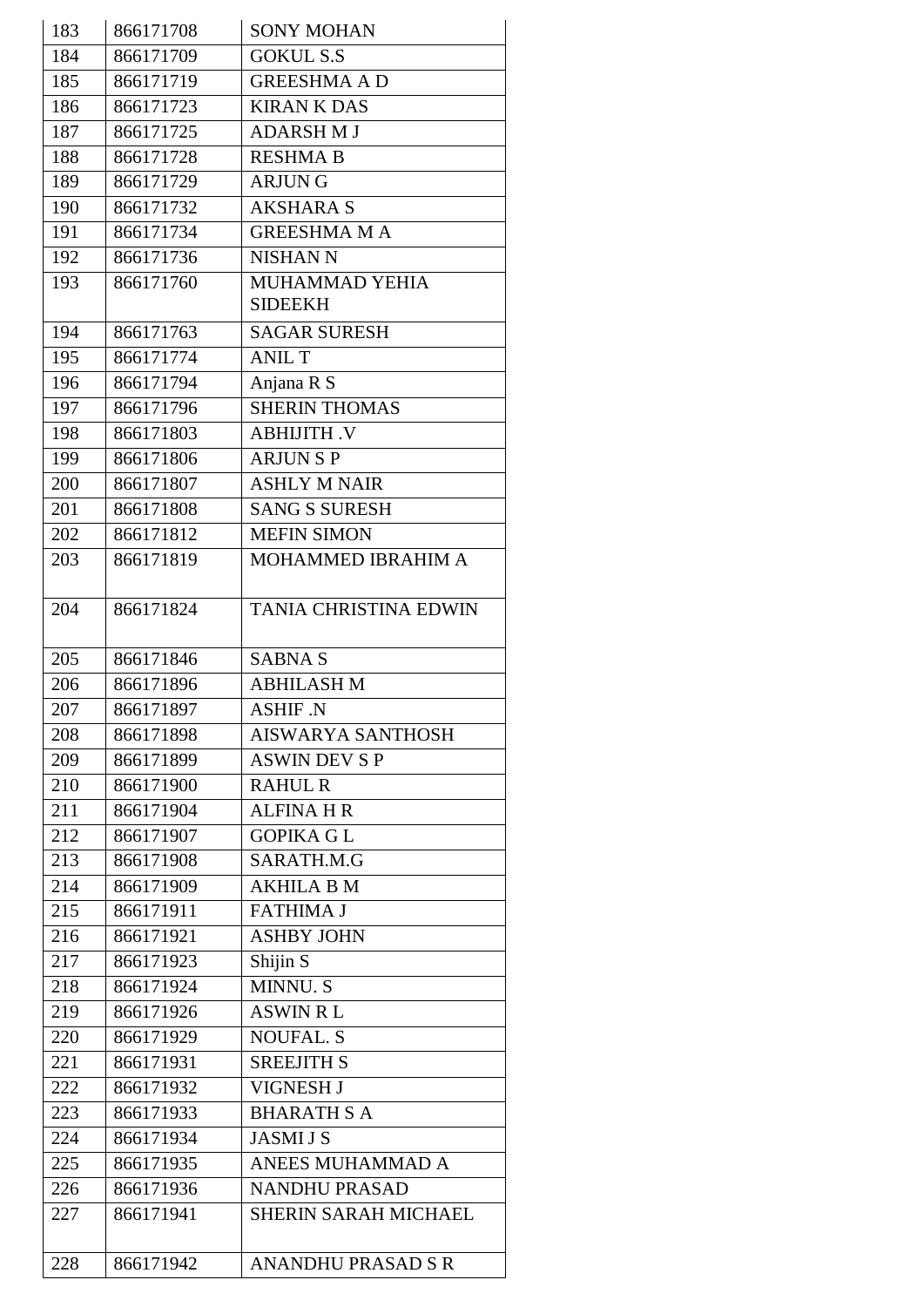| 229 | 866171943 | <b>ANEESH THOMAS</b>       |
|-----|-----------|----------------------------|
| 230 | 866171944 | <b>SAURAV A</b>            |
| 231 | 866171945 | NIRANJ J M                 |
| 232 | 866171947 | NITHIN SREEKUMAR           |
| 233 | 866171949 | Hamyl Benny                |
| 234 | 866171954 | <b>MERLIN M R</b>          |
| 235 | 866171955 | <b>AKASH V NAIR</b>        |
| 236 | 866171958 | <b>RAHUL B</b>             |
| 237 | 866171961 | <b>ANILAJ M S</b>          |
| 238 | 866171963 | <b>VISHNUS</b>             |
| 239 | 866171964 | <b>SANDEEP S M</b>         |
| 240 | 866171965 | Vivek Mohan                |
| 241 | 866171967 | <b>FIRDOUS MOHAMMED.S</b>  |
| 242 | 866171972 | <b>LAKSHMI R.P</b>         |
| 243 | 866171974 | <b>ARYAKB</b>              |
| 244 | 866171975 | <b>SIMI S</b>              |
| 245 | 866171976 | ARUN KUMAR J A             |
| 246 | 866171977 | <b>MUBEEN S J</b>          |
| 247 | 866171979 | <b>SHAHANAS N</b>          |
| 248 | 866171980 | ALBIN.G                    |
| 249 | 866171996 | MOHAMMED ABDUL AHAD<br>P M |
| 250 | 866171997 | <b>MANEESH .M</b>          |
| 251 | 866171998 | <b>SABITH S SATHEESAN</b>  |
| 252 | 866171999 | MUHAMMED JAZEEM.A          |
| 253 | 866172003 | <b>AJMILA M</b>            |
| 254 | 866172005 | SREELEKSHMI.T.S            |
| 255 | 866172006 | <b>NOUFAL N S</b>          |
| 256 | 866172008 | <b>DEVIKA K ANIL</b>       |
| 257 | 866172009 | <b>SIDHARTH S.S</b>        |
| 258 | 866172010 | RADHIKA .R                 |
| 259 | 866172011 | ROHIT MOHAN SALUNKHE       |
| 260 | 866172013 | <b>ATHIRA S S</b>          |
| 261 | 866172014 | ZIYAN.S                    |
| 262 | 866172021 | <b>SREERAGSS</b>           |
| 263 | 866172026 | NISEEBA. V. G              |
| 264 | 866172030 | <b>GREESHMA.P</b>          |
| 265 | 866172034 | MOHAMMED BILAL L           |
| 266 | 866172046 | STEPHY.S                   |
| 267 | 866172047 | <b>SUHANA N M</b>          |
| 268 | 866172050 | <b>ARAVIND.V</b>           |
| 269 | 866172051 | NEETHU B.K                 |
| 270 | 866172052 | <b>GEETHU B.K</b>          |
| 271 | 866172056 | <b>KRISHNA PRIYA. R. S</b> |
| 272 | 866172059 | <b>ANOOP S NAIR</b>        |
| 273 | 866172072 | Uvaisul Karnaini I M       |
| 274 | 866172085 | AKHIL KRISHNAN R           |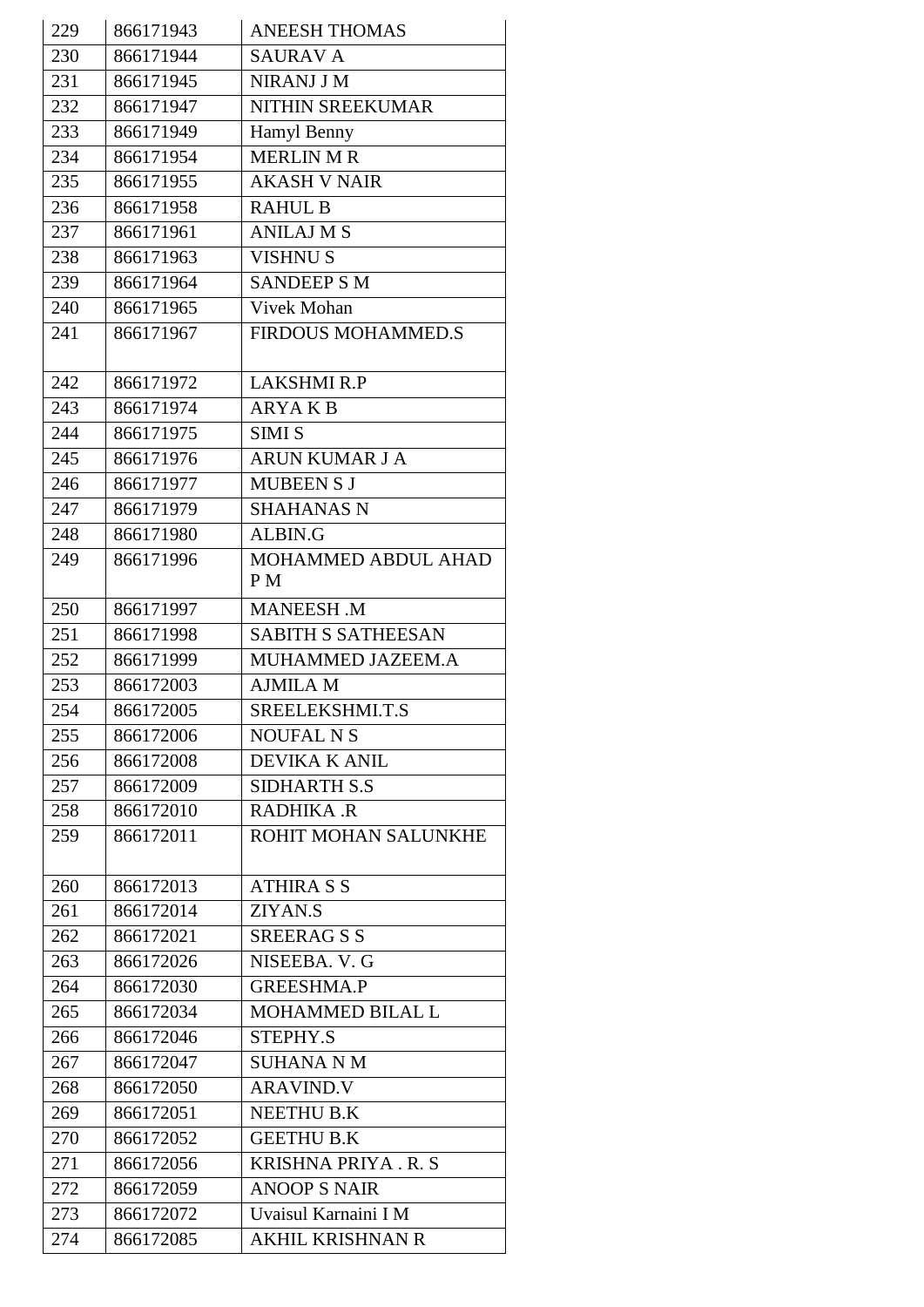| 275 | 866172087 | H MUHAMMADH              |
|-----|-----------|--------------------------|
|     |           | <b>SHARAFATH</b>         |
| 276 | 866172102 | <b>ANUPAMA.S</b>         |
| 277 | 866172115 | <b>SILJA RAJU</b>        |
| 278 | 866172116 | <b>MOHAMMED RISWAN N</b> |
| 279 | 866172130 | <b>ABHIRAM S S</b>       |
| 280 | 866172145 | <b>GOKULS</b>            |
| 281 | 866172147 | Neethu Jacob             |
| 282 | 866172149 | <b>AHMED ALI.A</b>       |
| 283 | 866172150 | <b>JANAKI.M.N</b>        |
| 284 | 866172152 | <b>POORNNALAL</b>        |
| 285 | 866172154 | J.V. JUHI                |
| 286 | 866172159 | <b>ABIJITH A B</b>       |
| 287 | 866172160 | <b>SANGEETHA S</b>       |
| 288 | 866172169 | <b>VISHAL V</b>          |
| 289 | 866172170 | <b>BIJU B J</b>          |
| 290 | 866172172 | <b>RAHUL N RAJAN</b>     |
| 291 | 866172175 | <b>RATHEESH S</b>        |
| 292 | 866172182 | <b>KEERTHIR</b>          |
| 293 | 866172183 | <b>ANAKHA SAJITH</b>     |
| 294 | 866172184 | <b>RESHMA VENU</b>       |
| 295 | 866172185 | <b>ANVAR J SALEEM</b>    |
| 296 | 866172186 | <b>AJAY SUNIL</b>        |
| 297 | 866172187 | <b>ANOOP K S</b>         |
| 298 | 866172191 | <b>BINITHA B</b>         |
| 299 | 866172192 | PRINCE SANU              |
| 300 | 866172198 | <b>SARANYA S.S</b>       |
| 301 | 866172199 | <b>SAVITHA B</b>         |
| 302 | 866172203 | <b>GOKUL.G</b>           |
| 303 | 866172204 | AL AHAMAD T.S            |
| 304 | 866172215 | AROMAL.A.R               |
| 305 | 866172217 | <b>SUMESH S B</b>        |
| 306 | 866172218 | <b>ANOOPS</b>            |
| 307 | 866172219 | VIJIN.W                  |
| 308 | 866172224 | <b>AKHIL S</b>           |
| 309 | 866172225 | <b>DHANYADL</b>          |
| 310 | 866172226 | YADU KRISHNAN V          |
| 311 | 866172227 | <b>NANDAN P</b>          |
| 312 | 866172231 | <b>SHERMEEN I</b>        |
| 313 | 866172232 | PRAVEEN S KUMAR          |
| 314 | 866172235 | <b>DHANYA.M</b>          |
| 315 | 866172239 | <b>JEENA RAJ V</b>       |
| 316 | 866172241 | <b>AKSHAY V J</b>        |
| 317 | 866172243 | <b>SHABNA S S</b>        |
| 318 | 866172246 | <b>ABHIJITH PM</b>       |
| 319 | 866172248 | <b>AKHIL G.U</b>         |
| 320 | 866172315 | <b>JIJO ROJERS.V.G</b>   |
| 321 | 866172316 | <b>KRISHNAKUMAR A.R</b>  |
| 322 | 866172318 | VIGNESH.K                |
| 323 | 866172331 | <b>ALFA A S</b>          |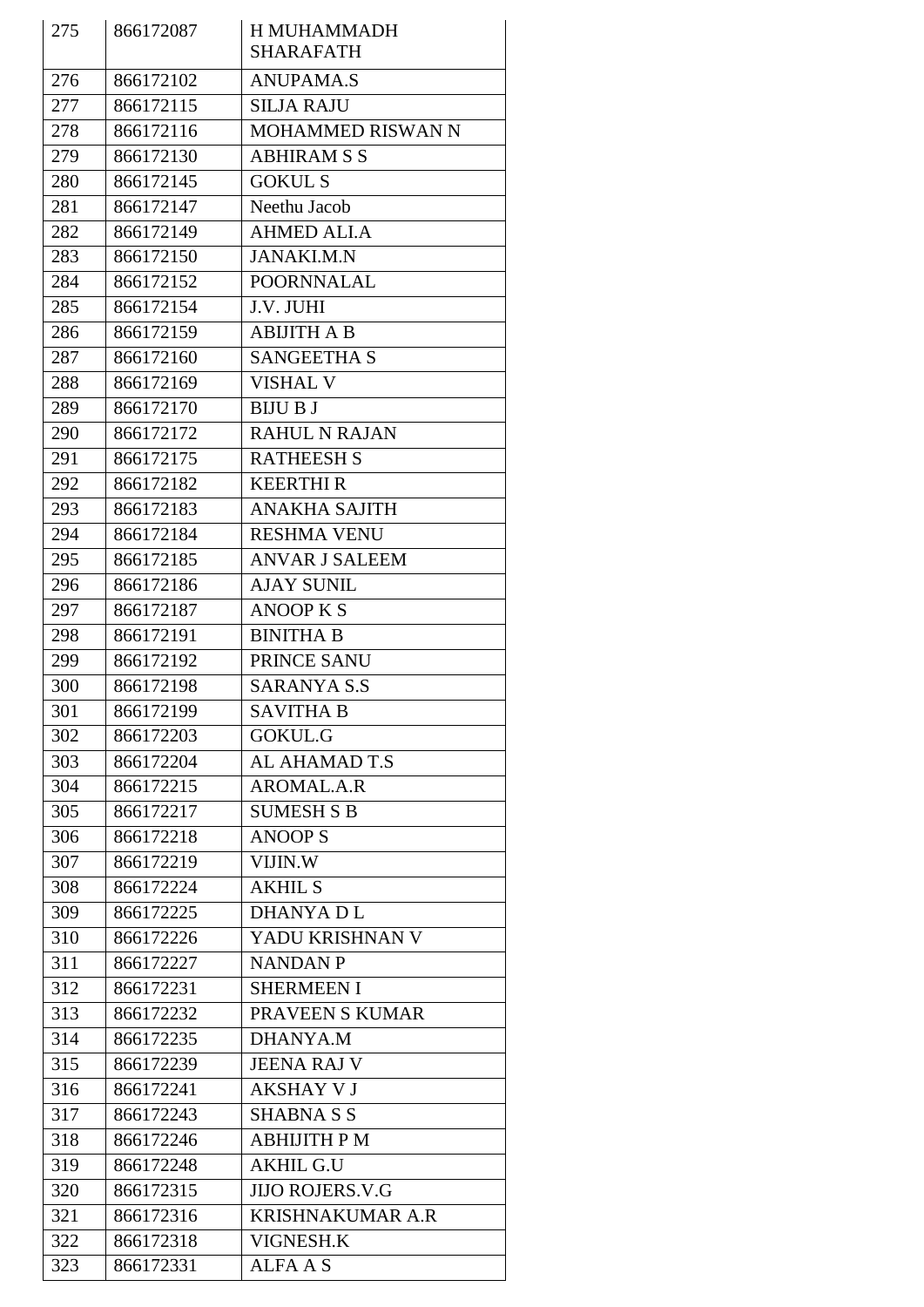| 324 | 866172334 | KARTHIKA KRISHNAN S R     |
|-----|-----------|---------------------------|
| 325 | 866172336 | <b>SUDHARSH S</b>         |
| 326 | 866172369 | <b>ANDRIA JERALD</b>      |
| 327 | 866172371 | <b>ASWATHY B</b>          |
| 328 | 866172372 | MUHAMMED SHAN S           |
| 329 | 866172375 | <b>VISMAYA V S</b>        |
| 330 | 866172377 | <b>ARJUNKRISHNA B S</b>   |
| 331 | 866172379 | <b>BHARETH R RAJ</b>      |
| 332 | 866172380 | <b>SARATH MURALI M</b>    |
| 333 | 866172382 | Ajith V S                 |
| 334 | 866172383 | <b>ASWATHY A</b>          |
| 335 | 866172385 | Anandhu S V               |
| 336 | 866172388 | MUHAMMED ASHKAR N         |
|     |           |                           |
| 337 | 866172392 | <b>SARANYA B S</b>        |
| 338 | 866172393 | <b>AMAL A G</b>           |
| 339 | 866172397 | <b>VISHNU VENU</b>        |
| 340 | 866172398 | <b>ANJITHA S S</b>        |
| 341 | 866172400 | <b>JITHIN KAFOOR</b>      |
| 342 | 866172401 | <b>DONA M R DAS</b>       |
| 343 | 866172404 | <b>RAHUL B</b>            |
| 344 | 866172405 | <b>ARJUN M B</b>          |
| 345 | 866172407 | <b>AMAL SUDHAKARAN</b>    |
| 346 | 866172409 | <b>Amal Varghese</b>      |
| 347 | 866172411 | Rooben S                  |
| 348 | 866172425 | <b>SHAMEENA SL</b>        |
| 349 | 866172427 | <b>ANAKHA S</b>           |
| 350 | 866172429 | <b>KRISHNAPRIYA A</b>     |
| 351 | 866172433 | <b>RAHUL R</b>            |
| 352 | 866172435 | ADITHYA.S.SUBHASH         |
| 353 | 866172436 | <b>NEETHUK</b>            |
| 354 | 866172437 | <b>SRUTHY ANIL L</b>      |
| 355 | 866172438 | <b>SREEJA SREEKUMAR</b>   |
| 356 | 866172441 | <b>FATHIMA NAZRIN.N.S</b> |
| 357 | 866172443 | <b>NITHEESH N</b>         |
| 358 | 866172447 | <b>VISHNU V</b>           |
| 359 | 866172449 | <b>ANOOJ A</b>            |
| 360 | 866172451 | <b>THASNIN</b>            |
| 361 | 866172452 | <b>SHIBIN S B</b>         |
| 362 | 866172458 | <b>ANAND A R</b>          |
| 363 | 866172460 | <b>KARTHIK S</b>          |
| 364 | 866172461 | <b>THASNEEM A</b>         |
| 365 | 866172464 | <b>AKASHPR</b>            |
| 366 | 866172465 | <b>JITH UPENDRAN</b>      |
| 367 | 866172466 | <b>SAMJITH SL</b>         |
| 368 | 866172467 | <b>MIDHUL M</b>           |
| 369 | 866172468 | <b>CHARUS</b>             |
| 370 | 866172470 | <b>NIKHIL A R</b>         |
| 371 | 866172474 | ALAK MURUKAN.K            |
| 372 | 866172475 | <b>AKHIL MOHAN B</b>      |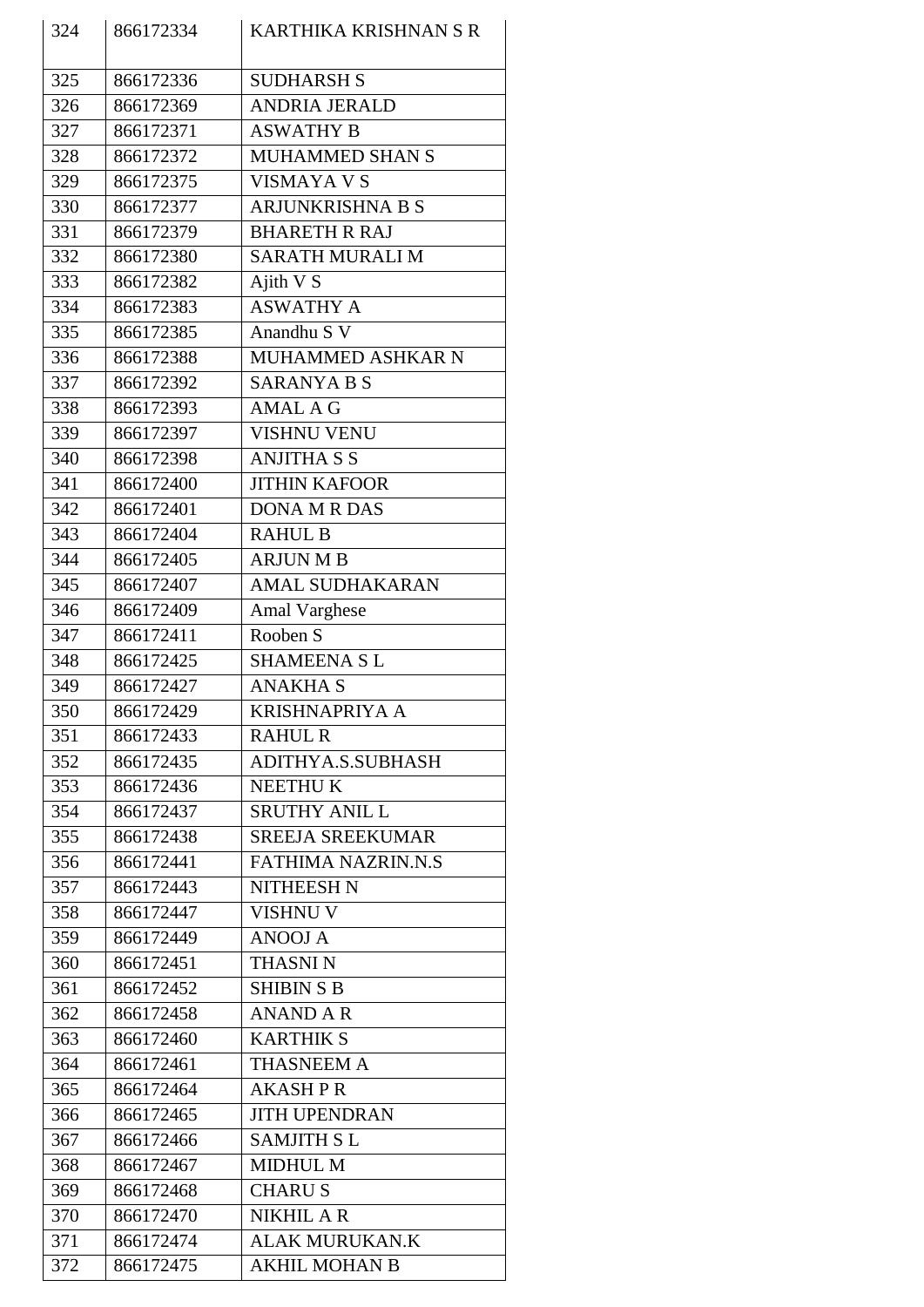| 373 | 866172476 | Joemol Johnson          |
|-----|-----------|-------------------------|
| 374 | 866172477 | <b>ANAGHA SUDHARSAN</b> |
| 375 | 866172481 | <b>MARJUN</b>           |
| 376 | 866172482 | <b>ARAVIND S M</b>      |
| 377 | 866172483 | <b>KIRAN ROY S</b>      |
| 378 | 866172485 | SARANYA A S             |
| 379 | 866172486 | <b>SHABIJITH BABU</b>   |
| 380 | 866172489 | <b>ANANTHU A P</b>      |
| 381 | 866172491 | Ashik c.s               |
| 382 | 866172497 | <b>ABHIJITH</b>         |
| 383 | 866172498 | <b>AFSANA A S</b>       |
| 384 | 866172499 | SOORYA CHANDRAN.J.S     |
|     |           |                         |
| 385 | 866172500 | <b>ARCHANA DEVI B</b>   |
| 386 | 866172505 | SOORAJ KRISHNAN PR      |
| 387 | 866172506 | VAISHAKH P CHANDRAN     |
|     |           |                         |
| 388 | 866172507 | <b>SONU J SURESH</b>    |
| 389 | 866172508 | <b>ARAVIND M S</b>      |
| 390 | 866172510 | MOHAMED FAZIL .K        |
| 391 | 866172512 | <b>SHABEEN .F</b>       |
| 392 | 866172513 | <b>SREEKUTTAN</b>       |
| 393 | 866172514 | RAJALEKSHMI .S.B        |
| 394 | 866172515 | SREKUTTAN.S             |
| 395 | 866172517 | <b>SARATH.R</b>         |
| 396 | 866172518 | <b>ABHIRAM V KUMAR</b>  |
| 397 | 866172523 | <b>JUSTIN P JOHNSON</b> |
| 398 | 866172524 | GOPIKA.B.S              |
| 399 | 866172525 | <b>ARAVIND S</b>        |
| 400 | 866172527 | <b>SHIVANI K</b>        |
| 401 | 866172528 | <b>V.K.NANDAN NAIR</b>  |
| 402 | 866172529 | <b>SURYADEV M S</b>     |
| 403 | 866172533 | ABHIJITH.S.Y            |
| 404 | 866172534 | <b>RAHUL C</b>          |
| 405 | 866172535 | <b>SEEMANTH J</b>       |
| 406 | 866172536 | <b>IVIN.A</b>           |
| 407 | 866172537 | <b>AMALJITH.A</b>       |
| 408 | 866172538 | <b>SREERAM S R</b>      |
| 409 | 866172539 | <b>NADEEM B</b>         |
| 410 | 866172540 | NADIYA THASNEEM.M.S     |
|     |           |                         |
| 411 | 866172542 | <b>MANUR</b>            |
| 412 | 866172548 | <b>JASIYA S J</b>       |
| 413 | 866172565 | <b>ANJANA G</b>         |
| 414 | 866172568 | <b>GOPIKA V S</b>       |
| 415 | 866172569 | <b>SREELEKSHMI</b>      |
|     |           | <b>SREEKANTAN</b>       |
| 416 | 866172571 | <b>SHEFEEDA S R</b>     |
| 417 | 866172574 | <b>ANJANA SREEKUMAR</b> |
| 418 | 866172600 | RESHMA CHANDRAN S       |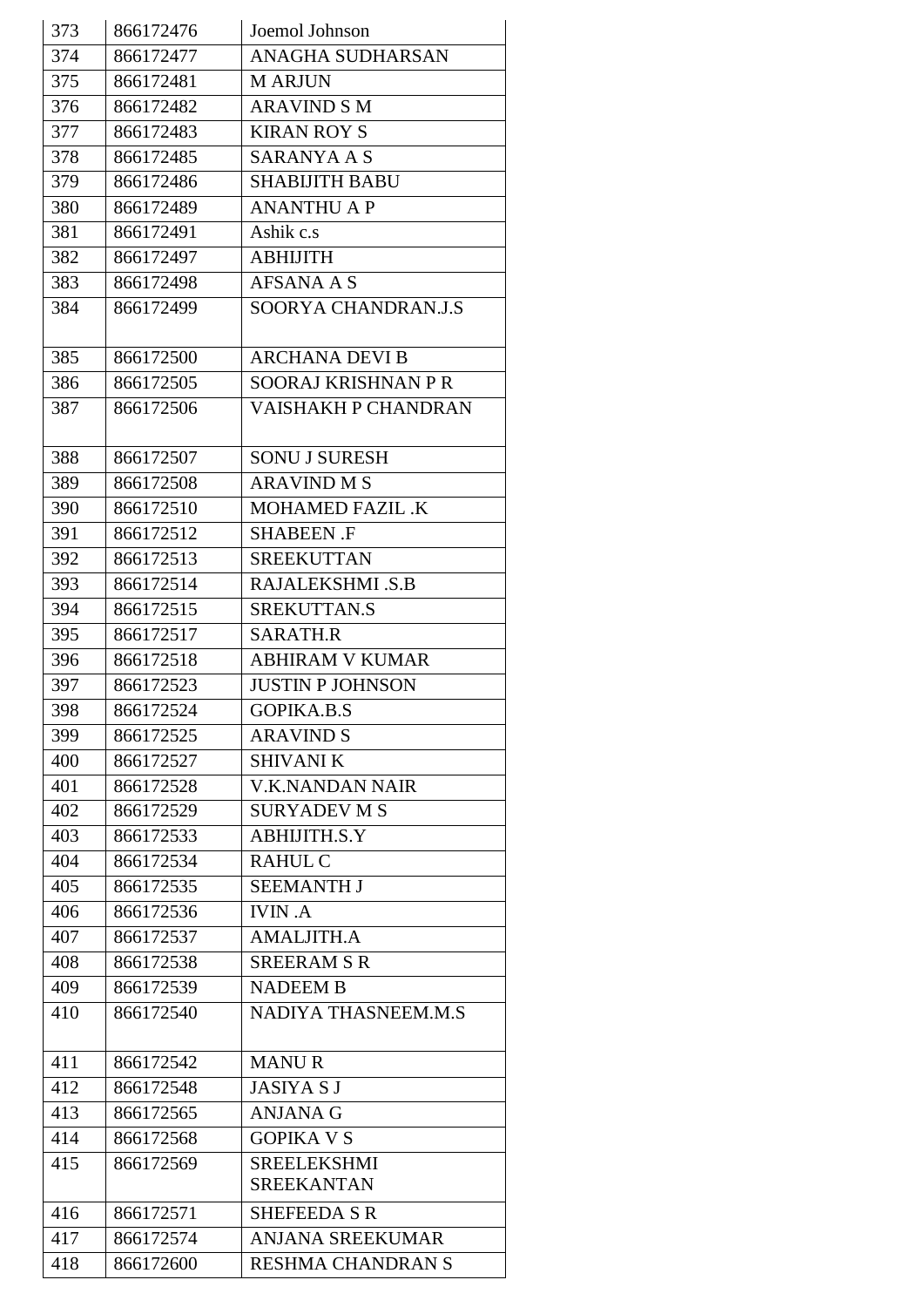| 419 | 866172601 | <b>SREEKUTTY J</b>           |
|-----|-----------|------------------------------|
| 420 | 866172612 | Sagar B S                    |
| 421 | 866172622 | <b>MOHAMMED RAFI A R</b>     |
| 422 | 866172624 | Ananthapadmanabhan. Valsakum |
|     |           | ar                           |
| 423 | 866172626 | AMAL.A.S                     |
| 424 | 866172628 | RAHUL R RAJENDRAN            |
| 425 | 866172629 | MUHAMMED ASHIK.N             |
| 426 | 866172630 | AJAY KRISHNA V               |
| 427 | 866172632 | MOHAMMED NIHAL M             |
| 428 | 866172635 | Sharoo khan.N.H              |
| 429 | 866172637 | SRUTHY KRISHNA M A           |
| 430 | 866172638 | AMAL.A                       |
| 431 | 866172649 | <b>ABHIRAM R.T</b>           |
| 432 | 866172653 | <b>SHAMNAD.S S</b>           |
| 433 | 866172655 | <b>ABHISHEK TD</b>           |
| 434 | 866172658 | VAISHNAV S.R.                |
| 435 | 866172660 | <b>APPUP</b>                 |
| 436 | 866172661 | SAFA HASSAN. M               |
| 437 | 866172668 | <b>ANJANA C</b>              |
| 438 | 866172671 | <b>ROSHAN OSCAR</b>          |
| 439 | 866172674 | VISHNU SANKAR. J.H           |
| 440 | 866172675 | <b>ANU PRINCE</b>            |
| 441 | 866172681 | <b>ASWINH</b>                |
| 442 | 866172689 | <b>AHALYA G H</b>            |
| 443 | 866172690 | <b>AHALYA A</b>              |
| 444 | 866172692 | Muhammad Shafeekh A J        |
| 445 | 866172699 | SREETHU.G.S                  |
| 446 | 866172700 | VIJI U V                     |
| 447 | 866172705 | Sarath S                     |
| 448 | 866172706 | <b>NASARUDHEEN V P</b>       |
| 449 | 866172712 | <b>AJIL VARGHESE</b>         |
| 450 | 866172724 | MUHAMMED JASEEM J            |
| 451 | 866172762 | <b>SADIK</b>                 |
| 452 | 866172769 | <b>ANANTHUML</b>             |
| 453 | 866172770 | Sreedurga R                  |
| 454 | 866172771 | <b>ASISH KRISHNAN</b>        |
| 455 | 866172801 | SAI POOJA J                  |
| 456 | 866172808 | Prince Manoj                 |
| 457 | 866172809 | <b>FAESSA A</b>              |
| 458 | 866172821 | <b>K B KRISHNAMMAL</b>       |
| 459 | 866172822 | <b>ARYAP</b>                 |
| 460 | 866172823 | <b>VAISHNAVIMS</b>           |
| 461 | 866172824 | <b>KEERTHI S NAIR</b>        |
| 462 | 866172831 | Shyam D P                    |
| 463 | 866172832 | <b>ARJUN SREEKUMAR</b>       |
| 464 | 866172835 | <b>SAJITHA S B</b>           |
| 465 | 866172846 | <b>SIVADATH S</b>            |
| 466 | 866172856 | <b>FARSANAY</b>              |
| 467 | 866172857 | <b>ARCHA B</b>               |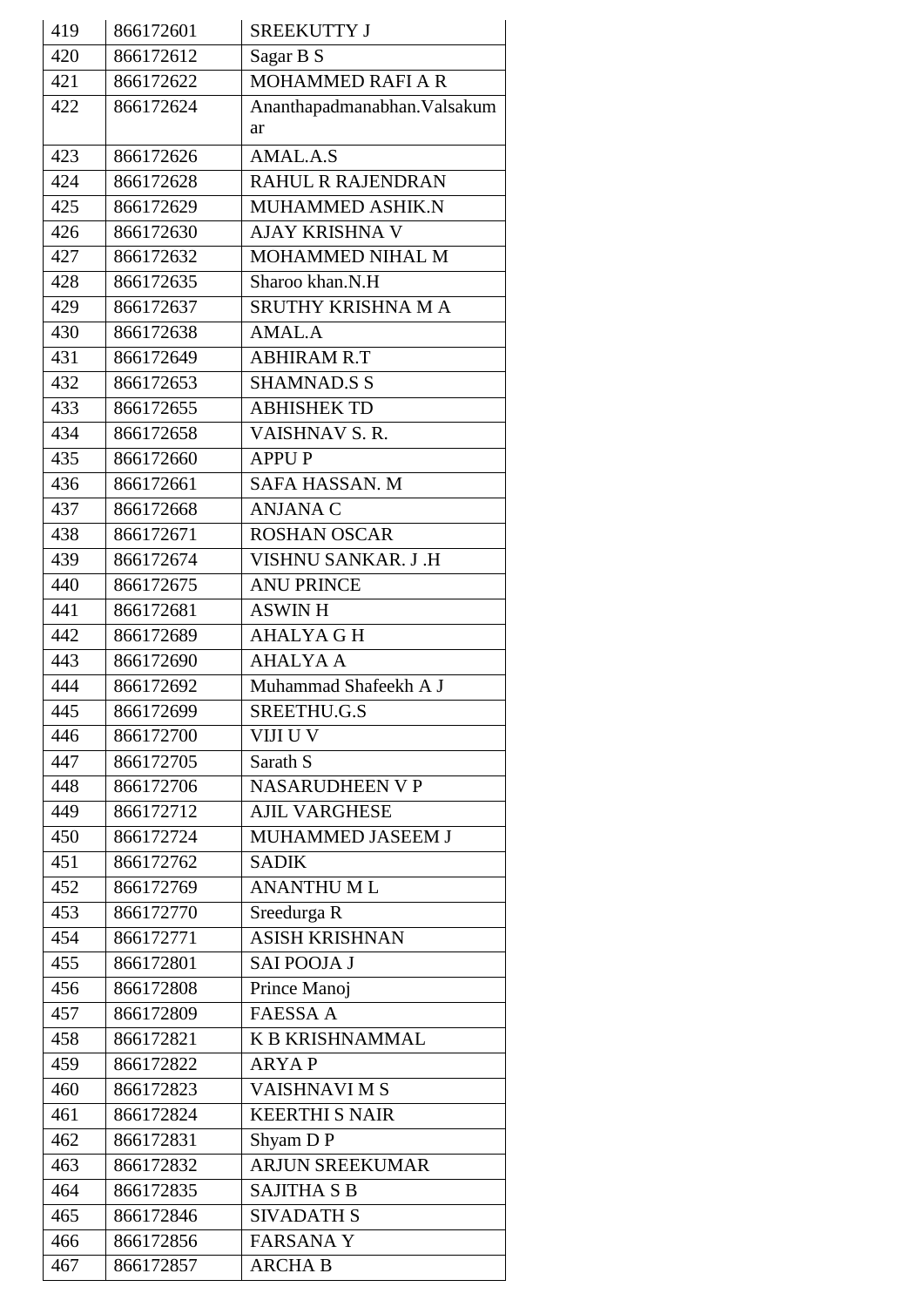| 468 | 866172858 | <b>ASWATHY VIJAYAN</b>      |
|-----|-----------|-----------------------------|
| 469 | 866172862 | Athira P. S                 |
| 470 | 866172868 | <b>SIVAPRIYA S</b>          |
| 471 | 866172880 | <b>B.SANGEETHA CHANDRAN</b> |
|     |           |                             |
| 472 | 866172882 | <b>VIPIN. S.R</b>           |
| 473 | 866172883 | <b>KARTHIKA. R</b>          |
| 474 | 866172884 | RIJU. R                     |
| 475 | 866172886 | <b>VISHNUMS</b>             |
| 476 | 866172888 | <b>JAFRIN SUSY. J</b>       |
| 477 | 866172889 | Reshma.S                    |
| 478 | 866172890 | AROMAL S PRASANNAN          |
|     |           |                             |
| 479 | 866172892 | <b>AKBARSHAKS</b>           |
| 480 | 866172893 | <b>VIJITH V</b>             |
| 481 | 866172894 | <b>ARJUN MP</b>             |
| 482 | 866172895 | <b>EASO NIKHIL SAJAN</b>    |
| 483 | 866172896 | <b>VISHNUMA</b>             |
| 484 | 866172897 | <b>SANGEETH J DAS</b>       |
| 485 | 866172900 | <b>VISHNU P NAIR</b>        |
| 486 | 866172901 | ARYA.B.R                    |
| 487 | 866172903 | <b>GOPIKA R NAIR</b>        |
| 488 | 866172904 | <b>ANANDUS</b>              |
| 489 | 866172909 | <b>AKHILA VIJAYAN V S</b>   |
| 490 | 866172917 | <b>CSBAIJU</b>              |
| 491 | 866172921 | <b>AKHILDEV S</b>           |
| 492 | 866172922 | <b>RESHMA A</b>             |
| 493 | 866172926 | HYFA RASHEED                |
| 494 | 866172930 | CHITHRALEKHA M.G            |
| 495 | 866172932 | <b>ARATHY JP</b>            |
| 496 | 866172933 | <b>BIBIN S A</b>            |
| 497 | 866172934 | <b>ABIN HASHIM</b>          |
| 498 | 866172938 | <b>VISHNUMAYA P</b>         |
| 499 | 866172939 | <b>V K VIPAIN PRASAD</b>    |
| 500 | 866172941 | <b>VIVEK G</b>              |
| 501 | 866172942 | <b>RAHUL M NAIR</b>         |
| 502 | 866172944 | <b>ARUNEG</b>               |
| 503 | 866172946 | <b>VIJIL VIJAY V</b>        |
| 504 | 866172952 | KARTHIKA BABU K             |
| 505 | 866172955 | <b>INZAMAMM</b>             |
| 506 | 866172956 | <b>SAIMA BAI ASEEM</b>      |
| 507 | 866172959 | <b>GAUTHAM S SANTHOSH</b>   |
| 508 | 866172960 | <b>RAHUL SHYLESH</b>        |
| 509 | 866172964 | <b>MERDON E</b>             |
| 510 | 866172966 | <b>KARTHIK KISHAN R</b>     |
| 511 | 866172967 | <b>ASWINKS</b>              |
| 512 | 866172968 | <b>THANKADEVI.R</b>         |
| 513 | 866172969 | <b>LEKSHMI J</b>            |
| 514 | 866172970 | Naveen S                    |
| 515 | 866172972 | <b>BENSON SAJI</b>          |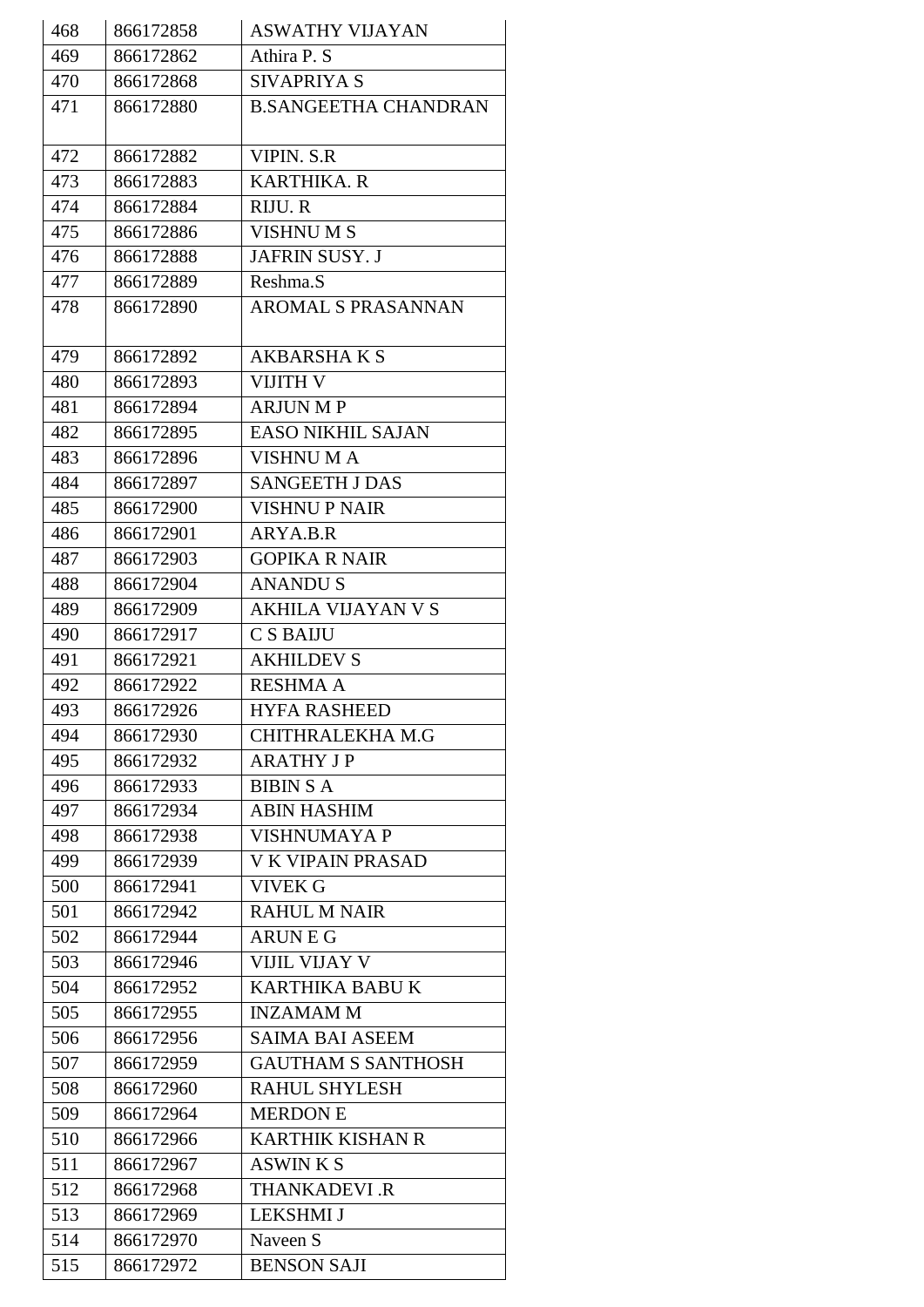| 516 | 866172973 | <b>ARJUN A KARUN</b>     |
|-----|-----------|--------------------------|
| 517 | 866172974 | <b>SONA RAJU</b>         |
| 518 | 866172975 | <b>AMEEN AHAMMED A S</b> |
| 519 | 866172981 | <b>GREESHMA MURALI A</b> |
| 520 | 866172982 | <b>GREESHMA A S</b>      |
| 521 | 866172985 | <b>MIDHUN B S</b>        |
| 522 | 866172986 | <b>RESHMA MURALI A</b>   |
| 523 | 866172987 | <b>FIROS R</b>           |
| 524 | 866172989 | <b>JIJO VARGHESE</b>     |
| 525 | 866172992 | <b>ATHIRA V NAIR</b>     |
| 526 | 866172993 | JEENA. J.S               |
| 527 | 866173000 | <b>ARAVIND S S</b>       |
| 528 | 866173001 | <b>MANOJ J J</b>         |
| 529 | 866173003 | <b>JOHNSY.J.S</b>        |
| 530 | 866173005 | <b>ALEX RAJ. A</b>       |
| 531 | 866173006 | VIDHU. V                 |
| 532 | 866173007 | SHIYAM. N                |
| 533 | 866173009 | KAVYA. K                 |
| 534 | 866173011 | <b>ALKHA.S</b>           |
| 535 | 866173012 | KRISHNENDU. MC           |
| 536 | 866173017 | <b>JEBY SKARIAH</b>      |
| 537 | 866173018 | <b>VISHNU B. S</b>       |
| 538 | 866173022 | <b>GREESHMATM</b>        |
| 539 | 866173024 | Dhanesh S Dev            |
| 540 | 866173025 | <b>Ulahannan Benny</b>   |
| 541 | 866173031 | <b>ANJANA.B.S</b>        |
| 542 | 866173033 | <b>SREEKANTH B</b>       |
| 543 | 866173034 | VIJAY.M                  |
| 544 | 866173036 | Arjun.S                  |
| 545 | 866173037 | <b>AKSHAY R KRISHNAN</b> |
| 546 | 866173039 | SIBI. M                  |
| 547 | 866173040 | <b>HAREESH S B NAIR</b>  |
| 548 | 866173041 | PARVATHY.R.S             |
| 549 | 866173042 | <b>B ARJUN NAICK</b>     |
| 550 | 866173043 | <b>HARITHA G MOHAN</b>   |
| 551 | 866173049 | <b>SUJAV</b>             |
| 552 | 866173054 | <b>ARAVIND S</b>         |
| 553 | 866173057 | <b>SUMAYYA BEEGUM. S</b> |
| 554 | 866173059 | <b>NABEEL SUFIYAN. S</b> |
| 555 | 866173061 | SANGEETHA. AS            |
| 556 | 866173063 | PRIYADARSAN.H            |
| 557 | 866173064 | <b>KENIAD</b>            |
| 558 | 866173100 | <b>AFSAL SHA. H</b>      |
| 559 | 866173111 | FATHIMA NABOOTHA N       |
| 560 | 866173113 | <b>GAYATHRY B S</b>      |
| 561 | 866173143 | <b>EBINDAS .M</b>        |
| 562 | 866173145 | KRISHNA KUMAR.G          |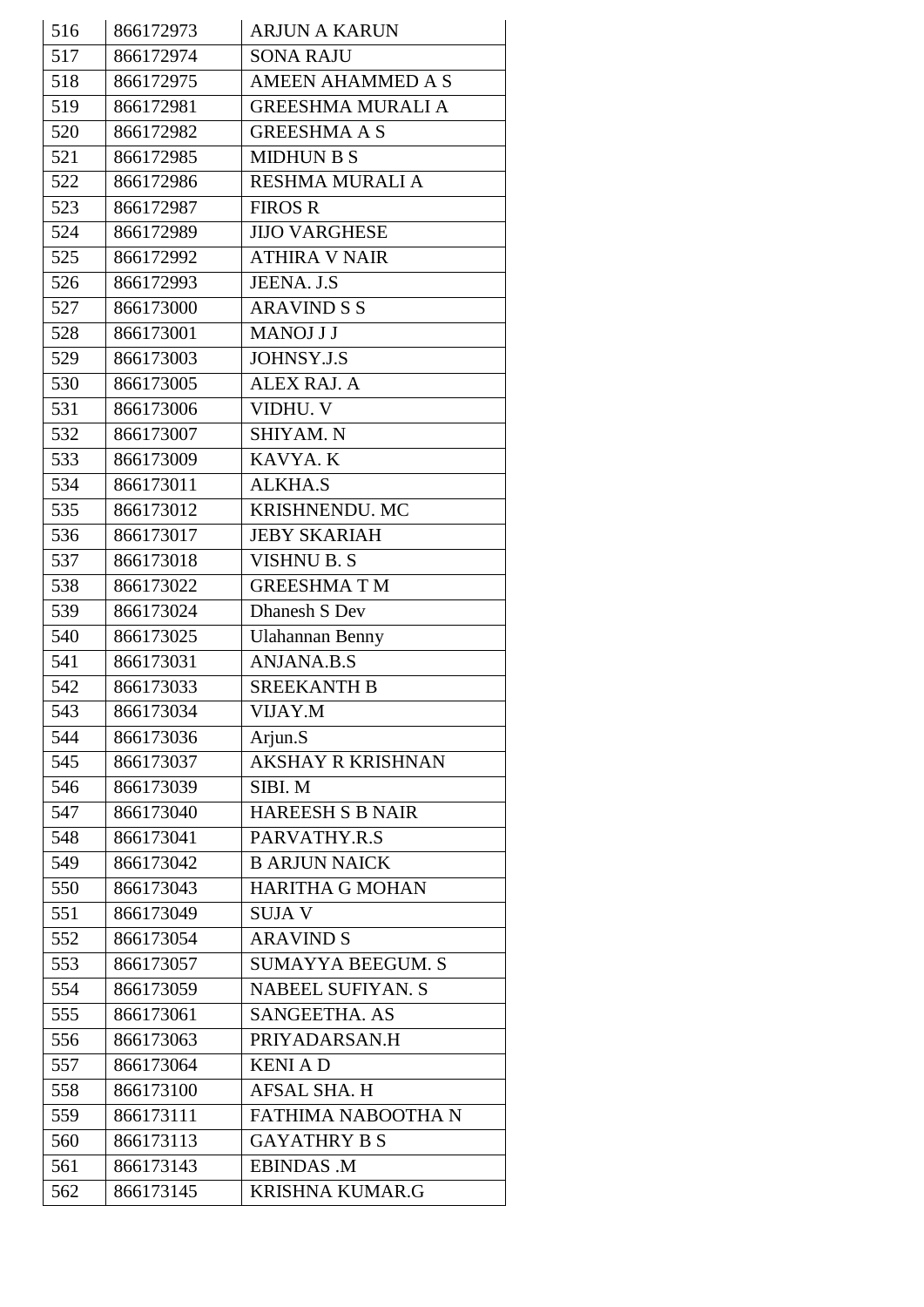| Sl.N<br>$\bf{0}$ | <b>Enrollment</b><br>No. | <b>Name Of Student</b>   |
|------------------|--------------------------|--------------------------|
| $\mathbf{1}$     | 866171002                | <b>KIRAN M B</b>         |
| $\overline{c}$   | 866171021                | VAISHAKHAN.V.L           |
| 3                | 866171027                | <b>ANANDHU CHANDRAN</b>  |
| $\overline{4}$   | 866171028                | <b>ARYA KAMAL</b>        |
| 5                | 866171029                | <b>DANI VIJAYAN</b>      |
| 6                | 866171036                | PRAMOD P P               |
| $\boldsymbol{7}$ | 866171038                | VISHNU G M               |
| 8                | 866171047                | <b>AKHIL KRISHNA S R</b> |
| 9                | 866171054                | <b>ARYA SM</b>           |
| 10               | 866171056                | Sreekar k v              |
| 11               | 866171063                | <b>ANANTHU.V.A</b>       |
| 12               | 866171064                | <b>ADHARSH CJ</b>        |
| 13               | 866171065                | <b>SAROMIBS</b>          |
| 14               | 866171066                | <b>JAZEENA S</b>         |
| 15               | 866171067                | <b>AKHILAP</b>           |
| 16               | 866171069                | <b>SRI RAM SINGH M</b>   |
| 17               | 866171070                | <b>KEERTHI BABU</b>      |
| 18               | 866171072                | <b>ADARSH M</b>          |
| 19               | 866171074                | <b>ARATHY S</b>          |
| 20               | 866171075                | <b>ANWAR RAFI M</b>      |
| 21               | 866171079                | <b>ATHIRA B R</b>        |
| 22               | 866171080                | <b>GOPIKA G S</b>        |
| 23               | 866171081                | <b>KRISHNAKS</b>         |
| 24               | 866171082                | <b>SREE LEKSHMI RS</b>   |
| 25               | 866171086                | <b>ATHUL NANDAKUMAR</b>  |
| 26               | 866171087                | <b>GOPI KRISHNAN</b>     |
| 27               | 866171088                | <b>DILJITH R</b>         |
| 28               | 866171091                | <b>AISWARYA BABU</b>     |
| 29               | 866171093                | <b>MALAVIKA N</b>        |
| 30               | 866171094                | AISWARYA M C             |
| 31               | 866171096                | <b>OSCAR DARWIN</b>      |
| 32               | 866171100                | <b>VIGNESH.P</b>         |
| 33               | 866171106                | <b>SALMANUL FARIZI</b>   |
| 34               | 866171107                | <b>AKHIL RAJ J</b>       |
| 35               | 866171108                | <b>ABHIJITH S S</b>      |
| 36               | 866171109                | M S Adharsh              |
| 37               | 866171110                | <b>JOMON JACOB</b>       |
| 38               | 866171112                | ANAS N                   |
| 39               | 866171114                | <b>ANJANA R</b>          |
| 40               | 866171120                | <b>ADARSH J</b>          |
| 41               | 866171137                | <b>SWAPNA S</b>          |
| 42               | 866171138                | <b>ANEESH A</b>          |
| 43               | 866171143                | <b>NEERAJKUMAR P</b>     |
| 44               | 866171156                | <b>MEERA A M</b>         |
| 45               | 866171191                | RAHULRAJ.R.K             |
| 46               | 866171196                | <b>KRISHNA S NAIR</b>    |
| 47               | 866171198                | ARAVIND M                |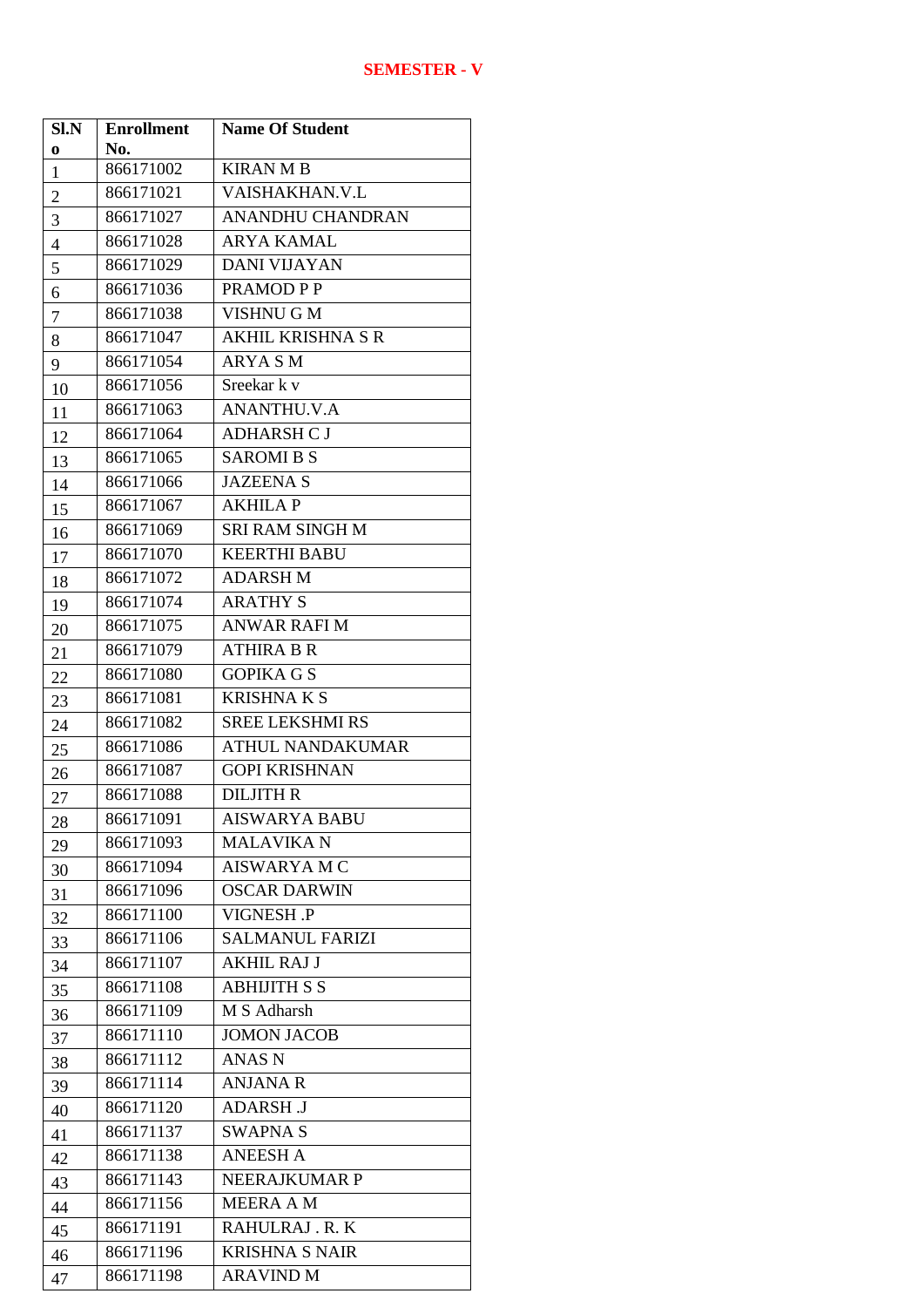| 48  | 866171199              | SREENITHYAKO                |
|-----|------------------------|-----------------------------|
| 49  | 866171203              | <b>PUSHPAJAN B</b>          |
| 50  | 866171205              | <b>TREESA JACOB</b>         |
| 51  | 866171223              | <b>SHALOM T THOMAS</b>      |
|     | 866171224              | <b>AASIYA S</b>             |
| 52  | 866171232              | <b>NEETHUMS</b>             |
| 53  |                        | <b>ANNIE JOSEPH</b>         |
| 54  | 866171241              |                             |
| 55  | 866171248              | S ANANTHA KRISHNAN          |
| 56  | 866171251              | <b>SHIBINA .S</b>           |
| 57  | 866171253              | <b>SUBIN S</b>              |
| 58  | 866171310              | SREEKUTTY CP                |
| 59  | 866171316              | <b>SHABNA FATHIMA S</b>     |
| 60  | 866171320              | <b>AHALYA B S</b>           |
| 61  | 866171337              | <b>KARTHI S. RAJEEV</b>     |
| 62  | 866171339              | <b>AMRITHA RL</b>           |
| 63  | 866171341              | <b>VANDANAN GOPI</b>        |
| 64  | 866171347              | <b>AKSHAY CHANDRAN B</b>    |
| 65  | 866171359              | <b>GOKUL S</b>              |
| 66  | 866171367              | <b>ABHIRAM KRISHNA R</b>    |
| 67  | 866171368              | <b>BHARATH CHANDRAN.V.B</b> |
| 68  | 866171381              | Vishal M Nair               |
| 69  | 866171382              | <b>KARTHIK N NAIR</b>       |
| 70  | 866171383              | <b>ARJUN V NAIR</b>         |
| 71  | 866171385              | <b>SRUTHY S</b>             |
|     | 866171386              | VAISHAKH M                  |
| 72  | 866171388              | BOAZ.A.S                    |
| 73  | 866171389              | <b>KARTHIK RAJ J</b>        |
| 74  |                        | <b>SUMAYYAN</b>             |
| 75  | 866171390<br>866171391 | <b>DARSANA S</b>            |
| 76  |                        |                             |
| 77  | 866171393              | <b>ARYA SURESH.G</b>        |
| 78  | 866171395              | <b>ASWANY M</b>             |
| 79  | 866171396              | NEEBHA A                    |
| 80  | 866171398              | <b>SARANYA S R</b>          |
| 81  | 866171407              | <b>SANJAY S KISHAN</b>      |
| 82  | 866171415              | <b>ABU THOHIR N R</b>       |
| 83  | 866171437              | <b>SUJITH V M</b>           |
| 84  | 866171442              | <b>DHARVESH S</b>           |
| 85  | 866171456              | <b>S V HARIKRISHNAN</b>     |
| 86  | 866171458              | <b>VISAKH G</b>             |
| 87  | 866171459              | <b>ARYASR</b>               |
| 88  | 866171462              | <b>VISHNUMS</b>             |
| 89  | 866171463              | <b>SUDHEESH V M</b>         |
| 90  | 866171464              | MUHAMMED AZHARUDEEN         |
| 91  | 866171465              | <b>ANAND P SHENOY</b>       |
| 92  | 866171466              | <b>VIGNESH M</b>            |
| 93  | 866171467              | NANDHITHA K DILEEP          |
| 94  | 866171470              | <b>LEKSHMI M S</b>          |
|     | 866171471              | <b>VIPIN R</b>              |
| 95  | 866171472              | <b>ARAVIND R J</b>          |
| 96  | 866171477              | <b>ANOOJ S</b>              |
| 97  | 866171478              | <b>ANAND A</b>              |
| 98  |                        |                             |
| 99  | 866171479              | VIGNESH S                   |
| 100 | 866171480              | <b>GOKUL.M.B</b>            |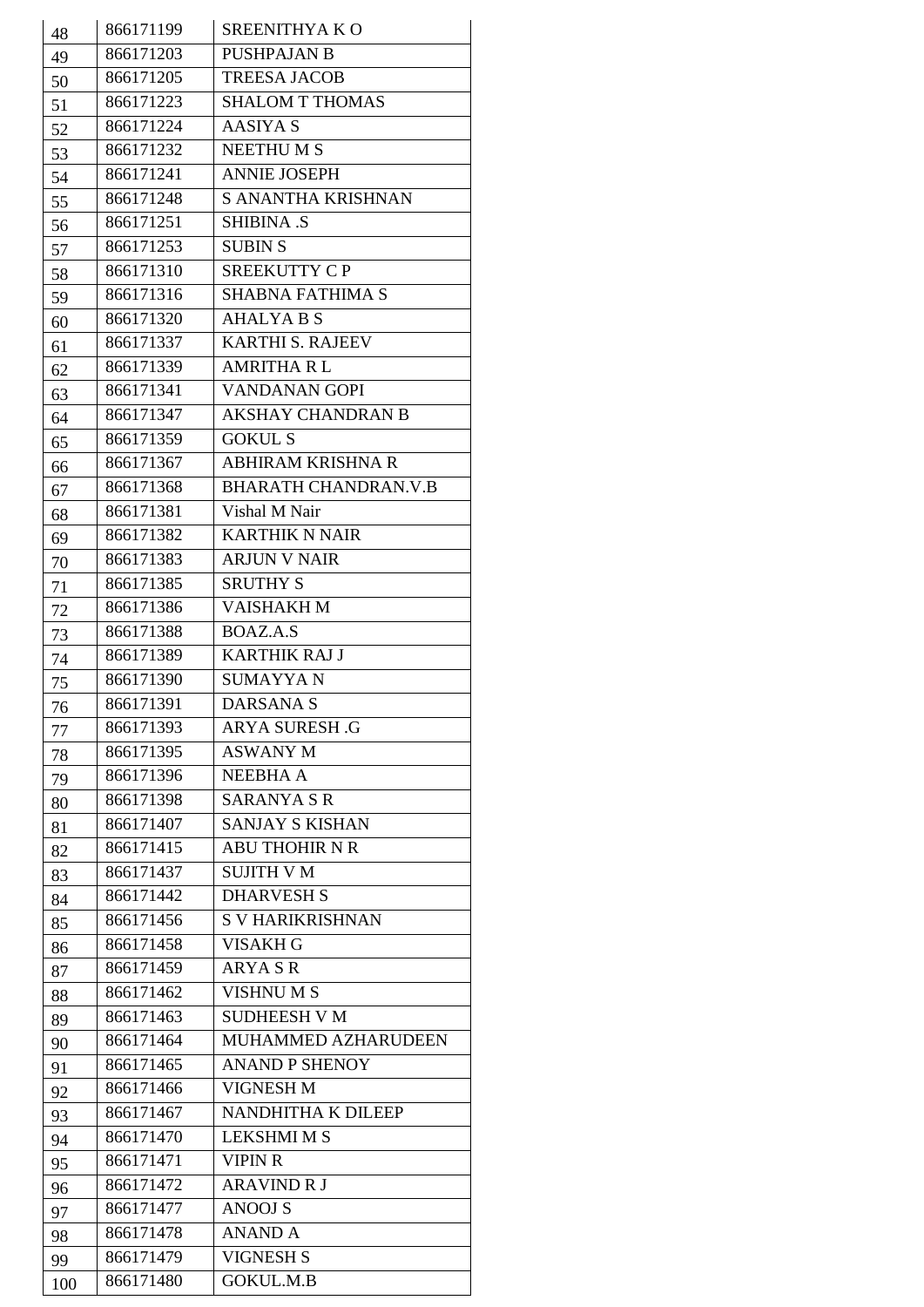| 101 | 866171481 | <b>APARNAT</b>           |
|-----|-----------|--------------------------|
| 102 | 866171484 | <b>SHARON GEORGE</b>     |
| 103 | 866171485 | <b>KAVYA.R</b>           |
| 104 | 866171493 | PARVATHY SK              |
| 105 | 866171494 | <b>ASWATHY S NAIR</b>    |
| 106 | 866171499 | <b>SUMAYA SEETHI</b>     |
| 107 | 866171511 | <b>AISWARYA DEVI</b>     |
| 108 | 866171513 | <b>TITO.A</b>            |
| 109 | 866171520 | <b>PRAVEEN S</b>         |
| 110 | 866171524 | VANDANA KRISHNAN R       |
| 111 | 866171529 | <b>KIRAN J</b>           |
| 112 | 866171530 | <b>ANWARPR</b>           |
| 113 | 866171534 | <b>ABHIRAMI ML</b>       |
| 114 | 866171546 | Ahsan jebbar             |
| 115 | 866171552 | <b>ASHIK H</b>           |
| 116 | 866171562 | YADHU AJIKUMAR           |
| 117 | 866171569 | <b>SANDRA SURESH</b>     |
| 118 | 866171571 | <b>ARYA S RAJEEV</b>     |
| 119 | 866171579 | <b>RAVEENA ROBERT</b>    |
| 120 | 866171584 | <b>AADITH L.J</b>        |
| 121 | 866171585 | MIDHUN GOPAL V.M         |
| 122 | 866171586 | <b>VIPINLAL.V.S</b>      |
| 123 | 866171589 | <b>DEVIKARS</b>          |
| 124 | 866171591 | <b>GAYATHRI.S</b>        |
| 125 | 866171592 | <b>FIEROOSNIZA M.S</b>   |
| 126 | 866171593 | <b>APARNA B.R</b>        |
| 127 | 866171594 | APARNA.M.V               |
| 128 | 866171595 | Mahesh M                 |
| 129 | 866171596 | <b>SAI S PILLAI</b>      |
| 130 | 866171600 | <b>VAISAKH G S</b>       |
| 131 | 866171602 | <b>SANJITH S NAIR</b>    |
| 132 | 866171603 | <b>ARCHANA A</b>         |
| 133 | 866171605 | <b>VISHNU V</b>          |
| 134 | 866171606 | <b>HARISH A S</b>        |
| 135 | 866171607 | <b>ABHIRAM BS</b>        |
| 136 | 866171608 | <b>SHINCY CLIPTON</b>    |
| 137 | 866171610 | MEKHA MURALI ML          |
| 138 | 866171614 | <b>ARCHALEKSHMI M</b>    |
| 139 | 866171615 | <b>SHIJIN S</b>          |
| 140 | 866171617 | <b>ATHIRA SURESH.A</b>   |
| 141 | 866171618 | S.JAYA LEKSHMI           |
| 142 | 866171619 | <b>SUHAIL RAHMAN A</b>   |
| 143 | 866171620 | Subhash B J              |
| 144 | 866171621 | <b>GOKUL KRISHNA K</b>   |
| 145 | 866171622 | AAKHIL MEERAN. H         |
| 146 | 866171623 | <b>S.VIDYA</b>           |
| 147 | 866171627 | PARVATHY SANKAR          |
| 148 | 866171628 | <b>MONITH M</b>          |
| 149 | 866171631 | ANANDHAKRISHNAN A        |
| 150 | 866171632 | <b>SAMEER MOHAMMED S</b> |
| 151 | 866171633 | <b>KEVIN JOSEPH</b>      |
| 152 | 866171636 | <b>VISHNU.S</b>          |
| 153 | 866171637 | <b>REVANTH RAJENDRAN</b> |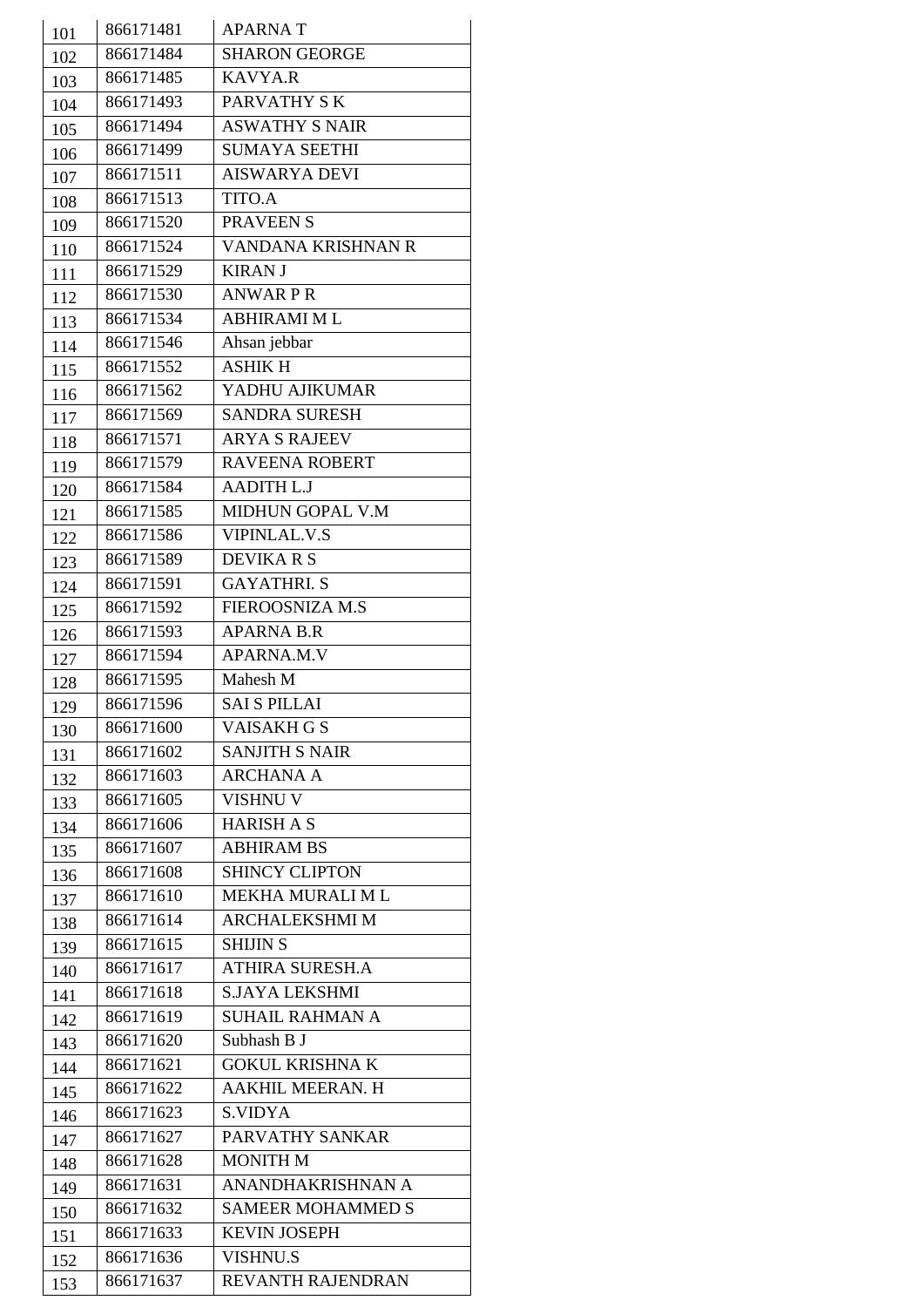| 154 | 866171638 | <b>BISMIYA</b>            |
|-----|-----------|---------------------------|
| 155 | 866171639 | SUNEESHKUMAR.S            |
| 156 | 866171640 | SAISANGEETH.A.S           |
| 157 | 866171641 | PARVATHY R ARAVIND        |
| 158 | 866171642 | <b>KEERTHANA S.R</b>      |
| 159 | 866171643 | <b>MEGHA PRADEEP</b>      |
| 160 | 866171644 | <b>AKHIL MR</b>           |
| 161 | 866171648 | <b>VIPIN RAJ</b>          |
| 162 | 866171649 | <b>ARATHIS</b>            |
|     | 866171650 | <b>ARJUN BHUVANENDRAN</b> |
| 163 |           | <b>NAIR</b>               |
| 164 | 866171651 | ABHIRAM. A.G              |
| 165 | 866171652 | <b>ANOOP KRISHNAN H</b>   |
| 166 | 866171655 | <b>GAUTAM VINOD</b>       |
| 167 | 866171657 | <b>MEENU.L.S</b>          |
| 168 | 866171658 | PAVITHRA.N.S              |
| 169 | 866171661 | <b>VAISHAKD</b>           |
| 170 | 866171662 | <b>SHUFAIB M</b>          |
| 171 | 866171663 | VISHNU MAHARSHI S S       |
| 172 | 866171665 | <b>VIGHNESH H</b>         |
| 173 | 866171668 | <b>GOURI AK</b>           |
| 174 | 866171684 | <b>GOKUL G.S</b>          |
| 175 | 866171686 | REVATHY CHANDRAN          |
| 176 | 866171687 | <b>JAYALEKSHMI.S</b>      |
| 177 | 866171688 | <b>DHANYA S. NAIR</b>     |
| 178 | 866171689 | <b>AKHIL .S</b>           |
| 179 | 866171690 | SHAROOKHAN .K .RAMLA      |
| 180 | 866171692 | <b>SHIBIN S S</b>         |
| 181 | 866171695 | VYSAKH.K                  |
| 182 | 866171696 | <b>ARCHANA SREEKUMAR</b>  |
| 183 | 866171708 | <b>SONY MOHAN</b>         |
| 184 | 866171709 | <b>GOKUL S.S</b>          |
|     | 866171710 | ATHIRA.M.I                |
| 185 | 866171719 | <b>GREESHMA AD</b>        |
| 186 | 866171723 | <b>KIRAN K DAS</b>        |
| 187 | 866171725 | <b>ADARSH M J</b>         |
| 188 | 866171728 | <b>RESHMA B</b>           |
| 189 | 866171732 | <b>AKSHARA S</b>          |
| 190 | 866171733 | <b>ASWATHY. A. S</b>      |
| 191 | 866171734 | <b>GREESHMA M A</b>       |
| 192 | 866171760 | MUHAMMAD YEHIA            |
| 193 |           | <b>SIDEEKH</b>            |
| 194 | 866171761 | <b>FEMINA H</b>           |
| 195 | 866171763 | <b>SAGAR SURESH</b>       |
| 196 | 866171774 | <b>ANIL T</b>             |
| 197 | 866171794 | Anjana R S                |
| 198 | 866171796 | <b>SHERIN THOMAS</b>      |
| 199 | 866171803 | <b>ABHIJITH.V</b>         |
| 200 | 866171806 | <b>ARJUNSP</b>            |
| 201 | 866171807 | <b>ASHLY M NAIR</b>       |
| 202 | 866171808 | <b>SANG S SURESH</b>      |
| 203 | 866171812 | <b>MEFIN SIMON</b>        |
|     | 866171819 | MOHAMMED IBRAHIM A        |
| 204 |           |                           |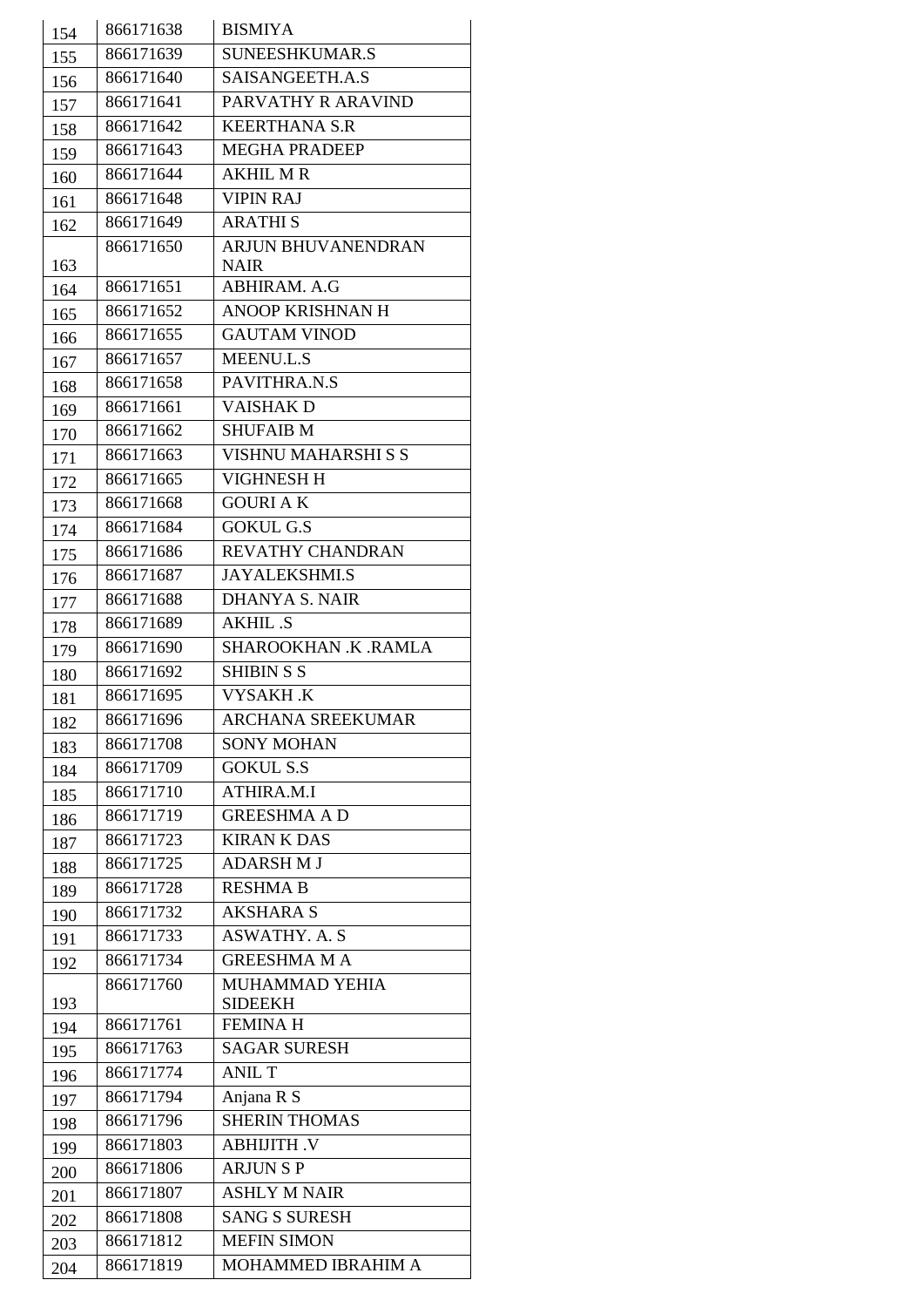| 205 | 866171824 | TANIA CHRISTINA EDWIN       |
|-----|-----------|-----------------------------|
| 206 | 866171897 | <b>ASHIF .N</b>             |
| 207 | 866171898 | <b>AISWARYA SANTHOSH</b>    |
|     | 866171900 | <b>RAHUL R</b>              |
| 208 | 866171904 | <b>ALFINA H R</b>           |
| 209 | 866171907 | <b>GOPIKA GL</b>            |
| 210 | 866171909 | <b>AKHILA B M</b>           |
| 211 | 866171911 | <b>FATHIMA J</b>            |
| 212 | 866171921 | <b>ASHBY JOHN</b>           |
| 213 |           |                             |
| 214 | 866171923 | Shijin S                    |
| 215 | 866171924 | <b>MINNU.S</b>              |
| 216 | 866171926 | <b>ASWIN RL</b>             |
| 217 | 866171928 | NIRMALAN V P                |
| 218 | 866171931 | <b>SREEJITH S</b>           |
| 219 | 866171933 | <b>BHARATH S A</b>          |
| 220 | 866171934 | <b>JASMI J S</b>            |
| 221 | 866171935 | ANEES MUHAMMAD A            |
| 222 | 866171936 | <b>NANDHU PRASAD</b>        |
| 223 | 866171941 | <b>SHERIN SARAH MICHAEL</b> |
| 224 | 866171942 | <b>ANANDHU PRASAD S R</b>   |
| 225 | 866171943 | <b>ANEESH THOMAS</b>        |
| 226 | 866171944 | <b>SAURAV A</b>             |
| 227 | 866171945 | <b>NIRANJ J M</b>           |
| 228 | 866171947 | NITHIN SREEKUMAR            |
| 229 | 866171948 | NANDU AJIKUMAR              |
| 230 | 866171949 | Hamyl Benny                 |
| 231 | 866171952 | <b>PUSHPARAJ M S</b>        |
| 232 | 866171954 | <b>MERLIN M R</b>           |
| 233 | 866171955 | <b>AKASH V NAIR</b>         |
| 234 | 866171958 | <b>RAHUL B</b>              |
| 235 | 866171959 | <b>MAZNA S</b>              |
| 236 | 866171961 | <b>ANILAJ M S</b>           |
| 237 | 866171963 | <b>VISHNU S</b>             |
| 238 | 866171964 | <b>SANDEEP S M</b>          |
| 239 | 866171965 | <b>Vivek Mohan</b>          |
| 240 | 866171966 | <b>DEEPIKAD</b>             |
| 241 | 866171967 | <b>FIRDOUS MOHAMMED.S</b>   |
| 242 | 866171974 | <b>ARYAKB</b>               |
| 243 | 866171977 | <b>MUBEEN S J</b>           |
| 244 | 866171979 | <b>SHAHANAS N</b>           |
| 245 | 866171980 | ALBIN.G                     |
| 246 | 866171981 | <b>NEETHU A.S</b>           |
| 247 | 866171982 | <b>ANOOP C</b>              |
|     | 866171983 | <b>ABHILASH.A</b>           |
| 248 | 866171996 | MOHAMMED ABDUL AHAD P       |
| 249 |           | M                           |
| 250 | 866171999 | MUHAMMED JAZEEM.A           |
| 251 | 866172003 | <b>AJMILA M</b>             |
| 252 | 866172005 | SREELEKSHMI.T.S             |
| 253 | 866172006 | <b>NOUFAL N S</b>           |
| 254 | 866172008 | DEVIKA K ANIL               |
| 255 | 866172009 | <b>SIDHARTH S.S</b>         |
| 256 | 866172010 | RADHIKA .R                  |
|     |           |                             |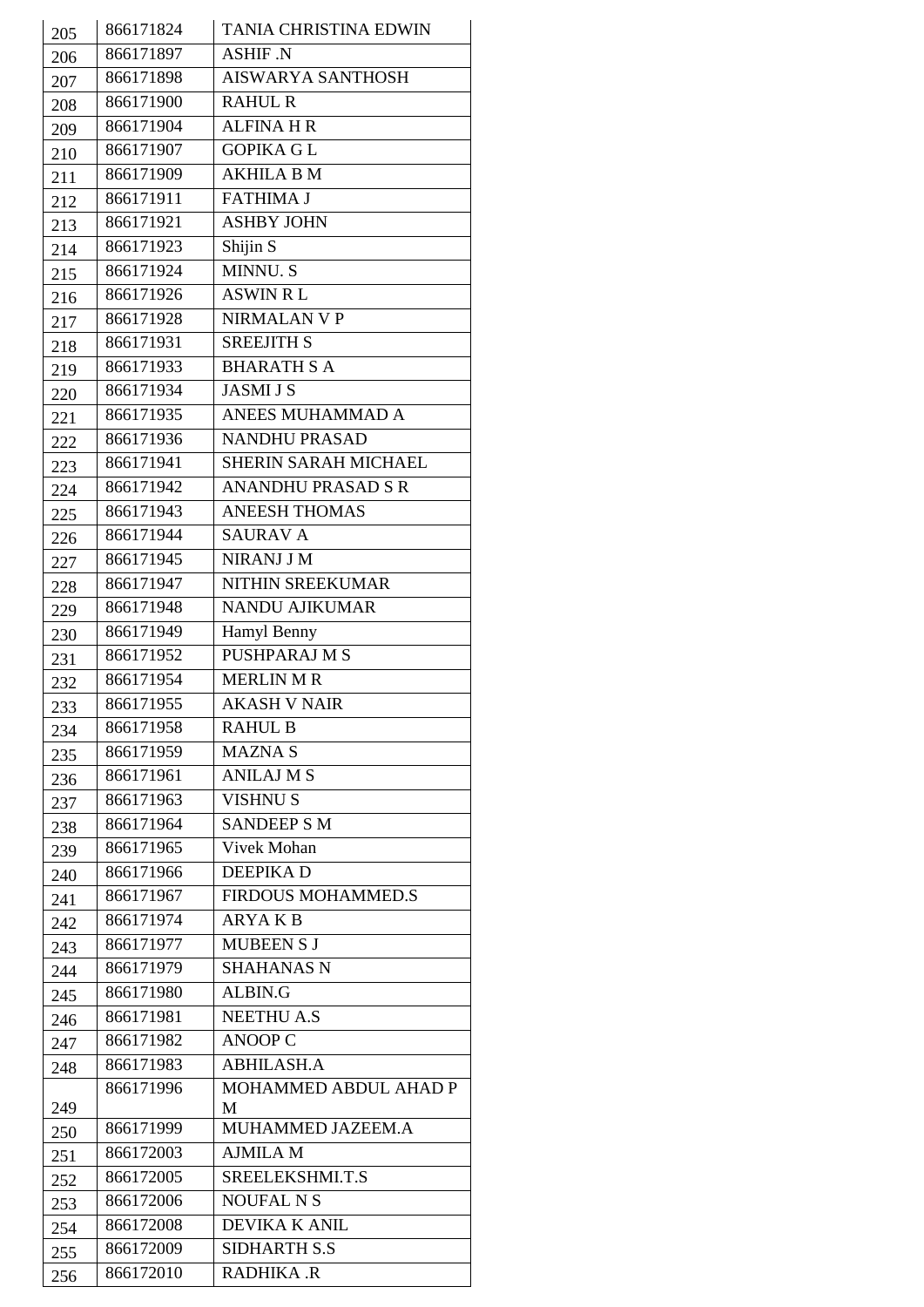| 257 | 866172011 | ROHIT MOHAN SALUNKHE                 |
|-----|-----------|--------------------------------------|
| 258 | 866172013 | <b>ATHIRA S S</b>                    |
| 259 | 866172014 | ZIYAN.S                              |
| 260 | 866172021 | <b>SREERAGSS</b>                     |
| 261 | 866172026 | NISEEBA. V. G                        |
|     | 866172027 | ARSHA.B.S                            |
| 262 | 866172030 | <b>GREESHMA.P</b>                    |
| 263 | 866172047 | <b>SUHANA N M</b>                    |
| 264 | 866172050 | <b>ARAVIND.V</b>                     |
| 265 | 866172051 | NEETHU B.K                           |
| 266 |           |                                      |
| 267 | 866172052 | <b>GEETHU B.K</b>                    |
| 268 | 866172056 | KRISHNA PRIYA.R.S                    |
| 269 | 866172059 | <b>ANOOP S NAIR</b>                  |
| 270 | 866172072 | Uvaisul Karnaini I M                 |
| 271 | 866172085 | <b>AKHIL KRISHNAN R</b>              |
|     | 866172087 | H MUHAMMADH                          |
| 272 | 866172102 | <b>SHARAFATH</b><br><b>ANUPAMA.S</b> |
| 273 |           |                                      |
| 274 | 866172105 | ASIF S.M                             |
| 275 | 866172110 | <b>ANANDHU.A.S</b>                   |
| 276 | 866172111 | <b>ANANDU J</b>                      |
| 277 | 866172115 | <b>SILJA RAJU</b>                    |
| 278 | 866172116 | MOHAMMED RISWAN N                    |
| 279 | 866172130 | <b>ABHIRAM S S</b>                   |
| 280 | 866172138 | <b>ARJUN M S NAIR</b>                |
| 281 | 866172145 | <b>GOKUL S</b>                       |
| 282 | 866172147 | Neethu Jacob                         |
| 283 | 866172149 | <b>AHMED ALI.A</b>                   |
| 284 | 866172150 | <b>JANAKI.M.N</b>                    |
| 285 | 866172152 | <b>POORNNALAL</b>                    |
| 286 | 866172154 | J.V. JUHI                            |
| 287 | 866172170 | <b>BIJU B J</b>                      |
| 288 | 866172175 | <b>RATHEESH S</b>                    |
| 289 | 866172182 | <b>KEERTHIR</b>                      |
| 290 | 866172184 | <b>RESHMA VENU</b>                   |
| 291 | 866172185 | <b>ANVAR J SALEEM</b>                |
| 292 | 866172186 | <b>AJAY SUNIL</b>                    |
| 293 | 866172187 | <b>ANOOP K S</b>                     |
| 294 | 866172191 | <b>BINITHA B</b>                     |
| 295 | 866172192 | PRINCE SANU                          |
| 296 | 866172198 | <b>SARANYA S.S</b>                   |
| 297 | 866172199 | <b>SAVITHA B</b>                     |
| 298 | 866172215 | <b>AROMAL.A.R</b>                    |
| 299 | 866172217 | <b>SUMESH S B</b>                    |
| 300 | 866172218 | <b>ANOOPS</b>                        |
| 301 | 866172219 | VIJIN.W                              |
|     | 866172224 | <b>AKHIL S</b>                       |
| 302 | 866172225 | <b>DHANYADL</b>                      |
| 303 | 866172226 | YADU KRISHNAN V                      |
| 304 | 866172231 | <b>SHERMEEN I</b>                    |
| 305 |           | <b>DHANYA.M</b>                      |
| 306 | 866172235 |                                      |
| 307 | 866172236 | <b>JOHN VIYANNLS</b>                 |
| 308 | 866172237 | <b>ASWATHY .M</b>                    |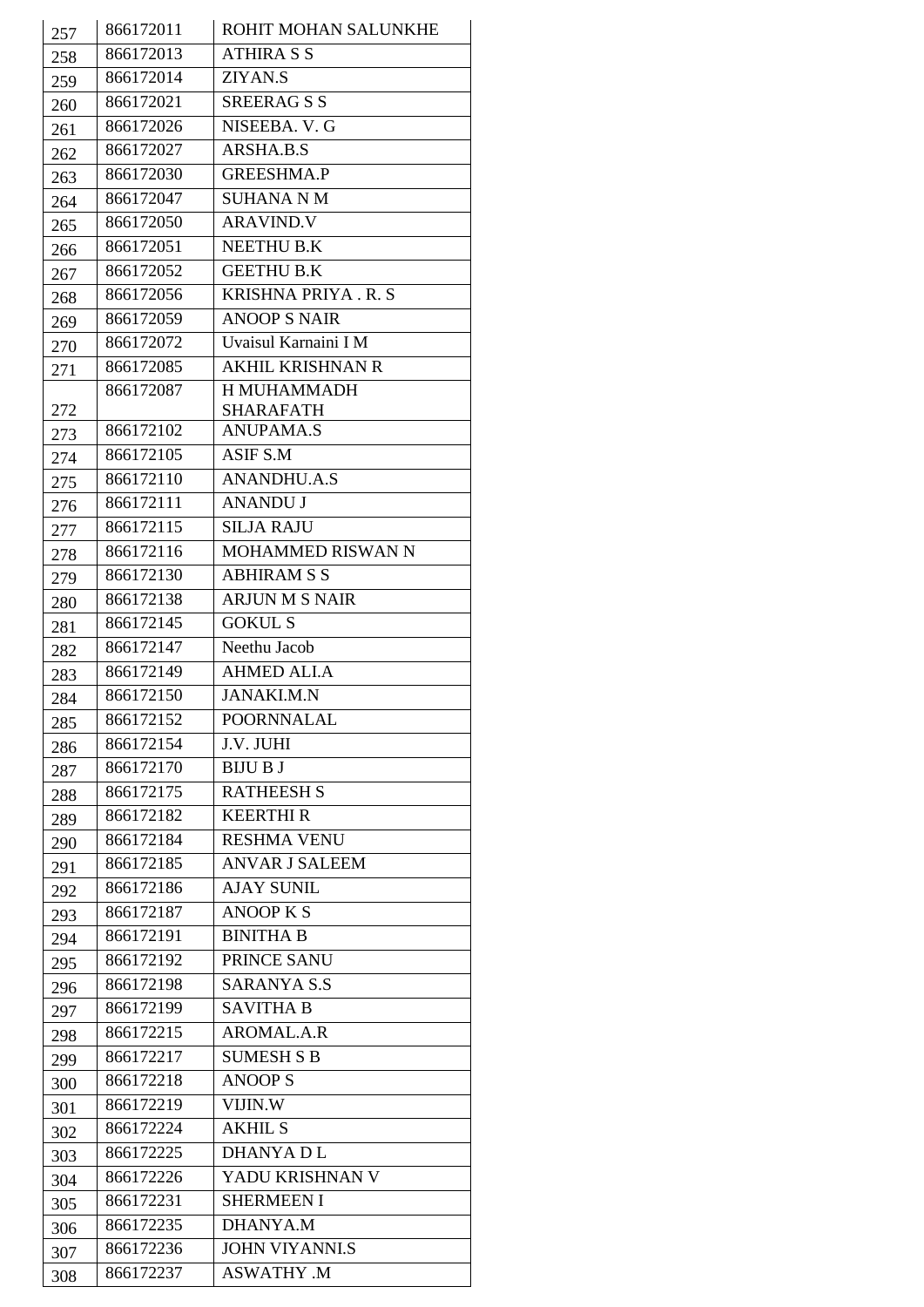| 309 | 866172241 | <b>AKSHAY V J</b>            |
|-----|-----------|------------------------------|
| 310 | 866172243 | <b>SHABNA S S</b>            |
| 311 | 866172246 | <b>ABHIJITH PM</b>           |
| 312 | 866172248 | <b>AKHIL G.U</b>             |
| 313 | 866172281 | <b>APARNA S NAIR</b>         |
| 314 | 866172314 | SARANYA.S.NAIR               |
| 315 | 866172315 | <b>JIJO ROJERS.V.G</b>       |
| 316 | 866172316 | <b>KRISHNAKUMAR A.R</b>      |
| 317 | 866172318 | <b>VIGNESH.K</b>             |
|     | 866172326 | <b>ABHIRAMI A S</b>          |
| 318 | 866172331 | <b>ALFA A S</b>              |
| 319 | 866172336 | <b>SUDHARSH S</b>            |
| 320 | 866172371 | <b>ASWATHY B</b>             |
| 321 | 866172372 | MUHAMMED SHAN S              |
| 322 | 866172373 | PRAVIN G                     |
| 323 | 866172375 | <b>VISMAYA V S</b>           |
| 324 | 866172376 | <b>AMINAK</b>                |
| 325 |           |                              |
| 326 | 866172379 | <b>BHARETH R RAJ</b>         |
| 327 | 866172381 | KAVYA ANIL C                 |
| 328 | 866172382 | Ajith V S                    |
| 329 | 866172385 | Anandhu S V                  |
| 330 | 866172386 | Renjith Krishna R            |
| 331 | 866172388 | MUHAMMED ASHKAR N            |
| 332 | 866172392 | <b>SARANYA B S</b>           |
| 333 | 866172393 | <b>AMAL A G</b>              |
| 334 | 866172397 | <b>VISHNU VENU</b>           |
| 335 | 866172398 | <b>ANJITHA S S</b>           |
| 336 | 866172399 | <b>KIRAN S NAIR</b>          |
| 337 | 866172400 | <b>JITHIN KAFOOR</b>         |
| 338 | 866172401 | <b>DONA M R DAS</b>          |
| 339 | 866172404 | <b>RAHUL B</b>               |
| 340 | 866172407 | <b>AMAL SUDHAKARAN</b>       |
| 341 | 866172412 | <b>ASHISH MONCY VARGHESE</b> |
| 342 | 866172416 | <b>VIPINA C</b>              |
| 343 | 866172424 | <b>ANJU A</b>                |
| 344 | 866172427 | ANAKHA S                     |
| 345 | 866172429 | <b>KRISHNAPRIYA A</b>        |
| 346 | 866172433 | <b>RAHUL R</b>               |
| 347 | 866172435 | ADITHYA.S.SUBHASH            |
| 348 | 866172436 | <b>NEETHUK</b>               |
| 349 | 866172437 | <b>SRUTHY ANIL L</b>         |
| 350 | 866172438 | <b>SREEJA SREEKUMAR</b>      |
| 351 | 866172441 | <b>FATHIMA NAZRIN.N.S</b>    |
| 352 | 866172442 | MOHAMMED HUSSAIN N           |
| 353 | 866172443 | NITHEESH N                   |
| 354 | 866172447 | <b>VISHNU V</b>              |
| 355 | 866172449 | <b>ANOOJ A</b>               |
| 356 | 866172451 | <b>THASNIN</b>               |
| 357 | 866172452 | <b>SHIBIN S B</b>            |
| 358 | 866172460 | <b>KARTHIK S</b>             |
| 359 | 866172461 | <b>THASNEEM A</b>            |
| 360 | 866172464 | <b>AKASHPR</b>               |
| 361 | 866172465 | <b>JITH UPENDRAN</b>         |
|     |           |                              |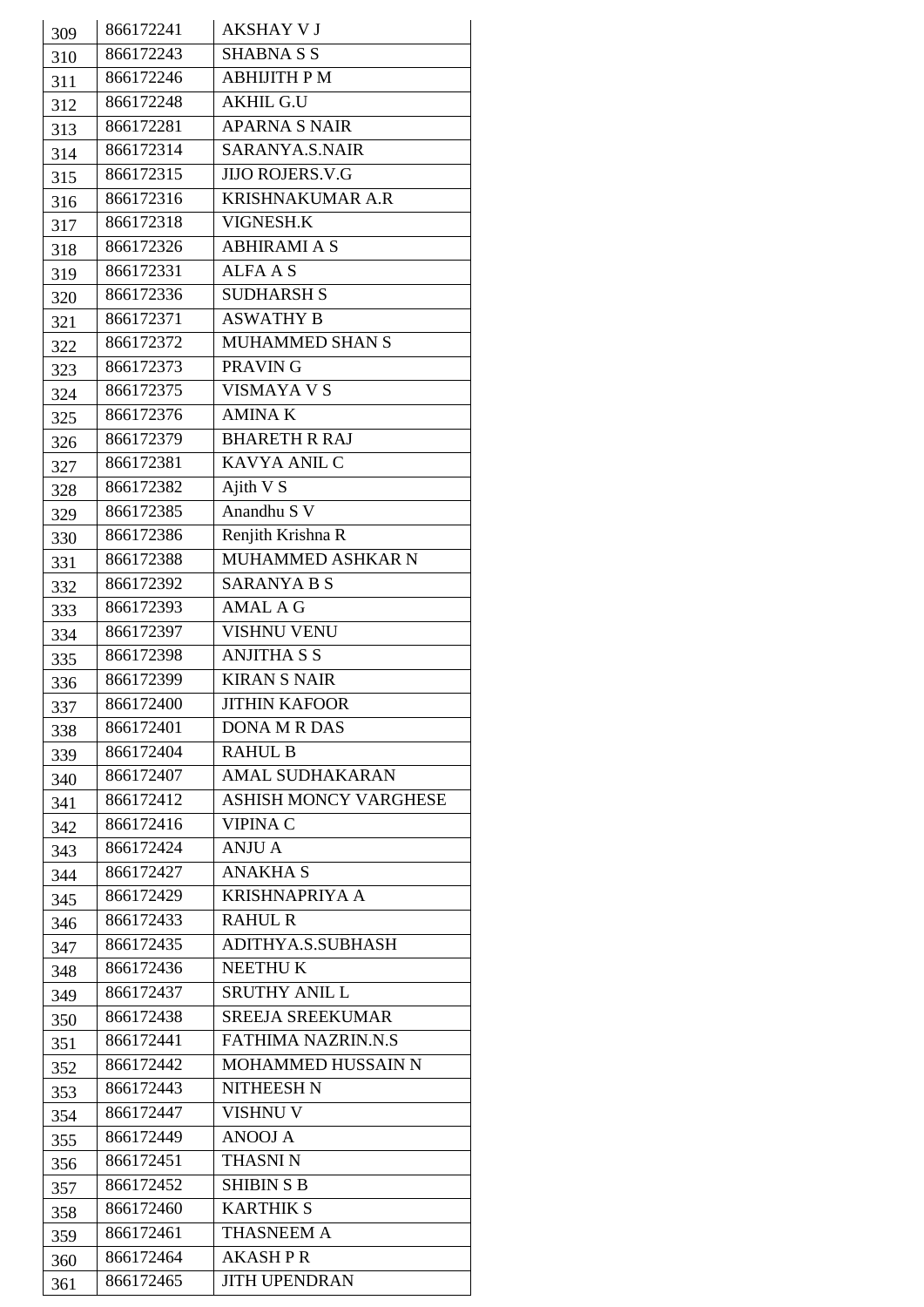|     | 866172466 | <b>SAMJITH SL</b>       |
|-----|-----------|-------------------------|
| 362 | 866172467 | <b>MIDHUL M</b>         |
| 363 | 866172468 | <b>CHARUS</b>           |
| 364 | 866172470 | <b>NIKHIL A R</b>       |
| 365 |           | <b>ALAK MURUKAN.K</b>   |
| 366 | 866172474 |                         |
| 367 | 866172475 | <b>AKHIL MOHAN B</b>    |
| 368 | 866172476 | Joemol Johnson          |
| 369 | 866172482 | <b>ARAVIND S M</b>      |
| 370 | 866172483 | <b>KIRAN ROY S</b>      |
| 371 | 866172485 | <b>SARANYA A S</b>      |
| 372 | 866172486 | <b>SHABIJITH BABU</b>   |
| 373 | 866172491 | Ashik c.s               |
| 374 | 866172497 | <b>ABHIJITH</b>         |
| 375 | 866172499 | SOORYA CHANDRAN.J.S     |
| 376 | 866172500 | <b>ARCHANA DEVI B</b>   |
| 377 | 866172505 | SOORAJ KRISHNAN P R     |
| 378 | 866172506 | VAISHAKH P CHANDRAN     |
| 379 | 866172507 | <b>SONU J SURESH</b>    |
| 380 | 866172508 | <b>ARAVIND M S</b>      |
| 381 | 866172509 | <b>SHILPA SURESH</b>    |
| 382 | 866172510 | MOHAMED FAZIL .K        |
| 383 | 866172512 | <b>SHABEEN .F</b>       |
| 384 | 866172513 | <b>SREEKUTTAN</b>       |
| 385 | 866172514 | RAJALEKSHMI .S.B        |
|     | 866172518 | <b>ABHIRAM V KUMAR</b>  |
| 386 | 866172523 | <b>JUSTIN P JOHNSON</b> |
| 387 | 866172524 | <b>GOPIKA.B.S</b>       |
| 388 | 866172525 | <b>ARAVIND S</b>        |
| 389 | 866172527 | <b>SHIVANI K</b>        |
| 390 | 866172528 | <b>V.K.NANDAN NAIR</b>  |
| 391 |           | <b>SURYADEV M S</b>     |
| 392 | 866172529 |                         |
| 393 | 866172533 | <b>ABHIJITH.S.Y</b>     |
| 394 | 866172534 | <b>RAHUL C</b>          |
| 395 | 866172535 | <b>SEEMANTH J</b>       |
| 396 | 866172536 | <b>IVIN.A</b>           |
| 397 | 866172537 | <b>AMALJITH.A</b>       |
| 398 | 866172538 | <b>SREERAM S R</b>      |
| 399 | 866172539 | <b>NADEEM B</b>         |
| 400 | 866172540 | NADIYA THASNEEM.M.S     |
| 401 | 866172548 | <b>JASIYA S J</b>       |
| 402 | 866172554 | <b>ARUNIMA.S</b>        |
| 403 | 866172561 | <b>NOUFIYA S</b>        |
| 404 | 866172569 | SREELEKSHMI SREEKANTAN  |
| 405 | 866172570 | <b>RESHMATM</b>         |
| 406 | 866172571 | <b>SHEFEEDA S R</b>     |
| 407 | 866172574 | ANJANA SREEKUMAR        |
| 408 | 866172578 | SREELEKSHMI C           |
| 409 | 866172580 | <b>SUJIN .S. S</b>      |
| 410 | 866172581 | <b>GOUTHAM.S.S</b>      |
| 411 | 866172588 | <b>ARYAS</b>            |
| 412 | 866172589 | POOJA.R. CHITHRAN       |
|     | 866172600 | RESHMA CHANDRAN S       |
| 413 | 866172612 | Sagar B S               |
| 414 |           |                         |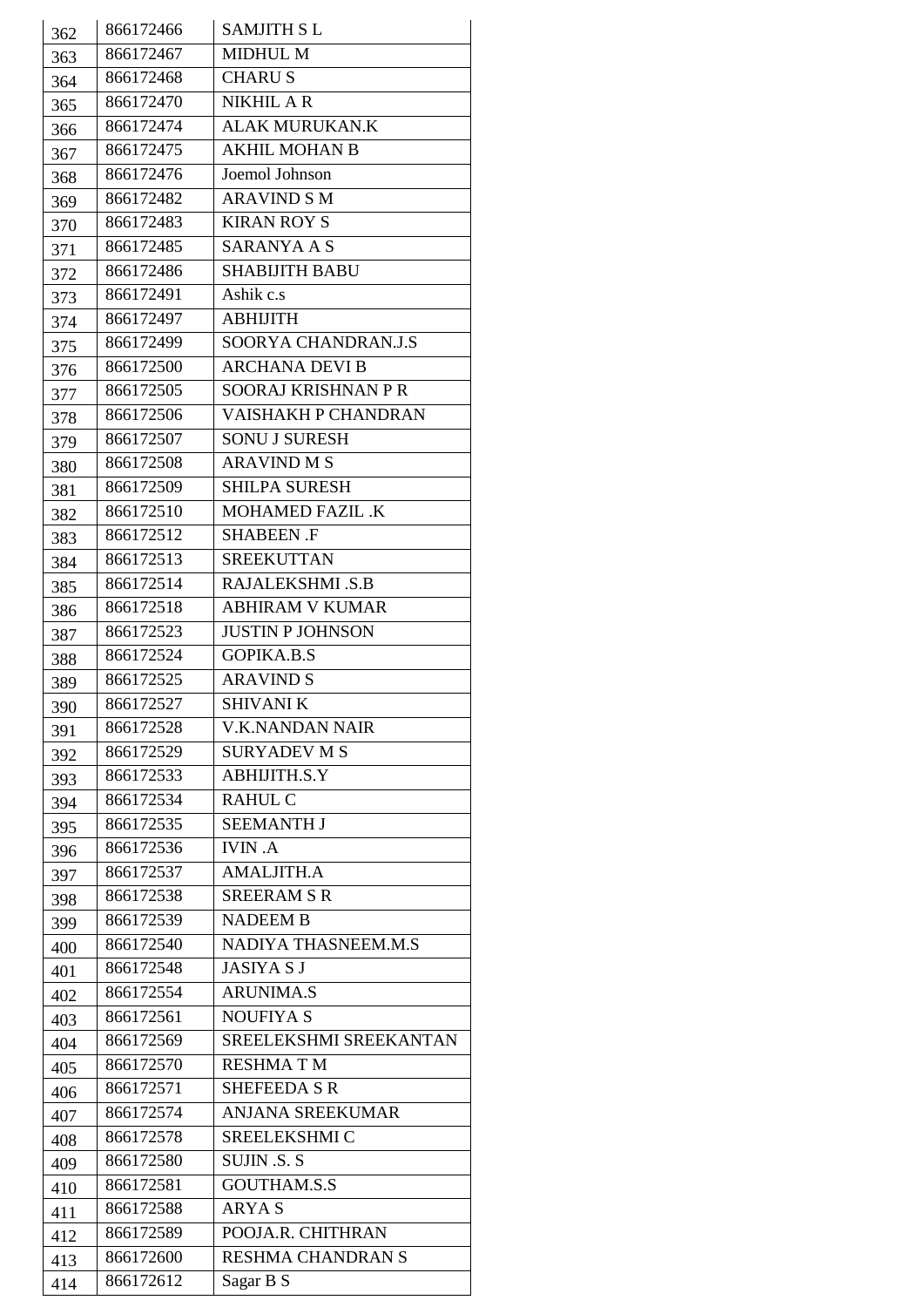| 415 | 866172614 | AKSHAY.B                  |
|-----|-----------|---------------------------|
| 416 | 866172622 | <b>MOHAMMED RAFI A R</b>  |
| 417 | 866172628 | <b>RAHUL R RAJENDRAN</b>  |
| 418 | 866172629 | MUHAMMED ASHIK.N          |
|     | 866172630 | <b>AJAY KRISHNA V</b>     |
| 419 | 866172632 | MOHAMMED NIHAL M          |
| 420 |           | PARVATHY B S              |
| 421 | 866172633 | AJIN A.J                  |
| 422 | 866172636 |                           |
| 423 | 866172643 | <b>ANAN NAVAS</b>         |
| 424 | 866172648 | <b>AMRITHA AJAY</b>       |
| 425 | 866172649 | <b>ABHIRAM R.T</b>        |
| 426 | 866172653 | <b>SHAMNAD.S S</b>        |
| 427 | 866172655 | <b>ABHISHEK TD</b>        |
| 428 | 866172658 | <b>VAISHNAV S. R.</b>     |
| 429 | 866172660 | <b>APPUP</b>              |
| 430 | 866172661 | <b>SAFA HASSAN. M</b>     |
| 431 | 866172664 | <b>ABHIRAMI B A</b>       |
| 432 | 866172671 | <b>ROSHAN OSCAR</b>       |
| 433 | 866172674 | VISHNU SANKAR. J.H        |
| 434 | 866172675 | <b>ANU PRINCE</b>         |
| 435 | 866172676 | AKSHAY C S                |
| 436 | 866172678 | <b>BHARATH CHANDRAN C</b> |
| 437 | 866172681 | <b>ASWIN H</b>            |
|     | 866172683 | <b>MILANS</b>             |
| 438 | 866172689 | <b>AHALYA G H</b>         |
| 439 | 866172690 | <b>AHALYA A</b>           |
| 440 | 866172693 | <b>DAYA DERSAN</b>        |
| 441 |           |                           |
| 442 | 866172698 | <b>JITHASREE.J.S</b>      |
| 443 | 866172699 | SREETHU.G.S               |
| 444 | 866172700 | VIJI U V                  |
| 445 | 866172701 | Ragendu B R               |
| 446 | 866172705 | Sarath S                  |
| 447 | 866172706 | <b>NASARUDHEEN V P</b>    |
| 448 | 866172707 | SHANMUGHA PRIYA M B       |
| 449 | 866172769 | <b>ANANTHUML</b>          |
| 450 | 866172770 | Sreedurga R               |
| 451 | 866172771 | <b>ASISH KRISHNAN</b>     |
| 452 | 866172801 | <b>SAI POOJA J</b>        |
| 453 | 866172803 | <b>ALTHAF MOHAMMED</b>    |
| 454 | 866172808 | Prince Manoj              |
| 455 | 866172809 | <b>FAESSA A</b>           |
| 456 | 866172813 | ANJALI. A. K              |
| 457 | 866172821 | <b>K B KRISHNAMMAL</b>    |
| 458 | 866172822 | <b>ARYAP</b>              |
| 459 | 866172823 | VAISHNAVI M S             |
|     | 866172831 | Shyam DP                  |
| 460 | 866172846 | <b>SIVADATH S</b>         |
| 461 | 866172856 | <b>FARSANAY</b>           |
| 462 |           | <b>ARCHA B</b>            |
| 463 | 866172857 |                           |
| 464 | 866172858 | <b>ASWATHY VIJAYAN</b>    |
| 465 | 866172861 | MABLE.C.Y                 |
| 466 | 866172862 | Athira P. S               |
| 467 | 866172865 | SREETHU.S.B               |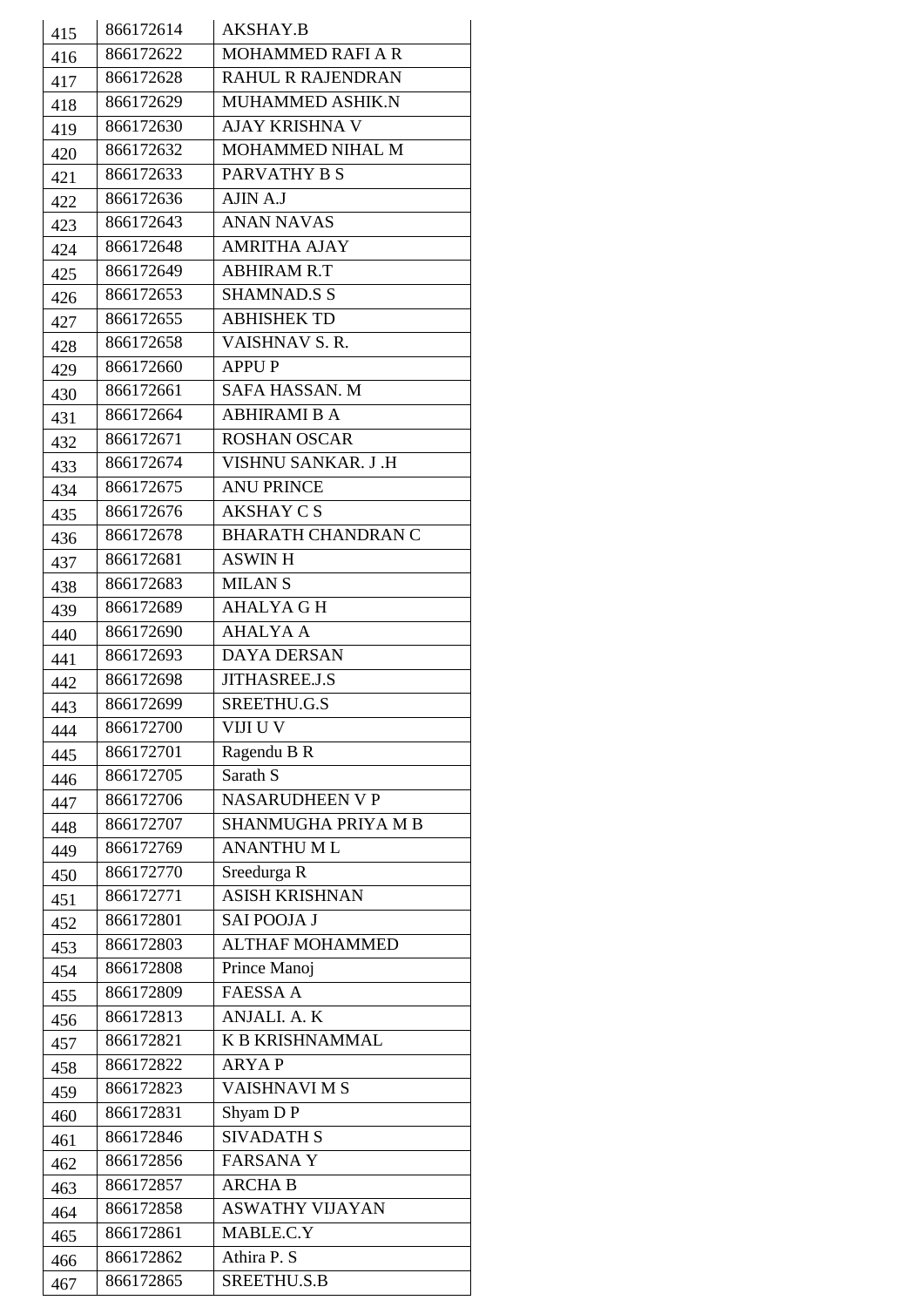| 468 | 866172868 | SIVAPRIYA S                 |
|-----|-----------|-----------------------------|
| 469 | 866172880 | <b>B.SANGEETHA CHANDRAN</b> |
| 470 | 866172882 | <b>VIPIN. S.R</b>           |
| 471 | 866172883 | <b>KARTHIKA. R</b>          |
| 472 | 866172884 | RIJU. R                     |
| 473 | 866172886 | <b>VISHNUMS</b>             |
| 474 | 866172888 | <b>JAFRIN SUSY. J</b>       |
| 475 | 866172889 | Reshma.S                    |
| 476 | 866172890 | <b>AROMAL S PRASANNAN</b>   |
|     | 866172892 | <b>AKBARSHAKS</b>           |
| 477 | 866172893 | <b>VIJITH V</b>             |
| 478 | 866172894 | <b>ARJUN MP</b>             |
| 479 | 866172895 | <b>EASO NIKHIL SAJAN</b>    |
| 480 | 866172896 | <b>VISHNUMA</b>             |
| 481 | 866172897 | <b>SANGEETH J DAS</b>       |
| 482 |           | VISHNU P NAIR               |
| 483 | 866172900 | ARYA.B.R                    |
| 484 | 866172901 |                             |
| 485 | 866172903 | <b>GOPIKA R NAIR</b>        |
| 486 | 866172909 | <b>AKHILA VIJAYAN V S</b>   |
| 487 | 866172917 | <b>CSBAIJU</b>              |
| 488 | 866172918 | <b>RAHILA R</b>             |
| 489 | 866172922 | <b>RESHMA A</b>             |
| 490 | 866172926 | <b>HYFA RASHEED</b>         |
| 491 | 866172930 | CHITHRALEKHA M.G            |
| 492 | 866172932 | <b>ARATHY JP</b>            |
| 493 | 866172933 | <b>BIBIN S A</b>            |
| 494 | 866172934 | <b>ABIN HASHIM</b>          |
| 495 | 866172938 | <b>VISHNUMAYA P</b>         |
| 496 | 866172939 | <b>V K VIPAIN PRASAD</b>    |
| 497 | 866172941 | <b>VIVEK G</b>              |
| 498 | 866172942 | <b>RAHUL M NAIR</b>         |
| 499 | 866172944 | <b>ARUNEG</b>               |
| 500 | 866172955 | <b>INZAMAMM</b>             |
| 501 | 866172959 | <b>GAUTHAM S SANTHOSH</b>   |
| 502 | 866172966 | <b>KARTHIK KISHAN R</b>     |
| 503 | 866172967 | <b>ASWINKS</b>              |
| 504 | 866172968 | <b>THANKADEVI .R</b>        |
| 505 | 866172969 | <b>LEKSHMI J</b>            |
| 506 | 866172970 | Naveen S                    |
| 507 | 866172972 | <b>BENSON SAJI</b>          |
| 508 | 866172973 | <b>ARJUN A KARUN</b>        |
| 509 | 866172974 | <b>SONA RAJU</b>            |
| 510 | 866172975 | <b>AMEEN AHAMMED A S</b>    |
| 511 | 866172979 | <b>SABIQ MOHAMMED</b>       |
| 512 | 866172981 | <b>GREESHMA MURALI A</b>    |
| 513 | 866172982 | <b>GREESHMA A S</b>         |
| 514 | 866172985 | <b>MIDHUN B S</b>           |
| 515 | 866172986 | <b>RESHMA MURALI A</b>      |
| 516 | 866172989 | <b>JIJO VARGHESE</b>        |
| 517 | 866173000 | <b>ARAVIND S S</b>          |
| 518 | 866173001 | MANOJ J J                   |
| 519 | 866173003 | JOHNSY.J.S                  |
| 520 | 866173005 | <b>ALEX RAJ. A</b>          |